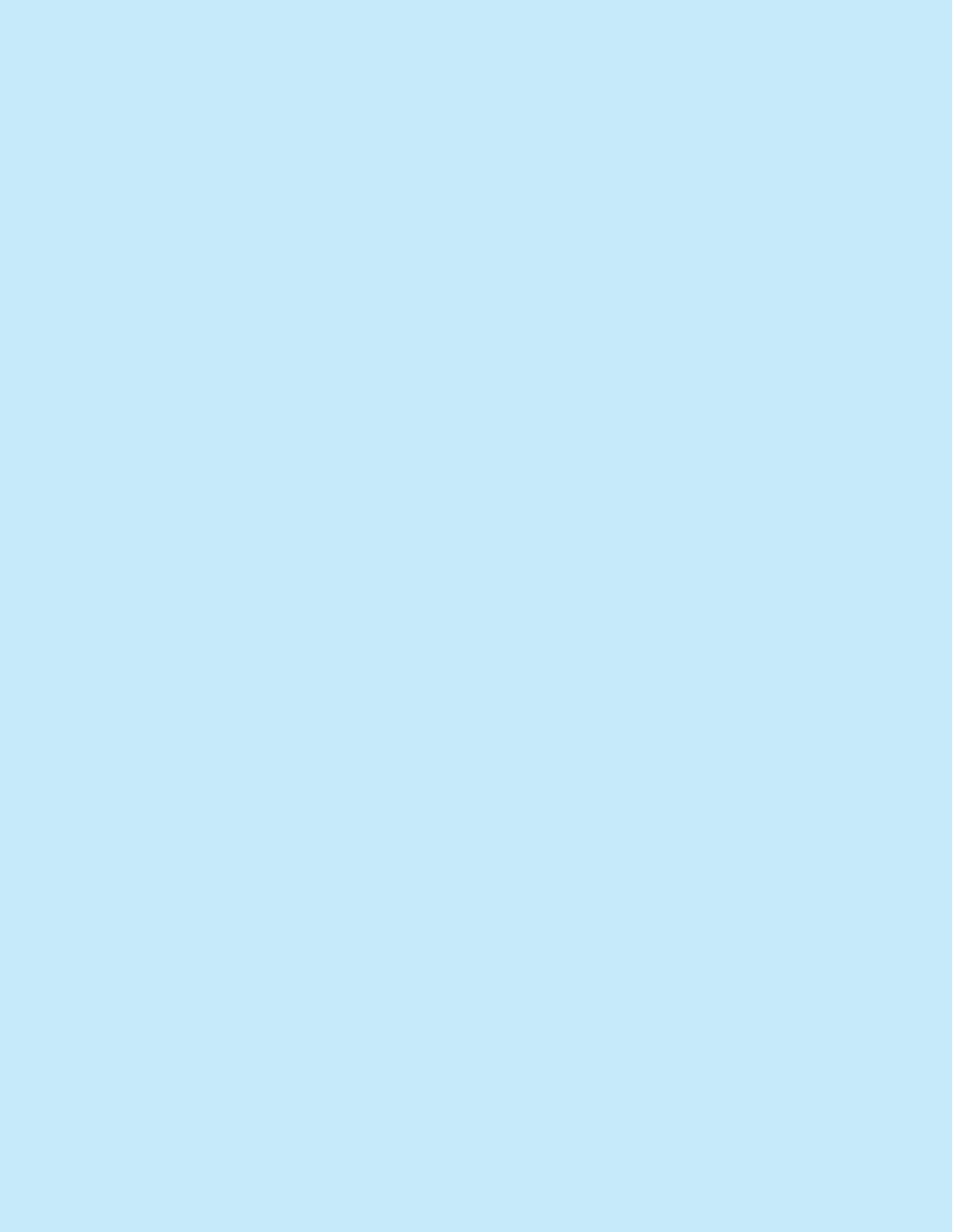### **PREFACE**

Improving weather, climate, and hydrological services in Central Asia is an important component of social and economic development in the region. This report is prepared as a part of a technical assistance project, *An Ac* mproving weather, climate, and hydrological services in Central Asia is an important component of social and economic development in the region. This *for Improving Weather and Climate Service Delivery in High-Risk, Low-***Income Countries in Central Asia**, funded by the Global Facility for Disaster Reduction and Recovery (GFDRR) and implemented by the World Bank. This summary report is based on the findings of the three national reports developed jointly with the National Hydrometeorological Services (NMSs) of the Kyrgyz Republic, the Republic of Tajikistan and Turkmenistan. It summarizes economic requirements for weather, climate, and water information, and the product and service improvements necessary to meet those needs.

The report contributes to the development of a broader Central Asia and Caucasus Regional Economic Cooperation Initiative on Disaster Risk Management (DRMI), which aims to reduce disaster risk vulnerability of the countries in Central Asia and Caucasus. Recently launched, this program is coordinated by the World Bank, the United Nations International Strategy for Disaster Reduction (UN/ISDR) secretariat, and for hydrometeorology, the World Meteorological Organization (WMO) under the umbrella of the Central Asia Regional Economic Cooperation (CAREC).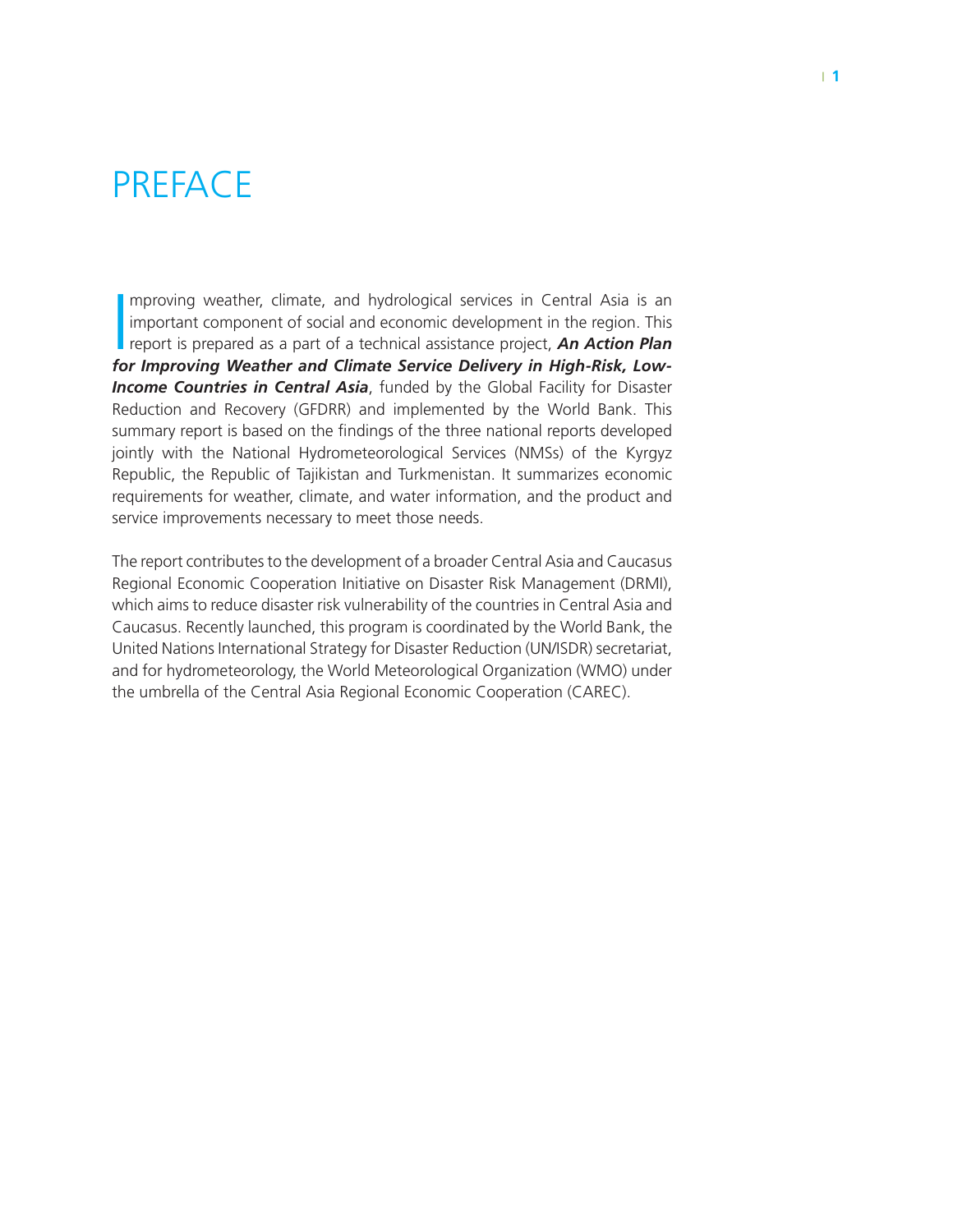# Acknowledgements

number of people contributed to this study, and the authors would like to thank them. First of all, we thank the staff of the Kyrgyz, Tajik, and Turkmen NMSs in the central offices and regional cen**t** ters, which supported the development of this study and facilitated the work of technical missions and consultation workshops with stakeholders. Preparation of country reports, which served as a basis for this summary report, was advanced significantly by substantive inputs and coordination efforts, especially those made by Mr. M. Bakanov and Ms. I. Mayatskaya (Kyrgyzhydromet), Messrs. B. Makhmadaliev and M. Safarov (Tajikhydromet), and Messrs. K. Yazyev and D. Boltaev (Turkmenhydromet).

The study benefited from valuable inputs provided by the Bank partners, such as UN/ISDR, World Meteorological Organization, and Swiss Agency for Development and Cooperation (SECO). Our special thanks go to Ms. P. Albrito (ISDR), Ms. M. Power (WMO), and Mr. H. Maag (SECO, Swiss Confederation).

The authors gratefully acknowledge the Global Facility for Disaster Reduction and Recovery (GFDRR) for their collaboration and generous financial support for this study and three national reports on which it is based. The GFDRR is a global partnership of national governments and regional and international organizations committed to helping developing countries reduce their vulnerability to natural hazards and adapt to climate change.

Finally, we would like to thank World Bank management for their interest to this topic. Messrs. S. Jha, J. Kellenberg, W. Zakout, R. Robinson, C. Bosch, R. Hoffer, Ms. C. Bronchi, Ms. A. Cave, and many World Bank colleagues based in Central Asia offered their support during implementation of this work and provided every practical help to ensure success.

The main authors of the report are David Rogers, Marina Smetanina, and Vladimir Tsirkunov who is also the Task Team Leader for this GFDRR project. Messrs. A. Korshunov, V. Kotov, and A. Zaitsev participated in the country missions and developed technical background documents and studies on climate vulnerability; capacity assessment of the hydrometeorological services of the Kyrgyz Republic, Republic of Tajikistan, and Turkmenistan; and modernization alternatives for each. Ms. L. Hancock and Ms. S. Sharipova contributed to the development of the study concept, provided valuable information, and participated in the report preparation.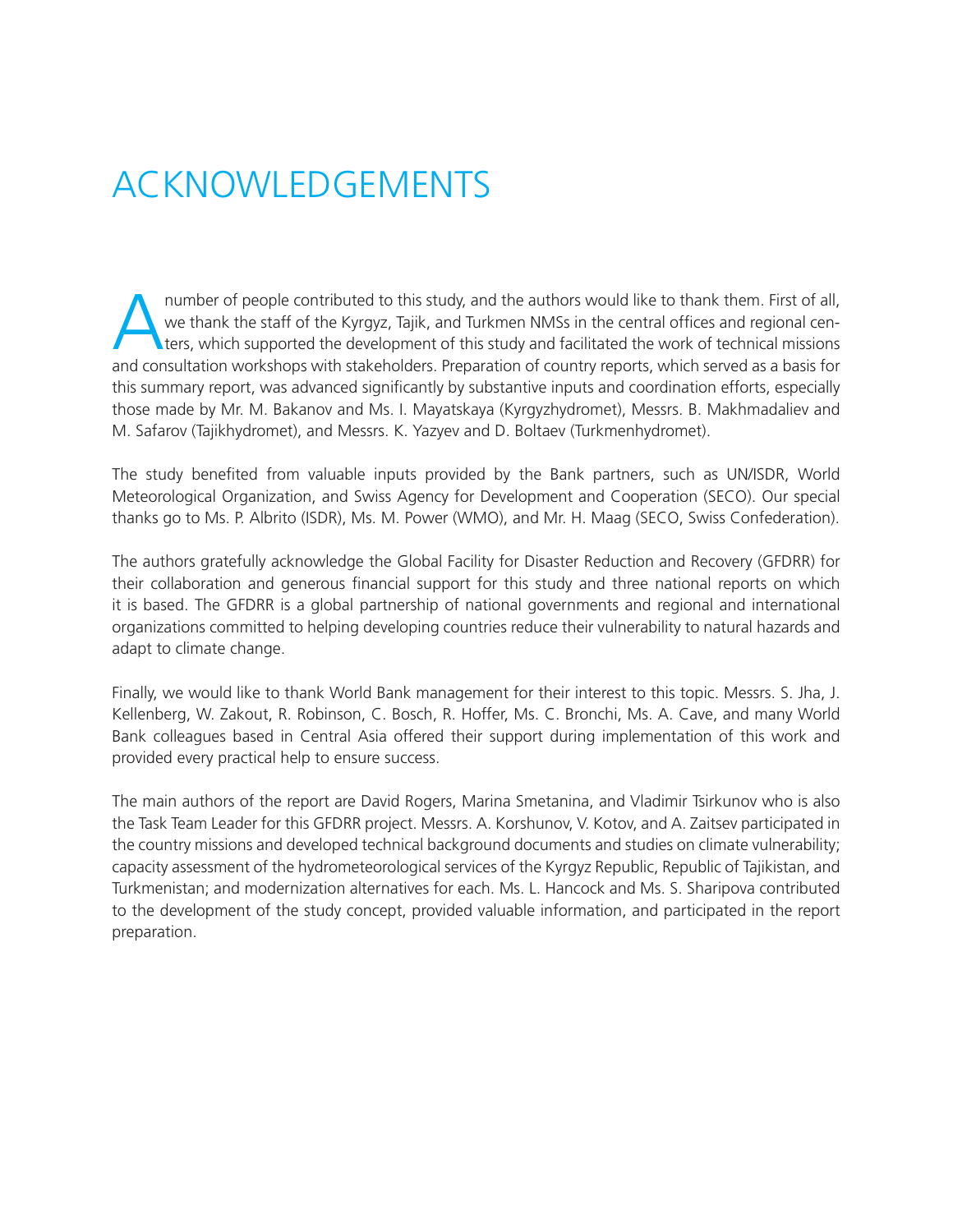# TABLE OF CONTENTS

| <b>Executive Summary</b>                                                                                                                                            |  |
|---------------------------------------------------------------------------------------------------------------------------------------------------------------------|--|
| <b>Chapter 1 Key Weather and Climate Hazards in Central Asia</b><br>1.2 Weather and Climate Risks: their Social and Economic Impacts and Related Economic Losses 11 |  |
| Chapter 2 Comparative Assessment of Hydrometeorological Services Capacity in Central Asia  13                                                                       |  |
| Chapter 3 Assessment of user needs in hydrometeorological information                                                                                               |  |
| Chapter 4 Economic benefits of improved hydrometeorological service delivery                                                                                        |  |
|                                                                                                                                                                     |  |
| Chapter 5 How to Improve Weather, Climate, and Hydrological Service Delivery in Central Asia                                                                        |  |
|                                                                                                                                                                     |  |
|                                                                                                                                                                     |  |
| <b>Appendix I. Main Geophysical and Hydrometeorological Characteristics</b>                                                                                         |  |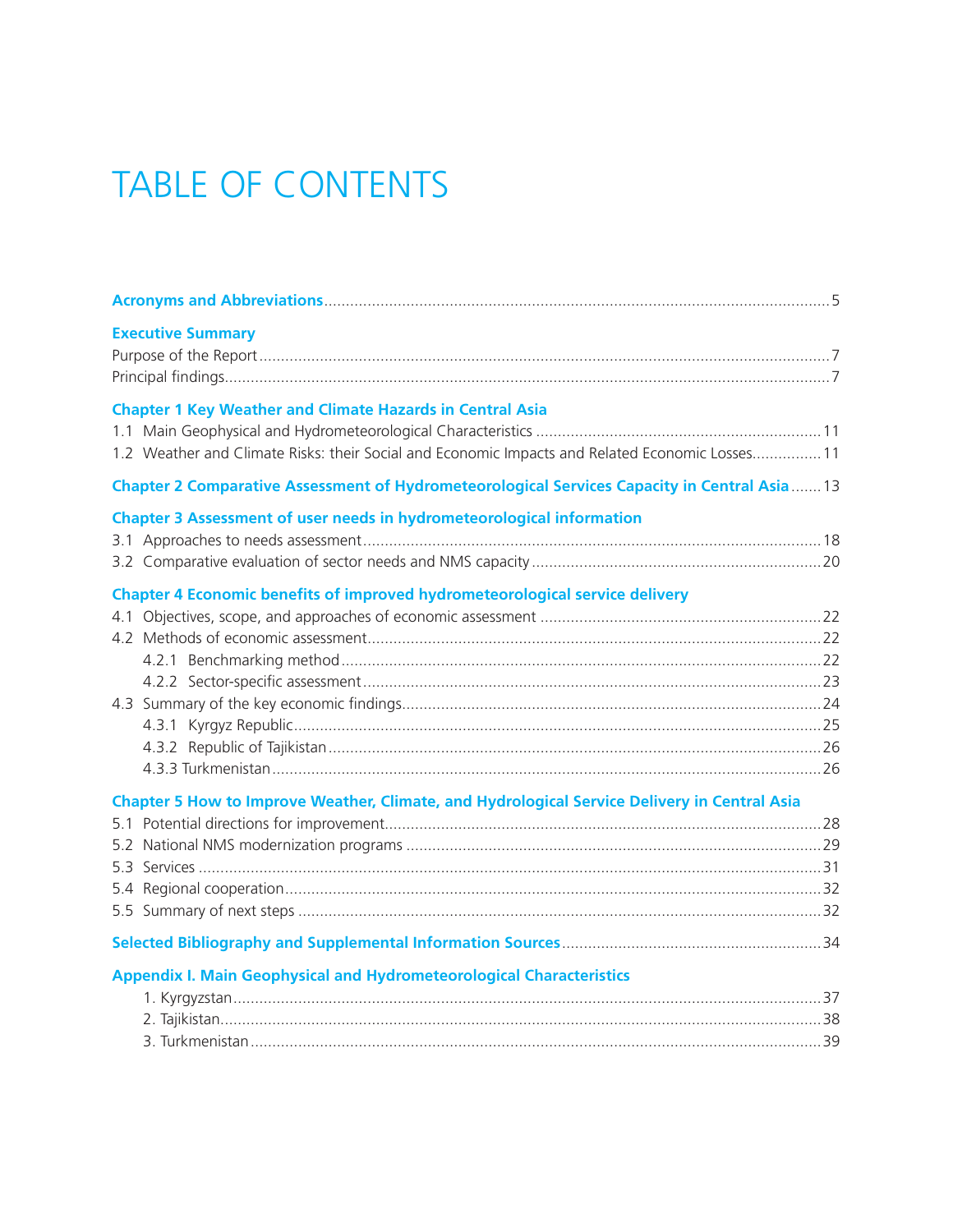### **Appendix II. Key Hydrometeorological and Climate Hazards**

#### **Appendix III. Basic NMS Modernization Options for Kyrgyzhydromet, Tajikhydromet and Turkmenhydromet**

| 1. Kyrgyz Republic. Kyrgyzhydromet- Main Modernization Components and Activities 46        |  |
|--------------------------------------------------------------------------------------------|--|
| 2. Republic of Tajikistan. Tajikhydromet -Main Modernization Components and Activities  47 |  |

3. Turkmenistan. Turkmenhydromet - Main Modernization Components and Activities .........................48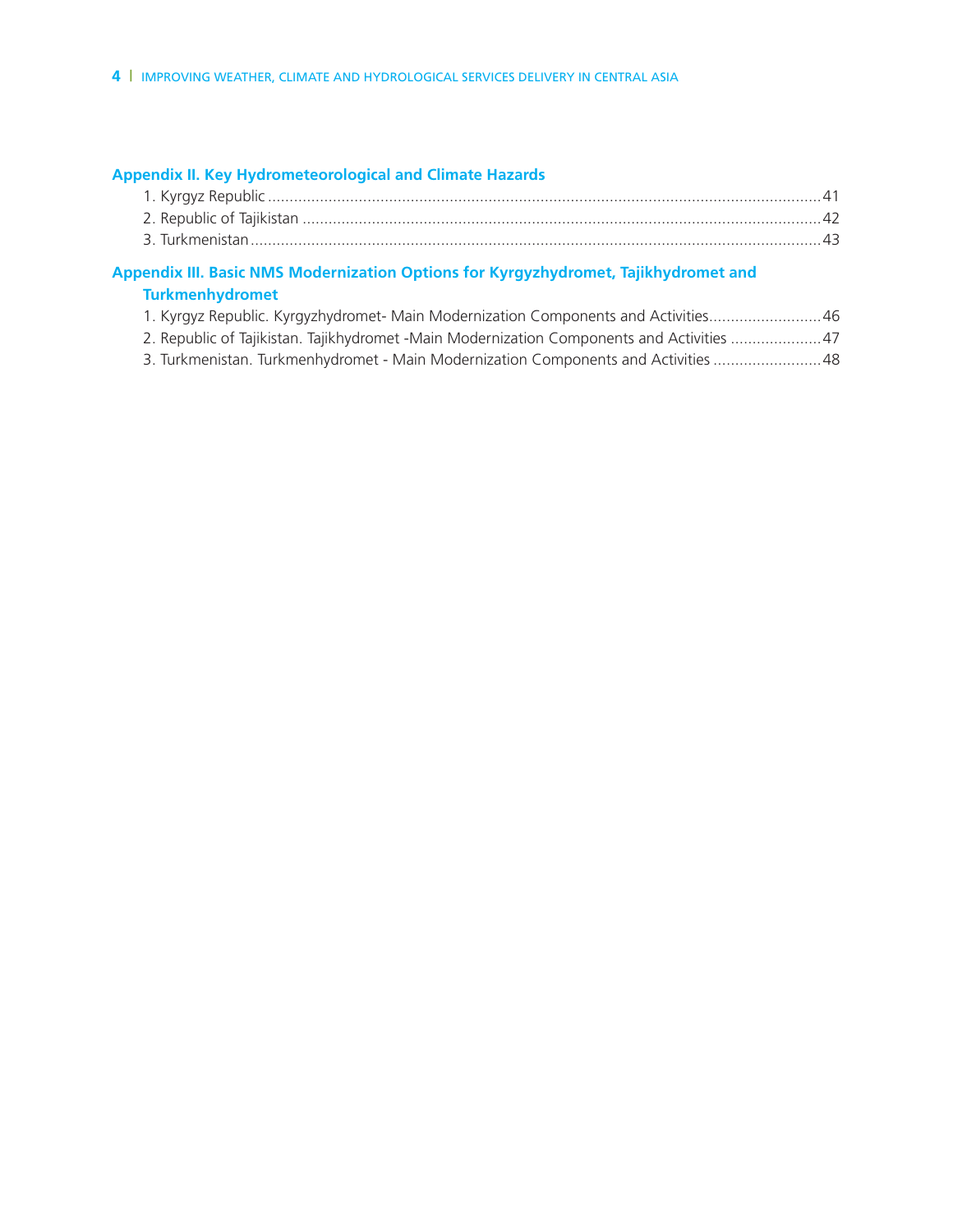# ABBREVIATIONS AND ACRONYMS

| CA                   | Central Asia                                                                                                                          |
|----------------------|---------------------------------------------------------------------------------------------------------------------------------------|
| <b>CAC DRMI</b>      | Central Asia and Caucasus Disaster Risk Management Initiative                                                                         |
| <b>CAREC</b>         | Central Asia Regional Economic Cooperation                                                                                            |
| <b>CIS</b>           | Commonwealth of Independent States                                                                                                    |
| <b>CMA</b>           | China Meteorological Agency                                                                                                           |
| <b>ECA</b>           | Europe and Central Asia                                                                                                               |
| <b>EHH</b>           | Extreme (high impact) Hydrometeorological Hazards                                                                                     |
| <b>EU</b>            | European Union                                                                                                                        |
| <b>FSU</b>           | Former Soviet Union                                                                                                                   |
| <b>GFDRR</b>         | Global Facility for Disaster Reduction and Recovery                                                                                   |
| <b>HH</b>            | Hydrometeorological Hazards                                                                                                           |
| <b>HMI</b>           | Hydrometeorological Information                                                                                                       |
| <b>IBRD</b>          | International Bank for Reconstruction and Development                                                                                 |
| IFI                  | International Financial Institution                                                                                                   |
| $\mathsf{I}$         | Information Technology                                                                                                                |
| <b>JICA</b>          | Japan International Cooperation Agency                                                                                                |
| Kyrgyzhydromet       | State Agency for Hydrometeorology of the Ministry of Emergency Situations                                                             |
|                      | of the Kyrgyz Republic                                                                                                                |
| <b>NMHSs</b>         | National Meteorological and Hydrological Services                                                                                     |
| <b>NMS</b>           | National Hydrometeorological Service or National Meteorological Service                                                               |
| <b>O&amp;M</b>       | Operations and Maintenance                                                                                                            |
| <b>SDC</b>           | Swiss Agency for Development and Cooperation                                                                                          |
| <b>SECO</b>          | State Secretariat for Economic Affairs of Swiss Ministry of Economic<br><b>Affairs</b>                                                |
| <b>Tajikhydromet</b> | State Agency for Hydrometeorology of the Committee for Environmental<br>Protection under the Government of the Republic of Tajikistan |
| Turkmenhydromet      | National Committee for Hydrometeorology under the Cabinet of Ministers<br>of Turkmenistan                                             |
| <b>UNISDR</b>        | United Nations International Strategy for Disaster Reduction                                                                          |
| <b>WMO</b>           | World Meteorological Organization - a United Nations agency                                                                           |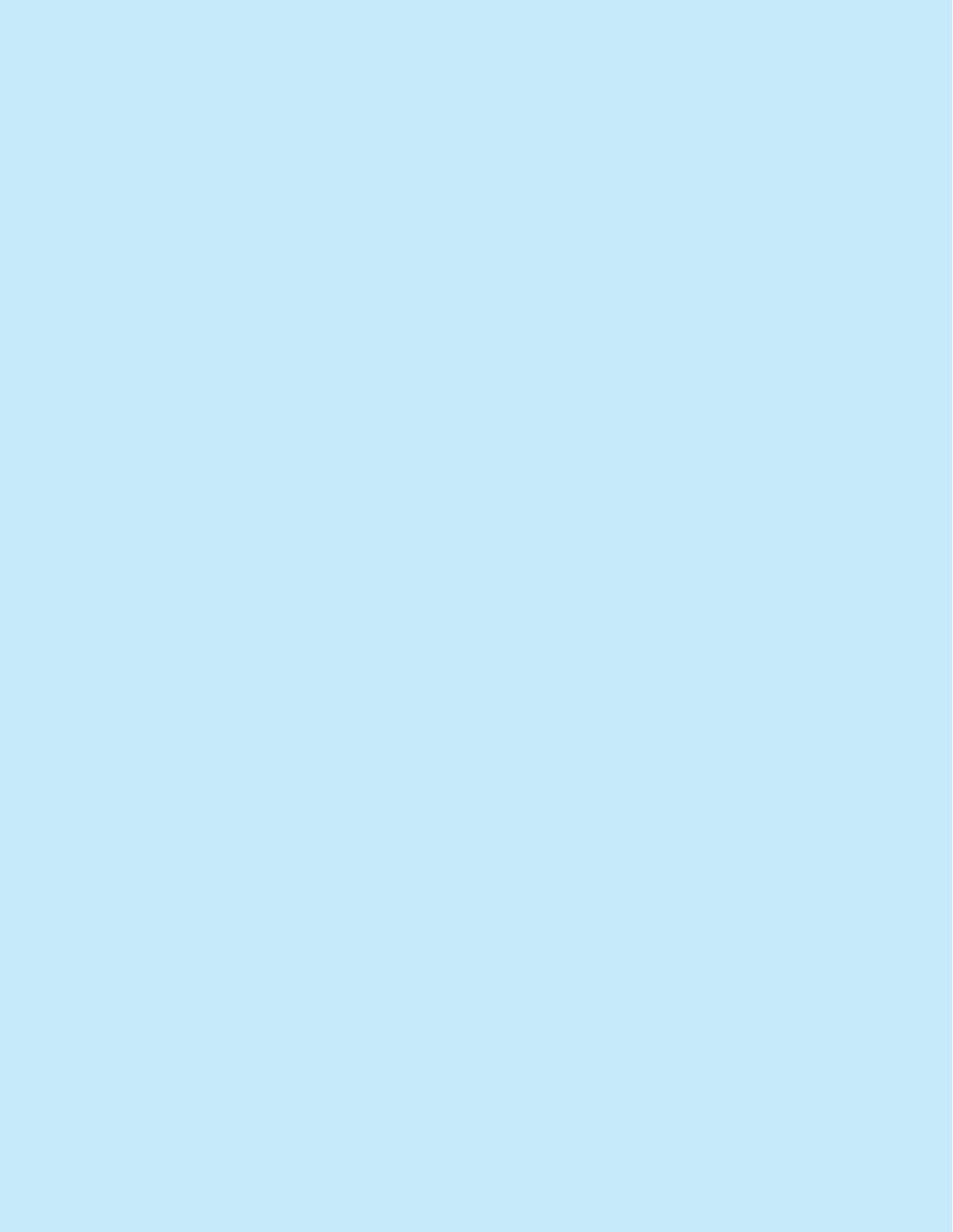# Executive Summary

#### **Purpose of the Report**

T he purpose of this report is to present the results of an assessment of national weather, climate, and hydrological services in Central Asia and to propose a program to improve these services. The report is based on the findings of three country assessments—the Kyrgyz Republic, the Republic of Tajikistan and Turkmenistan—and supporting regional documentation. These and other countries that form the Central Asian region share common concerns, regarding economic development and the vulnerability of their economies and people to weather, climate, and hydrological extremes. National assessments are based on evaluations of weather, climate, and hydrological hazards; key users' needs; National Hydrometeorological Services' (NMS) capacities; and potential economic benefits from improvement of hydrometeorological service delivery. The results of this GFDRR work and summary report will contribute directly to the development of the Regional Initiative to Improve Weather, Climate, and Hydrological Service Delivery in the Central Asia.

#### **Principal findings**

Improving weather, climate, and water services in Central Asia region is essential for stable social and economic development. Central Asian countries are vulnerable to a wide range of weather-related disasters, including floods and mudflows, droughts, frosts, avalanches, hail, and strong winds. Data suggest that on average these events constitute a major part of all economic losses attached natural hazards and vary from 0.4 to 1.3 percent of GDP per annum for the countries studied. There is a growing need to provide better quality weather, water, and climate information particularly for early warning and to support disaster reduction strategies in such sectors as agriculture, transport, water resources management, and hydropower generation.

**Figure 1.** Mudflow, Flood, and Avalanche Related Damage in Kyrgyz Republic



*Source: Presentations at Consultation Workshop, Bishkek, December 16, 2008.*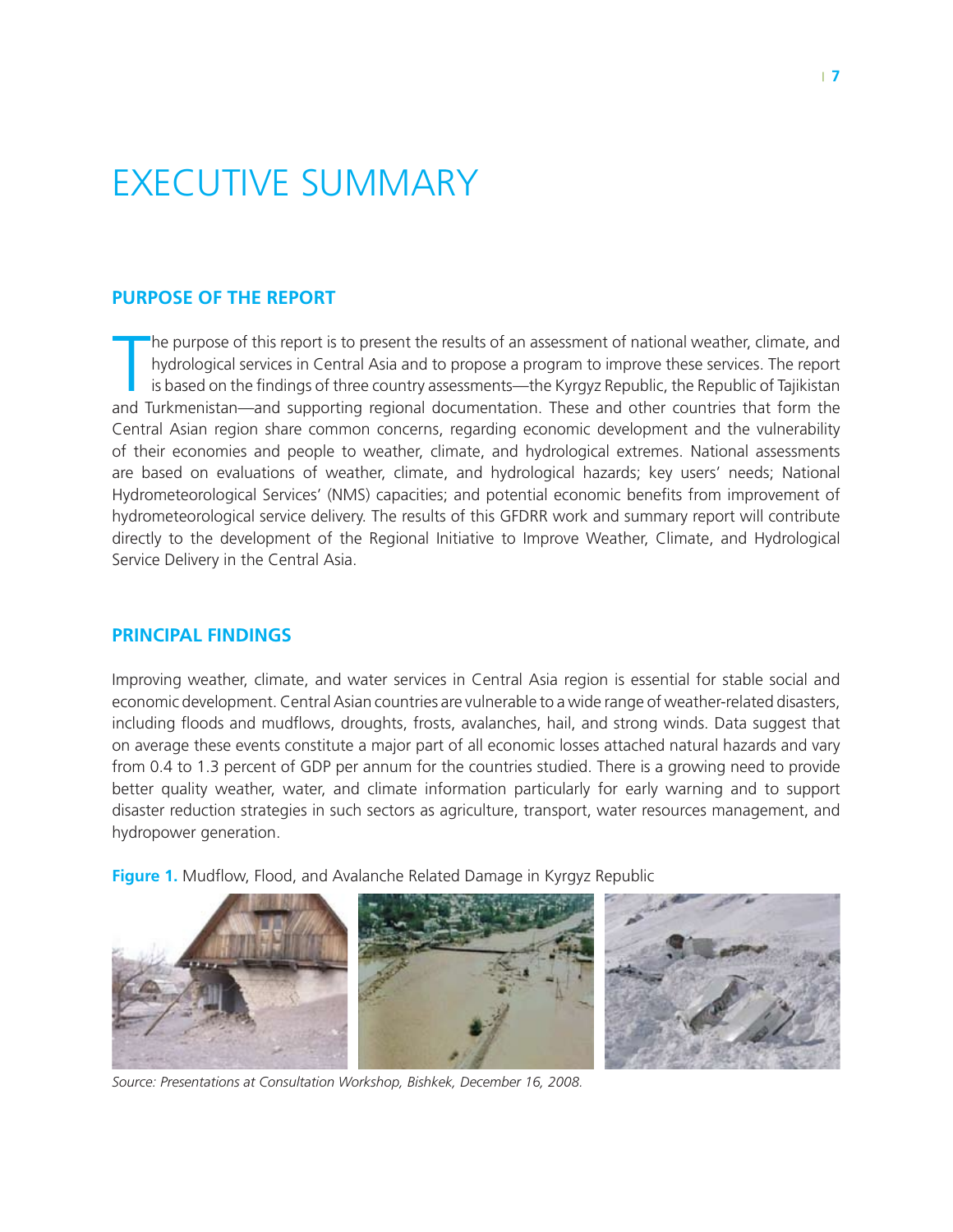The decline in the capacity and capability of the National Meteorological and Hydrological Services (NMHSs) throughout Central Asia to meet society's growing demand for weather, climate, and water information and services reflects the overall decline in spending on public services since early 1990. Obsolete and broken equipment, poor telecommunications, inadequate training, and problems with retaining qualified staff all contribute to this problem. The lack of access to timely and accurate weather, climate, and water information substantially impedes civil society and economic performance. Economic assessments of key sectors show a measurable improvement in economic benefit is possible even with a modest investment in improving the capabilities of the NMSs of the Kyrgyz Republic, the Republic of Tajikistan, and Turkmenistan.

In addition, simultaneous investment in NMS modernization in these three countries, and in the whole of Central Asia, is valuable since political boundaries do not constrain atmospheric processes. Understanding how the atmosphere behaves over the entire region will improve forecasts and outcomes throughout Central Asia, as well as in each of the three countries.

Proposed programs for strengthening and technical upgrading of NMSs in the Kyrgyz Republic, the Republic of Tajikistan, and Turkmenistan consist of three components:

- 1. Technical design of hydrometeorological monitoring and telecommunication systems;
- 2. System improvements for hydrometeorological monitoring to provide timely warnings of extreme disasters and hazardous weather events, to manage water resources, and to provide support to other sectors;
- 3. Institutional strengthening and capacity building.

The *first component* focuses on the concept of hydrometeorological development, the technical design of the system and the development of technical specifications and tender documents based on the national reviews and supporting documentation. The *second component* focuses on implementing the modernization of the NMSs. It consists of technical upgrading of the observational networks and strengthening of the information technology base of the NMSs. The *third component* focuses on enhancing service delivery, staff training, and professional upgrading.

The renewal of the observing networks, which are the backbone of weather, climate, and water forecasts and analyses, must go hand-in-hand with building the capacity to deliver services users want. This approach will realize the value of technical modernization as quickly as possible and make long-term sustainability of the NMSs more likely.

Implementation of the proposed modernization programs will lead to substantial improvement of NMS performance and better service delivery. Preliminary performance indicators have been developed; more specific verifiable sets of indicators and their monitoring procedures will be developed for each national program, as an intrinsic part of the technical design component.

To develop a more effective provider and user interface for service delivery, it is essential to involve users of NMSs products and services in the modernization programs in each country.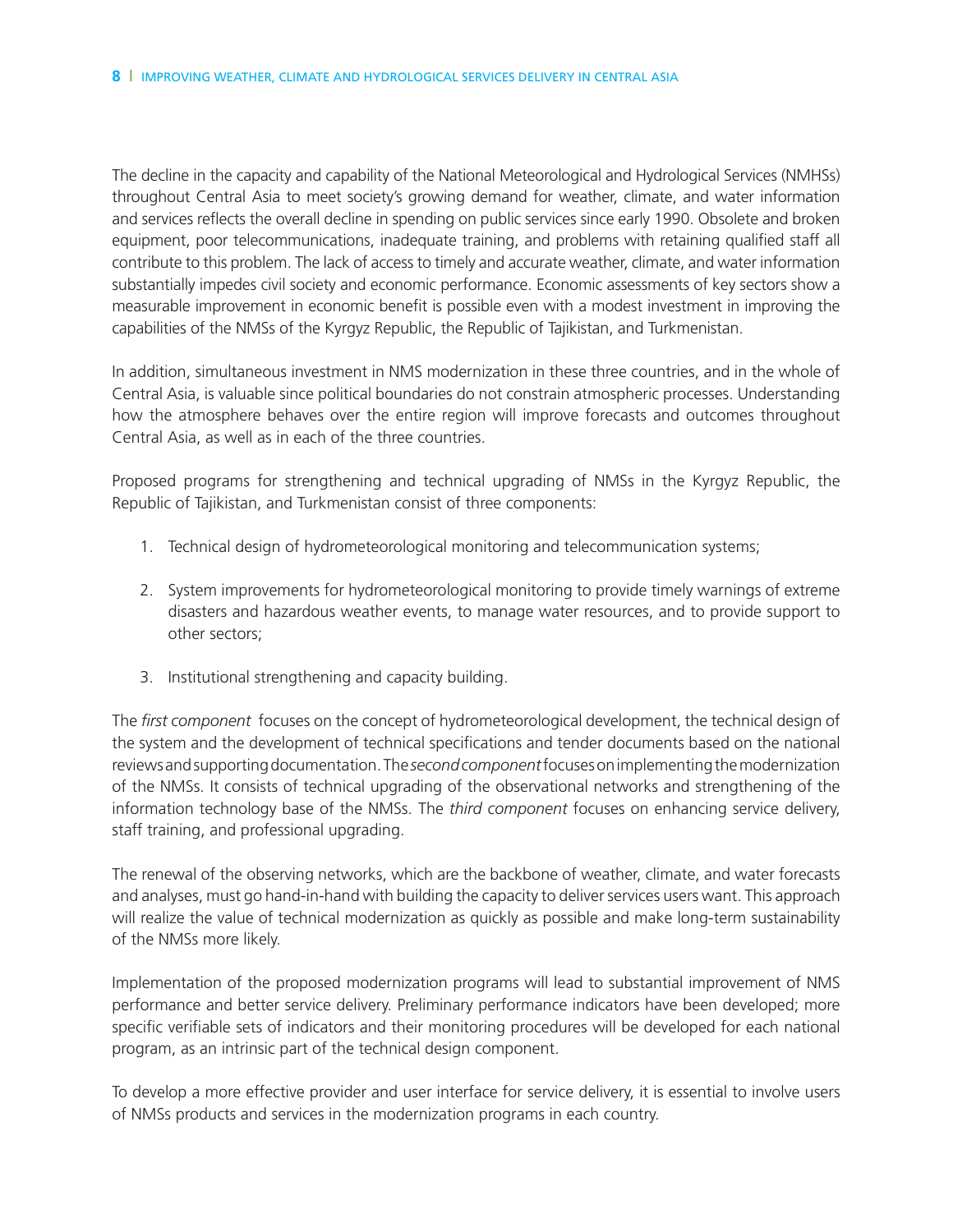The proposed NMS Modernization Program is a part of a *Central Asia and Caucasus Disaster Risk Management Initiative (CAC DRMI)* initiated by the World Bank and the UN/ISDR secretariat in collaboration with international partners in September 2008. The initiative includes three main components: (i) Disaster Mitigation, Preparedness, and Response; (ii) Disaster Financing and Risk Transfer; and (iii) Improvement of Weather, Climate, and Hydrological Service Delivery. NMSs modernization and better service delivery will also contribute to the Central Asia Regional Energy-Water Development Framework announced recently by the World Bank and other development partners. NMSs' modernization, strengthening, and capacity building are important particularly for mitigating weather and climate risks and for providing better services for agriculture, water resources management, transport, hydropower generation, and other sectors.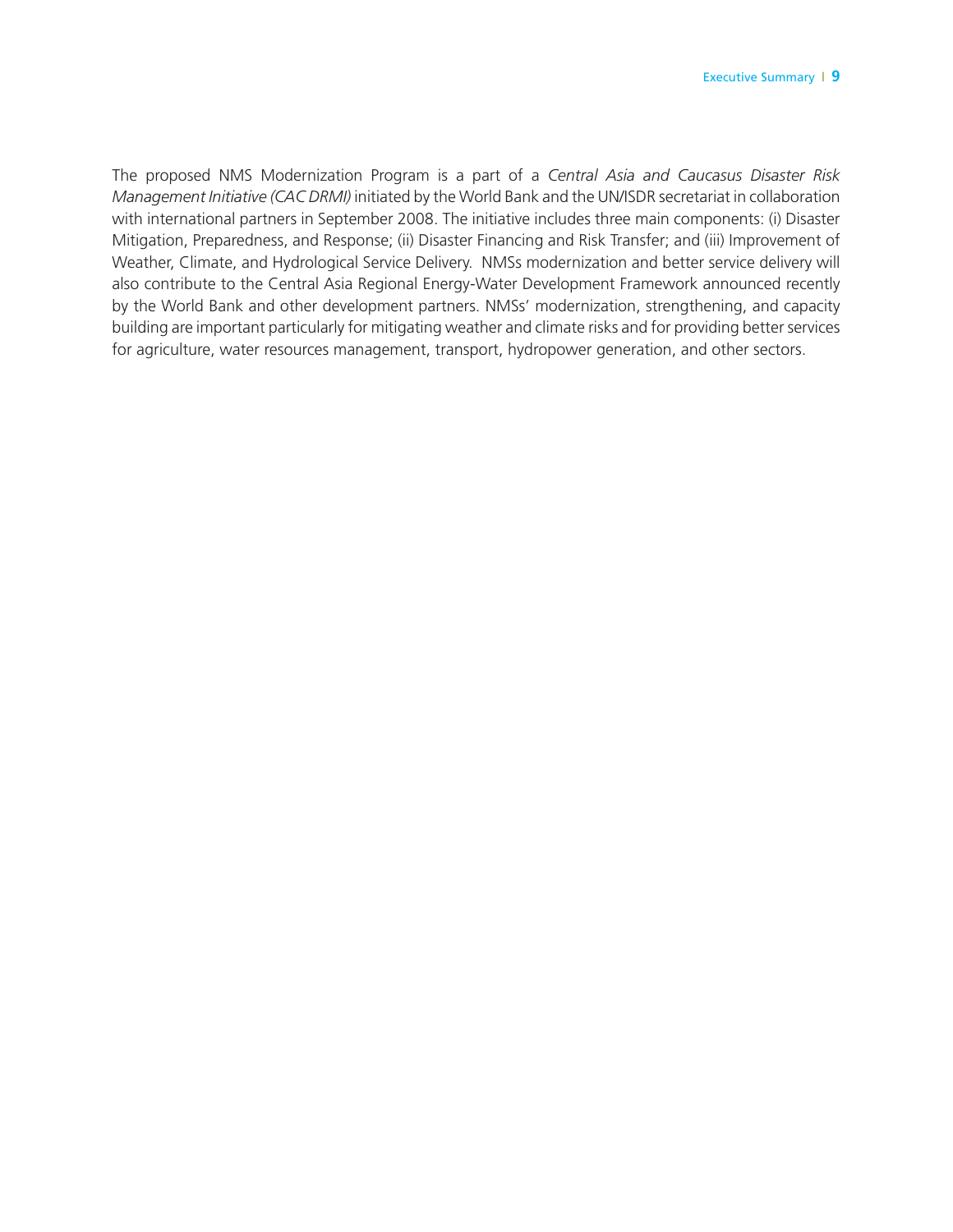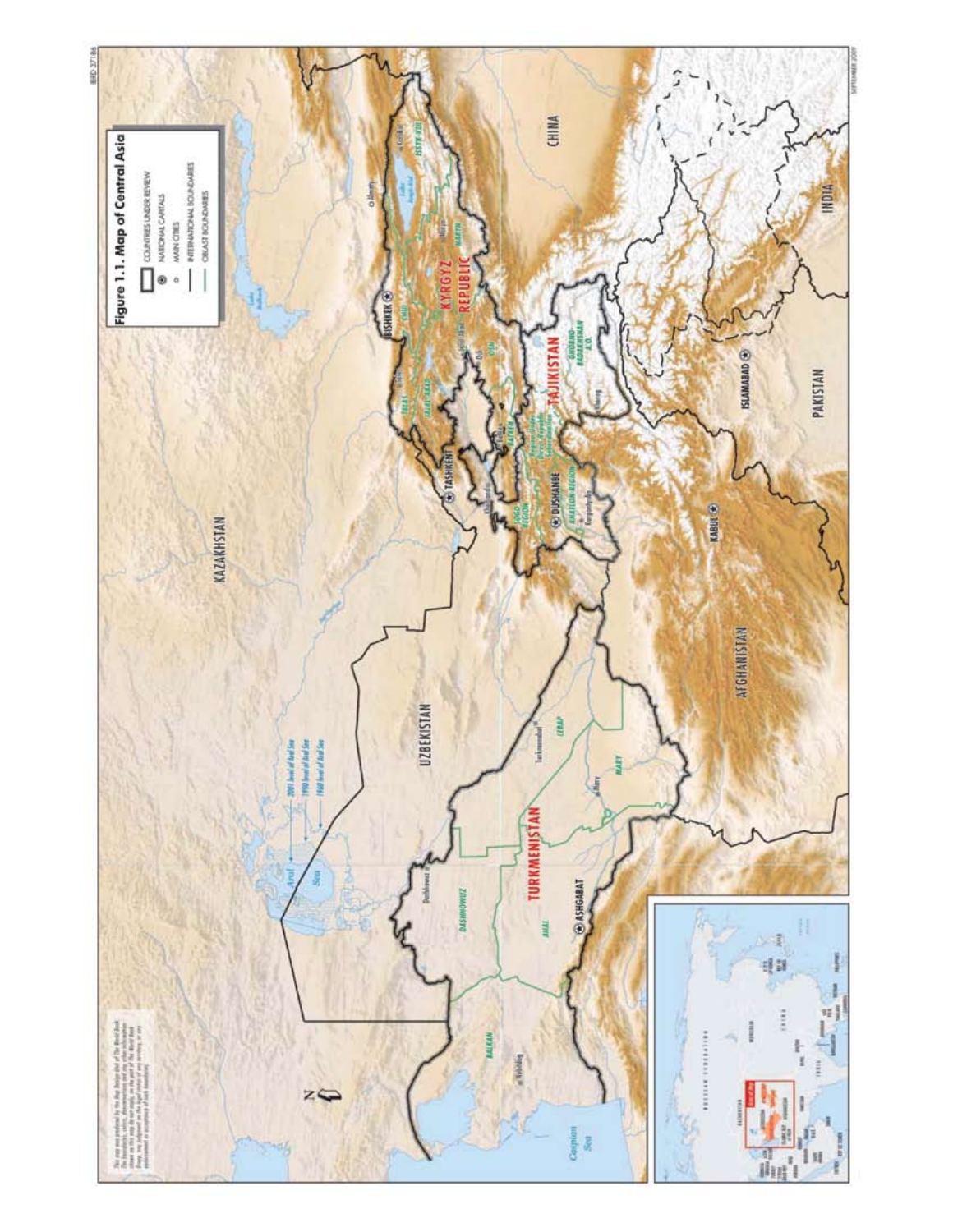# **Chapter 1** Key Weather and Climate Hazards in Central Asia

#### **1.1 Main Geophysical and Hydrometeorological Characteristics**

entral Asia is a land-locked region of the Eurasian continent with multiple climatic regimes, ranging<br>from heavy precipitation in the mountains to arid deserts (Figure 1.1 – regional map). The Kyrgyz<br>Republic is highly dro from heavy precipitation in the mountains to arid deserts (Figure 1.1 – regional map). The Kyrgyz Republic is highly drought prone, but this is offset by heavy precipitation associated with its high relief. More than 70 percent of the country is above 2,000 m. Most of the country is located in a moderate climate zone while its southern areas are subtropical. The Republic of Tajikistan, which borders the Kyrgyz Republic, is mostly subtropical and semi-arid with some desert areas. Over 50 percent of the country's territory lies above 3000 m. Turkmenistan is extremely arid and about 80 percent of the country is flat desert. (See Country Reports and Annex 1).

### **1.2 Weather and Climate Risks: their Social and Economic Impacts and Related Economic Losses**

The Kyrgyz Republic, the Republic of Tajikistan, and Turkmenistan use a similar, standard classification of both hydrometeorological events and unfavorable weather conditions to measure intensity and impact on the economy and population.

These criteria identify extreme (high impact) hydrometeorological hazards (EHHs), including hydrometeorological disasters and hydrometeorological hazards (HHs). Meteorological, agrometeorological, and hydrological events are classed as EHHs when by intensity, territorial coverage (more than 30 percent of the region's territory), or duration they could cause or have caused significant damage to the economy and population and could result or have resulted in a disaster.

Meteorological, agrometeorological, and hydrological events are classed as hydrometeorological hazards (HHs) when, by certain criteria, they could cause damage but their intensity, duration, and territorial coverage does not exceed the criteria of EHHs.

Similar EHHs affect all three countries in the region; the most severe are mudflows, floods, and avalanches caused by snowmelt or heavy precipitation. Droughts are also common to all three and are becoming more frequent. EHHs have a high impact because agriculture is important to all the economies, and food security is an issue for regional subsistence farmers. In addition hail and strong winds affect all three countries with the Republic of Tajikistan and Turkmenistan having a particular problem with dust storms. A comparison of annual frequency of occurrence of major hazards, using all available data since 1985, and the annual average economic losses for each country is shown in Table 1.1.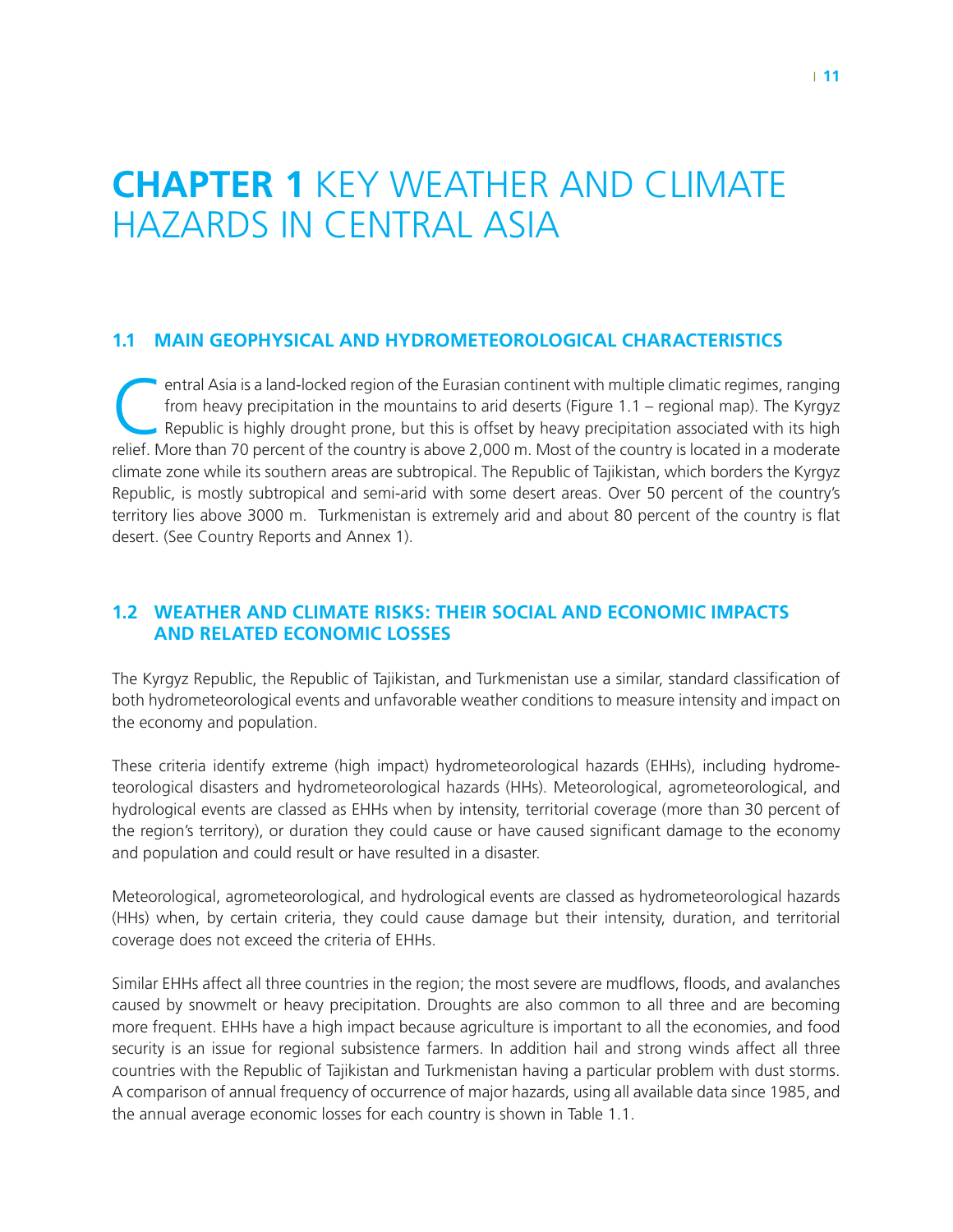| <b>Type of Event</b>               |                            | <b>Kyrgyz Republic</b>            | <b>Republic of Tajikistan</b> |                                   | <b>Turkmenistan</b>        |                                   |
|------------------------------------|----------------------------|-----------------------------------|-------------------------------|-----------------------------------|----------------------------|-----------------------------------|
|                                    | Frequency of<br>occurrence | Average annual<br>economic losses | Frequency of<br>occurrence    | Average annual<br>economic losses | Frequency of<br>occurrence | Average annual<br>economic losses |
| Floods and<br><b>Mudslides</b>     | 43.0                       | 11.0                              | 42.0                          | 15.7                              | 2.17                       | 14.5                              |
| Drought                            | 0.5                        | 7.3                               | 0.12                          | 8.6                               | 0.61                       | n/a                               |
| Spring and<br><b>Autumn Frosts</b> | 2.0                        | 7.5                               | n/a                           | n/a                               | 9.9                        | n/a                               |
| Severe Frosts                      | n/a                        | n/a                               | 1.1                           | 0.4                               | 4.3                        | n/a                               |
| Rainstorms                         | 5.6                        | 0.4                               | 3.0                           | 1.5                               | 8.35                       | n/a                               |
| Hail                               | 1.6                        | 0.5                               | 7.7                           | 1.6                               | 1.13                       | n/a                               |
| Snowstorms                         | 2.6                        | 0.2                               | 3.0                           | 0.6                               | 0.91                       | n/a                               |
| Avalanches                         | 15.1                       | 0.3                               | 26.6                          | 0.8                               | 0                          | n/a                               |
| Windstorms                         | 4.5                        | 0.1                               | 8.1                           | 0.8                               | 28.4                       | 0.2                               |
| <b>Duststorms</b>                  | 0                          |                                   | $\mathbf{0}$                  | $\overline{\phantom{a}}$          | 22.0                       | n/a                               |
| <b>Dust Cyclones</b>               | $\overline{0}$             |                                   | $\overline{0}$                | ٠                                 | 0.09                       | n/a                               |
| Dry Hot Winds                      | $\Omega$                   |                                   | $\Omega$                      | $\overline{\phantom{a}}$          | 31.0                       | n/a                               |
| Total cost                         |                            | 27.3                              |                               | 29.8                              |                            | n/a                               |

**Table 1.1.** Average Annual Frequency of Occurrence of Major Hydrometeorological Hazards and Associated Annual Average Economic Losses (US Dollars in 2006 prices)

Socioeconomic impacts of meteorological risks (in the aggregate and by types of EHHs and HHs) were estimated on the basis of the integration of losses suffered by the economy due to specific hydrometeorological events (e.g., mudflows and floods, strong wind, frosts, drought, etc.).

Two parameters are used to estimate the meteorological risk of impact of certain events on the economy:

- *Hazard* of event impact (or its climate frequency/frequency of its occurrence);
- *Vulnerability* to event impact (an absolute value of economic losses caused by the event in case of both correct and incorrect forecasts/warnings).

Economic damage caused by unfavorable weather conditions and hazardous hydrometeorological events is estimated in two stages: (i) the climate hazard of impact of different events (their climate frequency) is estimated on the basis of climate data; and (ii) the vulnerability of the economy to impact of specific HHs and EHHs is estimated.

In general no single source provides a complete set of information on the impact of hydrometeorological hazards on the economy. The information sources included data supplied by the respective hydrometeorological services; where available, data from the ministries responsible for coping with emergency situations; and data from various economic studies.

Floods and mudslides rank highest in their impact on the economies of all three countries and drought ranks second (Table 1.1). During the 2007-2008 winter, for example, Central Asia experienced extremely cold temperatures for a prolonged period, resulting in a surge in demand for power that led to large water releases and sharp declines in reservoir water levels. This was followed by abnormally low precipitation and hot weather in the following spring and summer, resulting in extensive drought.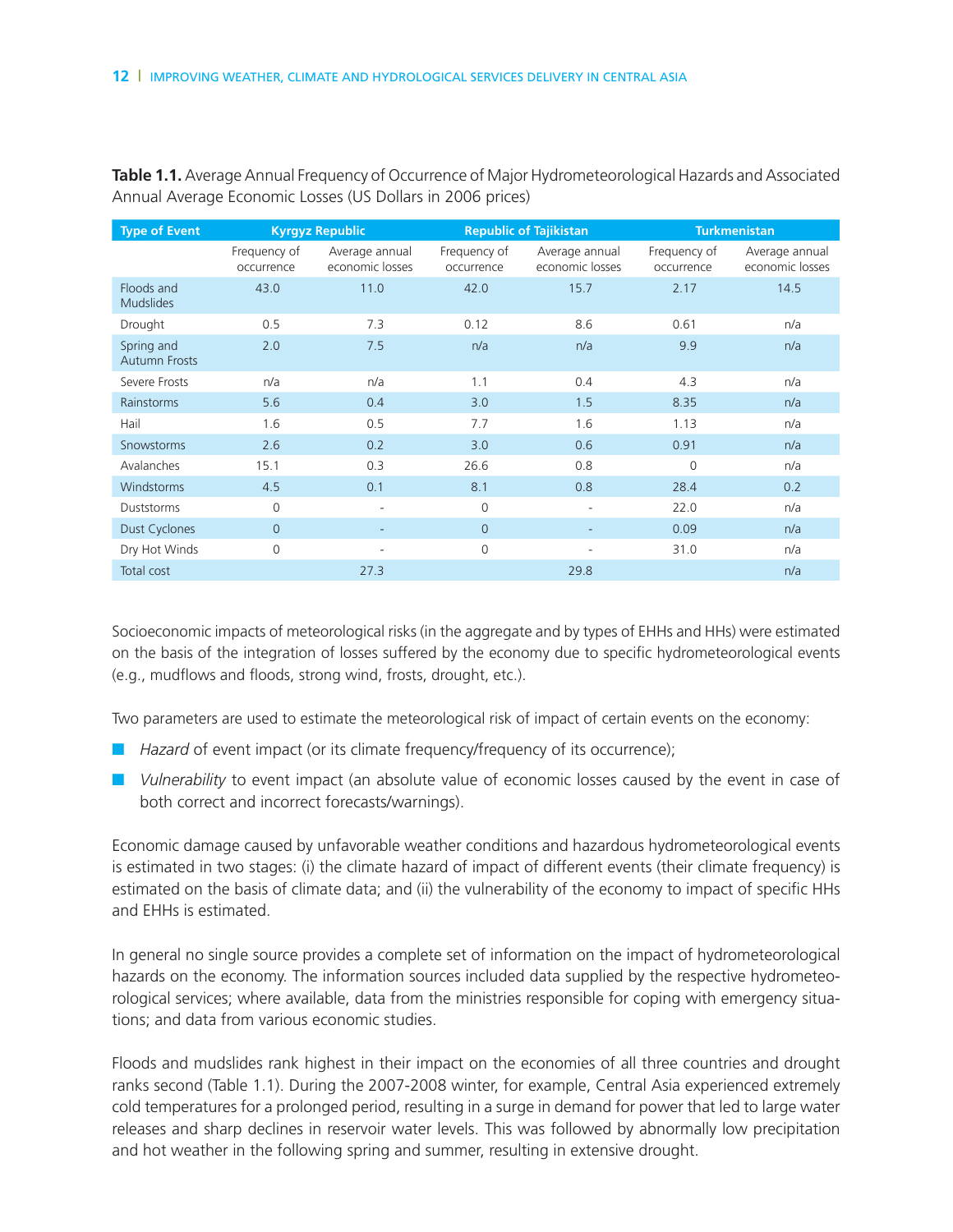## **Chapter 2** Comparative Assessment of Hydrometeorological Services Capacity in Central Asia

s members of the World Meteorological Organization (WMO), the Kyrgyz Republic, the Republic of Tajikistan, and Turkmenistan, through their National Meteorological Services (NMSs), provide the international meteorological c of Tajikistan, and Turkmenistan, through their National Meteorological Services (NMSs), provide the receive information from the National Meteorological and Hydrological Services (NMHSs) of other countries.

National laws and resolutions regulate the activities of an NMS. Following independence each of the three countries developed a legal framework for the provision of meteorological and hydrological services. In each, the laws allow for the provision of public hydrometeorological observing networks, forecasting of hazardous events, and provision of information to appropriate governmental bodies. Each country has a different governance structure for its National Hydrometeorological Service. In the Kyrgyz Republic, the NMS is part of the Ministry of Emergencies; in the Republic of Tajikistan, the NMS is a state agency (enterprise) of the Committee for Environmental Protection; in Turkmenistan, a national committee under the Turkmenistan Cabinet of Ministers governs the NMS. In practice, however, they have similar day-to-day operating procedures. Each of the three countries is a member of the World Meteorological Organization, and each discharges this obligation through its respective NMS.

In practice, each NMS continues to operate largely according to procedures established during the Soviet era. Staffing levels are high overall but with insufficient skills to provide for the needs of a modern economy. In particular, technical qualifications are inadequate, and there is limited experience in providing an effective interface with the users or potential users of weather, climate, and water information.

Throughout the region, NMSs operate largely with obsolete equipment and lack access to modern forecasting methods, which limits their capacity to provide the products and services needed by the public and the economy. All of the meteorological services' facilities assessed in this study are in a poor state of repair; they have insufficient qualified staff to adequately maintain current observation networks and inadequate training opportunities to retain qualified staff.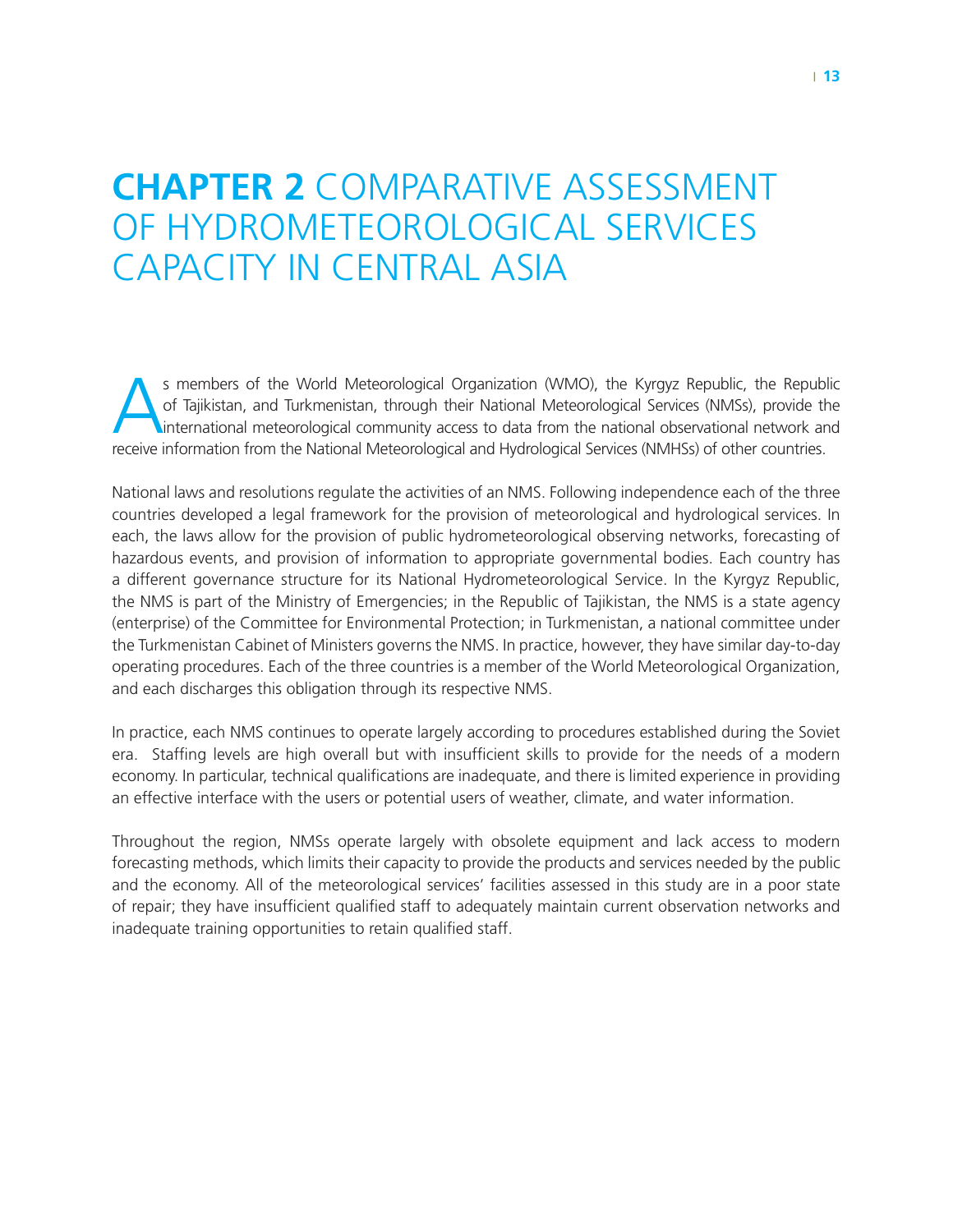

**Figure 2.1.** On-site Meteorological Equipment and Instruments (Tajikistan, 2008)

Extensive technical reviews have been conducted of observational networks and other hydrometeorological infrastructure (telecommunications, facilities for forecasting weather conditions for each country, warning systems) and of the region's hydrometeorological services, including the outcomes of assistance projects implemented by the donors in support of regional NMHSs. The reviews show that current conditions of the hydrometeorological services fail to meet the hydrometeorological services needs of either their respective governments or the weather and climate-sensitive social and economic sectors. They also show that the NMS in each of the three countries reviewed fails to fulfill the country's regional and international obligations for weather and climate information, including those under the World Meteorological Organization's Global Observation Network.

#### **Table 2.1.** Deterioration of Hydrometeorological Observation Networks

|                                            | Kyrgyz Republic   |                           | <b>Republic of Tajikistan</b> |                           | <b>Turkmenistan</b> |                           |
|--------------------------------------------|-------------------|---------------------------|-------------------------------|---------------------------|---------------------|---------------------------|
| <b>Component of observation</b><br>network | Number in<br>2008 | % Reduction<br>since 1985 | Number in<br>2008             | % Reduction<br>since 1985 | Number in<br>2008   | % Reduction<br>since 1985 |
| Meteorological stations                    | 32                | 62                        | 57                            | 22                        | 48                  | 52                        |
| Hydrological stations and posts            | 76                | 48                        | 81                            | 41                        | 32                  | 45                        |
| Upper air                                  | O <sup>a</sup>    | 100                       | 0 <sup>b</sup>                | 100                       | O <sup>c</sup>      | 100                       |
| Meteorological radars                      | 0 <sup>d</sup>    | 100                       |                               | 75                        | O <sup>e</sup>      | 100                       |
| Agromet observation stations               | 31                | 55                        | 37                            | 46                        | 48                  | 15                        |

*a There were three operational upper air stations in Kyrgyz Republic* 

*b There were four operational upper air stations in Republic of Tajikistan*

*c There were six operational upper air stations in Turkmenistan*

*d One radar was in pilot operation in Kyrgyz Republic*

*e One radar was in operation in Turkmenistan*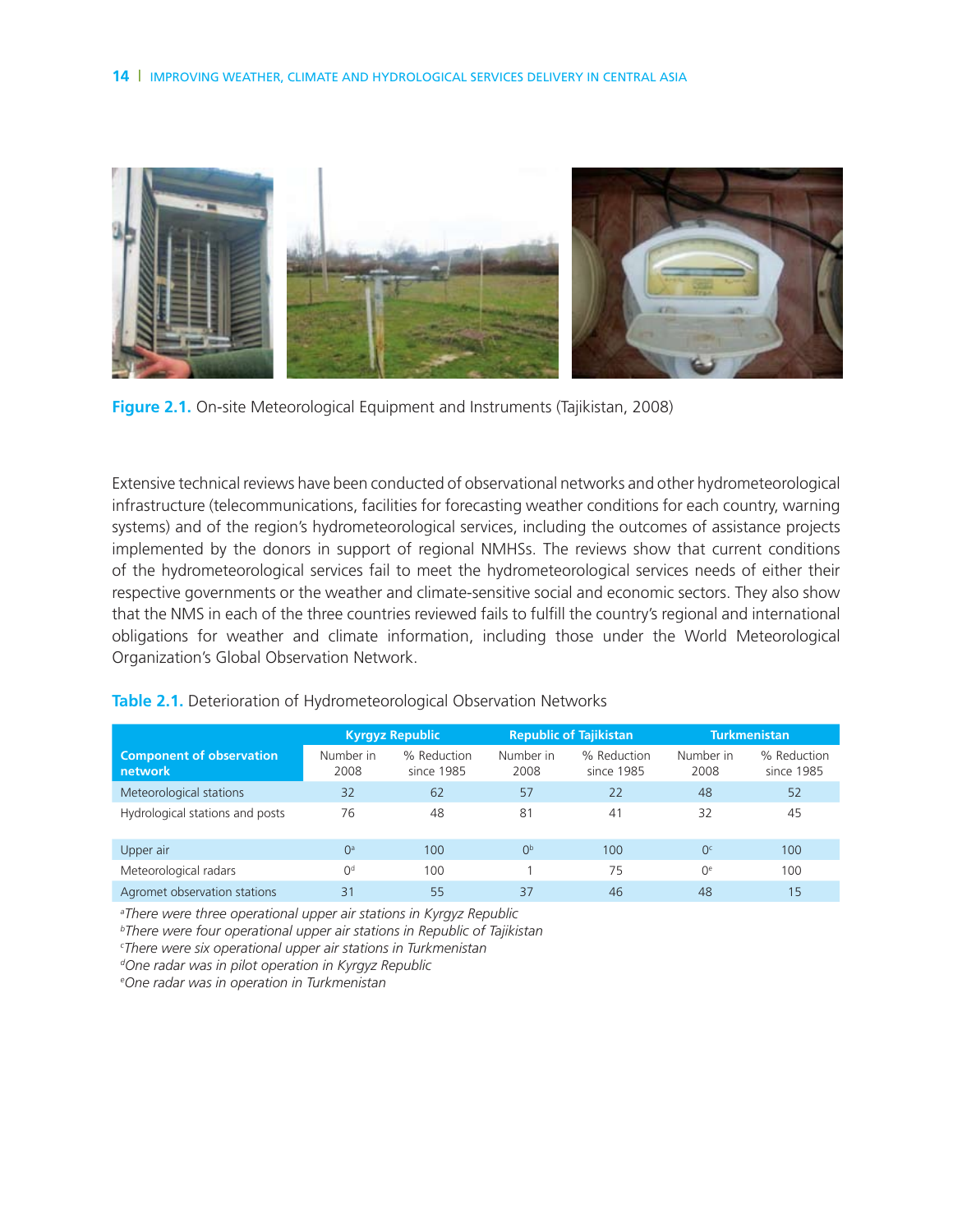Overall, the observing networks are unsatisfactory. In each country there has been a persistent downward trend in the quantity and quality of measurements at most stations in the ground-based meteorological network due to the deterioration and obsolescence of all of the measurement facilities, equipment, and communications, which have been in operation for a long time and have exhausted their service life. In particular, the following examples are notable:

- Many meteorological stations were closed due to lack of funds: 22 percent in Tajikistan, 52 percent in Turkmenistan, and 62 percent in Kyrgyzstan (Table.2.1).
- Hydrological observing networks have been reduced by 40-50 percent (Table 2.1) since the mid-1980s. Most equipment has exhausted its service life and is obsolete; spare parts are nonexistent or limited.
- Where avalanches are a problem, snow surveys have declined or are nonexistent, preventing timely forecasts and warnings of avalanche hazards.
- Aerological measurements have stopped in all three countries—a dramatic decline compared to 13 operational stations some 20 years ago (Table 2.1). The absence of aerological measurements, exacerbated by elimination of all upper air soundings in Uzbekistan, significantly affects the quality of weather forecasts, as well as the results of global and regional meteorological model calculations for the Central Asian Region. At present only Kazakhstan keeps eight upper air stations operational—50 percent less than in the 1980s.
- There is a lack of appropriate communication between the stations and monitoring sites of the meteorological and hydrological observation networks and the data collection center at the NMS.
- The system of data collection and dissemination is inefficient and fails to ensure reliable data collection, archiving, and provision of information products to regional and district-level users.
- Available information technologies are obsolete and fail to ensure receipt and transmission of the large data amounts required to produce modern information products.
- Technologies required to produce and transmit data and information products from NMS offices to users are nonexistent at both the central and regional hydrometeorological centers.
- Funds allocated from the NMS budget to finance operational costs are insufficient to adequately support the operations of stations and monitoring sites;
- Scientific and methodological support of the NMSs' operations is weak.
- Metrological support of measurement equipment is almost nonexistent, leading to a considerable deterioration of the quality of the NMS observational data.
- Staff training is inadequate.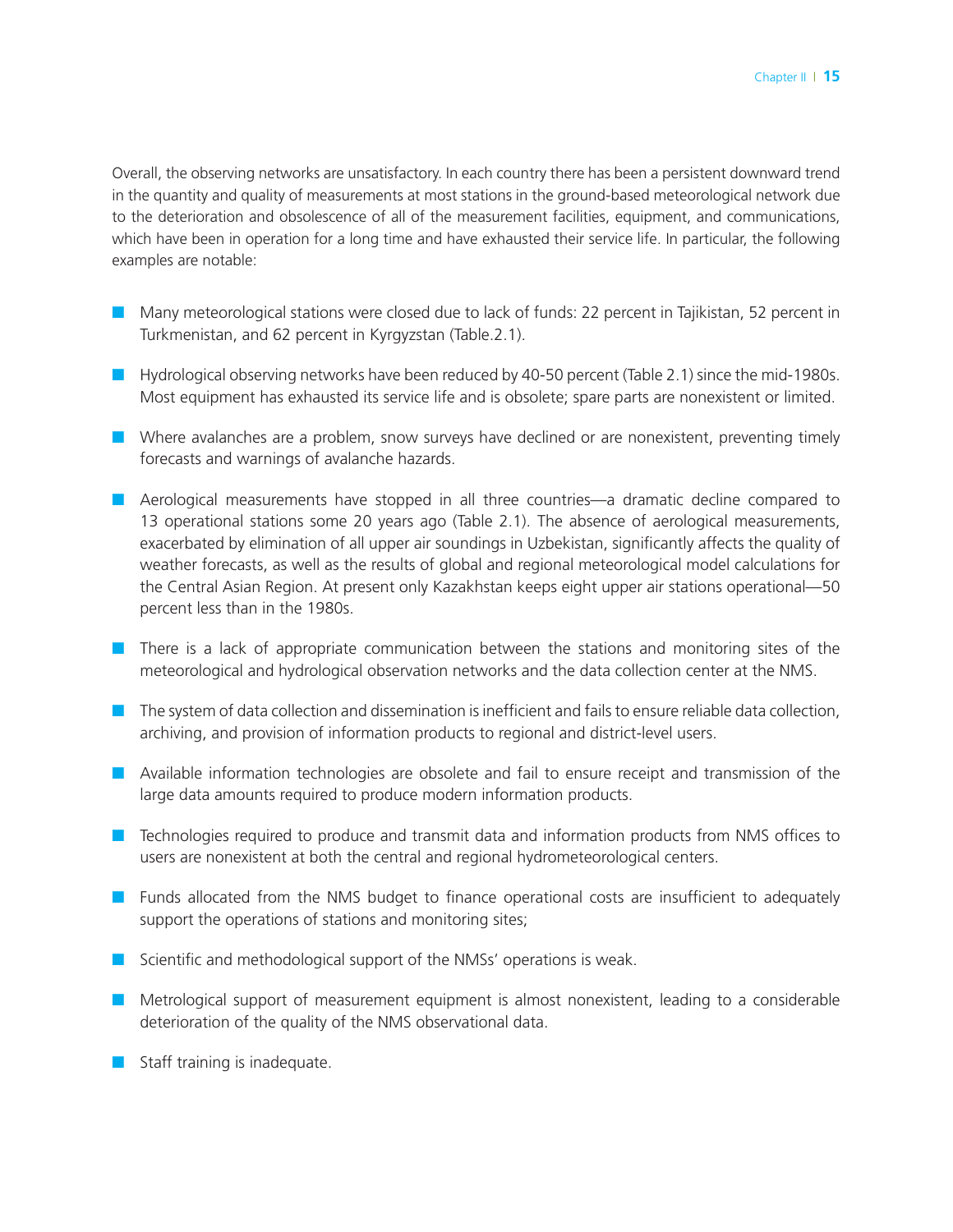#### **16** | IMPROVING WEATHER, CLIMATE AND HYDROLOGICAL SERVICES DELIVERY IN CENTRAL ASIA

In addition, nearly all of the means of forecasting and producing information fail to meet modern requirements for hydrometeorological services provided to public authorities, the economy, and communities. Without adequate means of production, the capacity to provide services to users is very limited. Overall forecasts have relatively low skill compared with NMSs outside of the CIS region.



Figure 2.2. Checking and Calibrating Instruments and Facilities in Central Office of Turkmenhydromet



**Figure 2.3.** Hydrological and Meteorological Stations Buildings and Facilities in the Republic of Tajikistan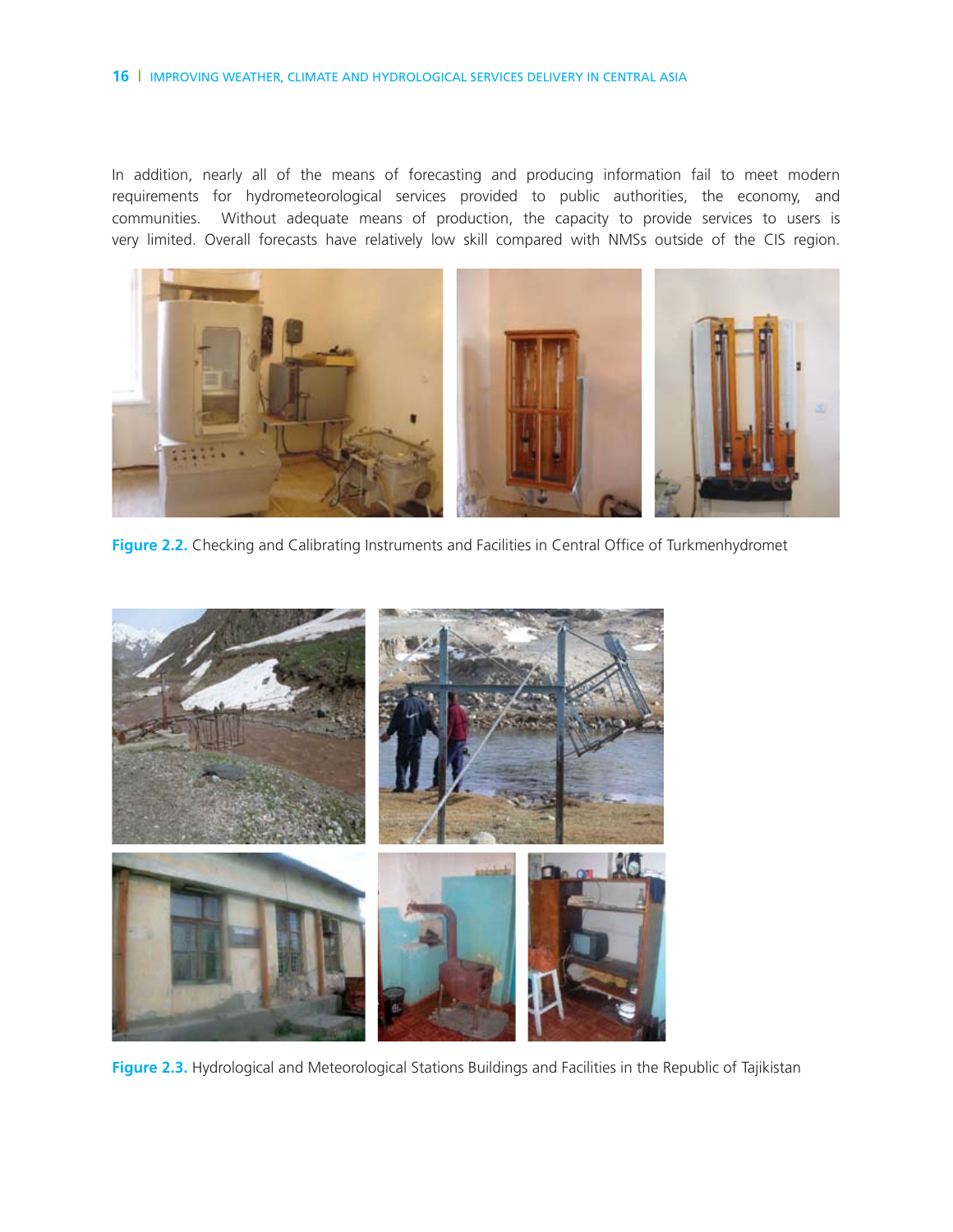

**Figure 2.4.** Current Communication and Data Transmission Equipment at Meteorological Station (photo 1 and 2 – Kyrgyz Republic), and Message Switching Center (photo 3 – Central Office of Turkmenhydromet



**Figure 2.5.** Data Archive in Kyrgyzhydromet Central Office and Data Records from Observation Sites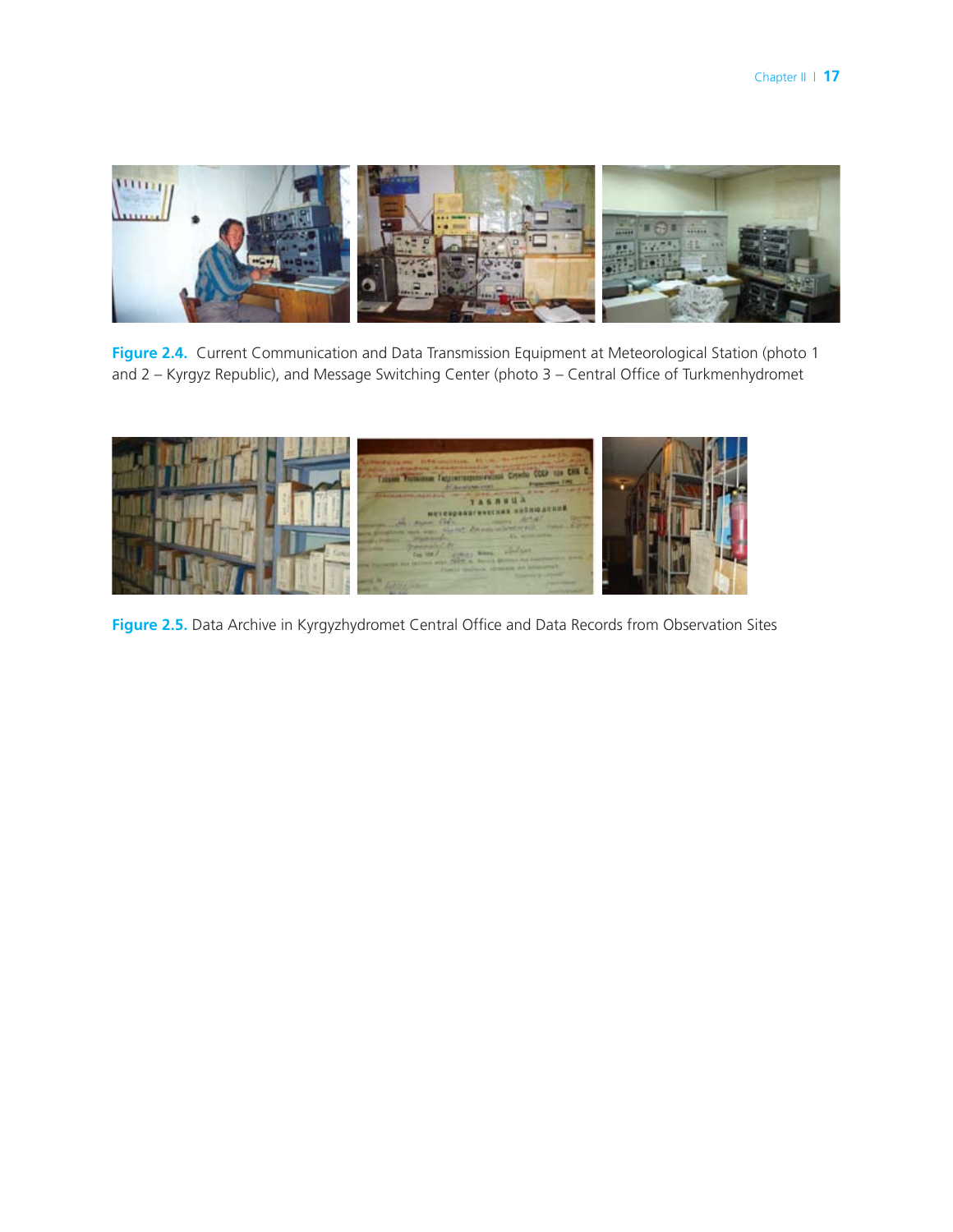# **Chapter 3** Assessment of user needs in hydrometeorological information

#### **3.1 Approaches to needs assessment**

When preparing their modernization programs, NMSs have traditionally focused on the techno-<br>logical aspects of hydrometeorological service development. Such an approach aims to improve<br>forecast accuracy and timeliness. Ina logical aspects of hydrometeorological service development. Such an approach aims to improve forecast accuracy and timeliness. Inadequate interaction with users, however, usually prevents NMSs from taking into account actual and especially potential user information needs. A complete absence or underdevelopment of contacts with users at the modernization package development stage results in a gap between the opportunities and plans for hydrometeorological service provision and the understanding of what, how, and where NMSs' information can be used most effectively to support management and operational decisions in specific sectors of the economy.

This lack of attention to end users' current and potential understanding of benefits from better hydrometeorological services during an NMS's modernization may further increase information misalignment between a hydrometeorological service and its users. To avoid this, it is essential for NMSs to build their interaction with users on the basis of modern principles, taking into account users' interest in NMS development and demonstrating to them both their own and national benefits, including the economic ones.

There are several key factors, which determine the priority, scale, and sequence of activities to modernize the National Hydrometeorological Service and to improve its institutional structure. These include assessment and recognition of the current status and trends in the needs for hydrometeorological information for governmental institutions, users in major producing and nonproducing sectors of the economy, and the population.

The objectives and expected results of user needs assessment are to (i) identify the causes and factors of poor interaction between the NMS and its users; (ii) recommend to the NMS the most efficient way to cooperate with users; and (iii) propose to users how to integrate and apply hydrometeorological information and formulate their needs for it.

In each of the three countries, user needs for hydrometeorological information were assessed in two stages:

First, NMS experts identified the NMS development priorities, proceeding from the analysis of its current conditions, user needs (as perceived by the NMS), and knowledge of opportunities provided by modern hydrometeorology. This survey was based on the questionnaire developed during preparation of the National Hydrometeorological Modernization Project in Russia (2003-2004)<sup>1</sup> and further tailored to estimate

<sup>1</sup> Tsirkunov, V., M. Smetanina, A. Korshunov, and S. Ulatov. 2004.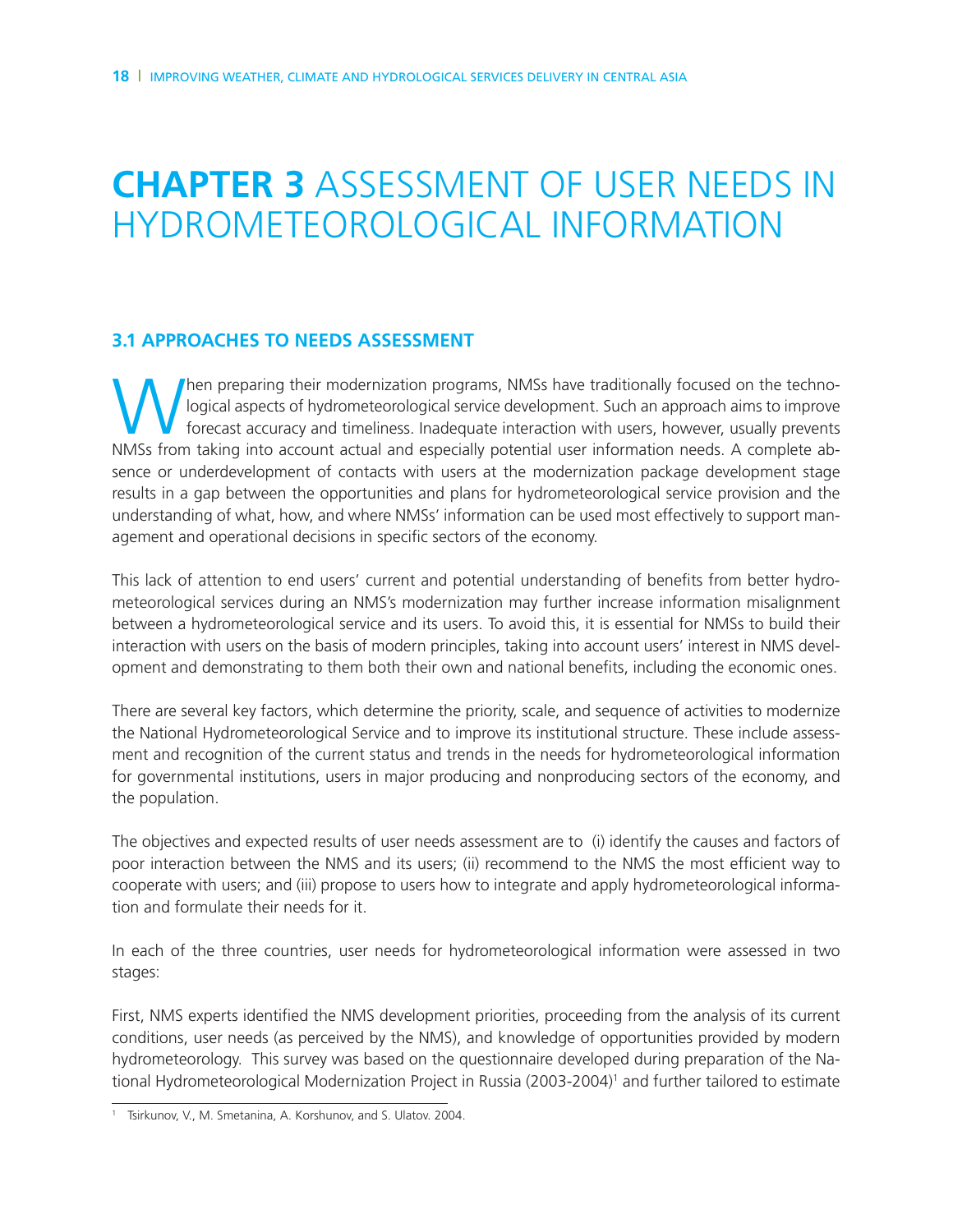the economic benefits from the improved quality of hydrometeorological services following the modernization of national meteorological services in ECA region (2005-2007).<sup>2</sup>

Second, the key users' needs in hydrometeorological services were assessed in order to prepare recommendations on building NMSs' capacity to provide synoptic meteorological and hydrological services and information, as well as hydrometeorological hazard and disaster warnings to the national government, economy, and population. The assessment targeted the most significant (in terms of GDP share) industries and sectors that are vulnerable to EHHs and HHs.

The user needs assessment was based on a special checklist (World Bank, 2008b) developed using WMO materials, World Bank earlier studies, and the Questionnaire on Assessment of User Needs in Hydro-Meteorological Information previously used for a survey conducted with the assistance of the regional project, *Swiss Support to NMHS in the Aral Sea Basin* (Tajikhydromet, 2008).

The checklist used to assess the needs of specific weather-dependent sectors included the following substantive survey blocks:

- HH influence by impact (type and degree) and damage significance (one-time and total);
- Relevance of forecast products and barriers to their uses;
- Hydrometeorological information (HMI) sources, types, and delivery channels and formats;
- Quality assessment of delivered forecast products;
- Requirements of NMS products formulated with due regard for NMS modernization;
- Assessment of and methodologies for estimating economic damage from EHHs and HHs; and
- Recommendations and proposals to the NMS to improve and customize hydrometeorological services.

The results of the sector expert survey may be divided into two major groups:

- General information on the sector's dependence on weather conditions and hydrometeorological hazards, on the amount and quality of HMI used by the sector, and on the current efficacy of HMI uses; and
- Information on the potential demand for various information types and presentation formats, accuracy and timeliness of each hydrometeorological element/event forecast required for sector operations, HMI requirements necessary for optimal performance, as well as recommendations and proposals on hydrometeorological service improvement and customization.

<sup>2</sup> World Bank. 2008c.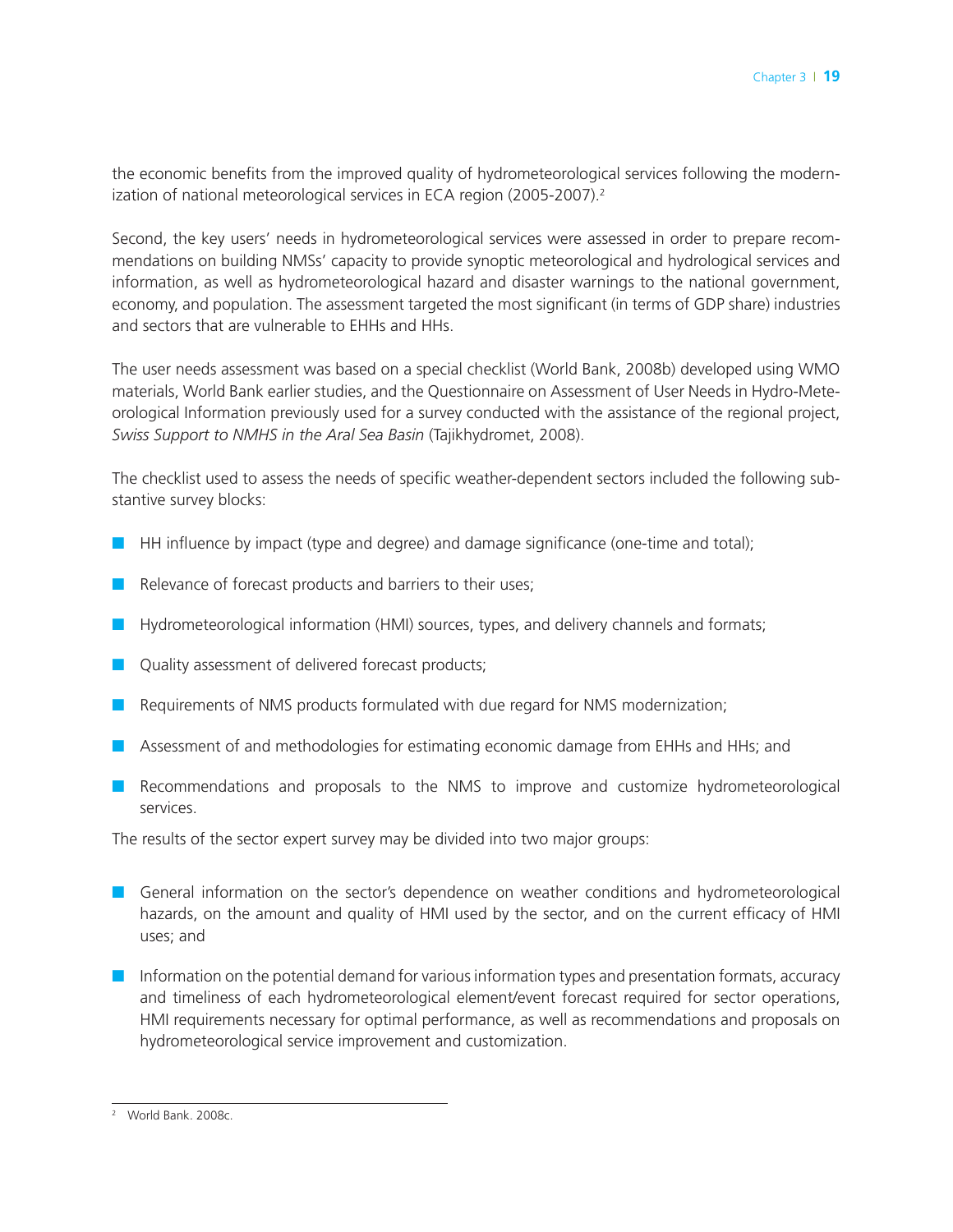### **3.2 Comparative evaluation of sector needs and NMS capacity**

The results of the survey, consultations with NMS staff and sector experts, and discussion of HMI needs of weather-dependent sectors of each of the three economies were discussed at country-level consultation workshops on improving the efficacy of weather and climate service delivery (Table 3.1). Each of the workshops demonstrated that the pressing issue of hydrometeorological service improvement was well understood by both the NMS (the provider of products and services) and all key users and stakeholders.

| <b>Sector</b>                         | <b>Kyrgyz Republic</b>                                                                                                                                                                                                             | <b>Republic of Tajikistan</b>                                                                                                                | <b>Turkmenistan</b>                                                                                                                                                                                                             |
|---------------------------------------|------------------------------------------------------------------------------------------------------------------------------------------------------------------------------------------------------------------------------------|----------------------------------------------------------------------------------------------------------------------------------------------|---------------------------------------------------------------------------------------------------------------------------------------------------------------------------------------------------------------------------------|
| Emergencies                           | Weather forecasts up to 15 days,<br>long term forecasts (4-6 months),<br>climate outlooks, emergency<br>forecasts and warnings                                                                                                     | Weather forecasts up to 5 days<br>Emergency forecasts and warnings                                                                           | Weather forecasts up to 7 days,<br>hydrological forecasts up to 10 days,<br>monthly forecasts                                                                                                                                   |
| Agriculture<br>and water<br>resources | Weather and hydrological forecasts<br>up to 5 days or longer, daily<br>standard meteorological data,<br>emergency forecasts and warnings<br>for water management and crop<br>protection, seasonal forecasts for<br>crop management | Weather and hydrological forecasts<br>up to 5 days<br>Emergency forecasts and warnings<br>Weather forecasts for the paths of<br>cattle drive | Weather forecasts up to<br>15 days<br>Long range forecasts (up to 4-6<br>months)<br>Climate outlooks for 1-month and<br>1-year periods<br>Emergency forecasts and warnings<br>Agriculture-specific products related<br>to crops |
| Transport                             | Impact forecasts and weather<br>forecasts up to 15 days, daily<br>standard meteorological data<br>Emergency forecasts and warnings,                                                                                                | Stream-flow forecasts                                                                                                                        | Impact forecasts and weather<br>forecasts up to 10 days, daily<br>standard meteorological data<br>Emergency forecasts and warnings                                                                                              |
| Energy and<br>power                   | Weather forecasts up to 15 days,<br>long-term forecasts (4-6 months),<br>climate outlooks, emergency<br>forecasts and warnings                                                                                                     | Stream-flow forecasts<br>Weather forecasts up to 5 days<br>Emergency forecasts and warnings                                                  | Very short-range forecasts<br>Weather forecasts up to 3 days<br>Emergency forecasts and warnings<br>Climate predictions of water<br>availability 2-3 years ahead                                                                |
| Media                                 | Communication channel for<br>weather, climate and water<br>information used by several sectors                                                                                                                                     | Weather forecasts up to 5 days<br>Emergency forecasts and warnings                                                                           | Communication channel for<br>weather, climate, and water<br>information used by several sectors                                                                                                                                 |
| Planning,<br>public<br>services       |                                                                                                                                                                                                                                    | Climate data<br>Emergency warnings and emergency<br>monthly forecasts                                                                        | Climate data<br>Emergency warnings and emergency<br>monthly forecasts                                                                                                                                                           |
| Health                                | Climate data                                                                                                                                                                                                                       | Climate data<br>Health-related forecasts                                                                                                     | Climate data                                                                                                                                                                                                                    |
| Heating                               | 1-3 day forecasts, current data,<br>seasonal and longer term forecasts<br>and analyses                                                                                                                                             |                                                                                                                                              | 1-3 day forecasts, current data,<br>seasonal and longer term forecasts<br>and analyses                                                                                                                                          |

**Table 3.1.** Comparative Assessment of User Needs for Weather, Climate, and Water-related Information

Many users need information that the NMSs cannot provide at present. Users are well informed that the NMS has serious weaknesses, such as (i) a low-density network of weather and gauging stations resulting in inadequate coverage of the high-altitude zone by meteorological observations; (ii) an almost complete absence of automated technical facilities, weather radars, modern technologies, and means for remote data processing and telecommunication; and (iii) critical conditions of facilities and data archive.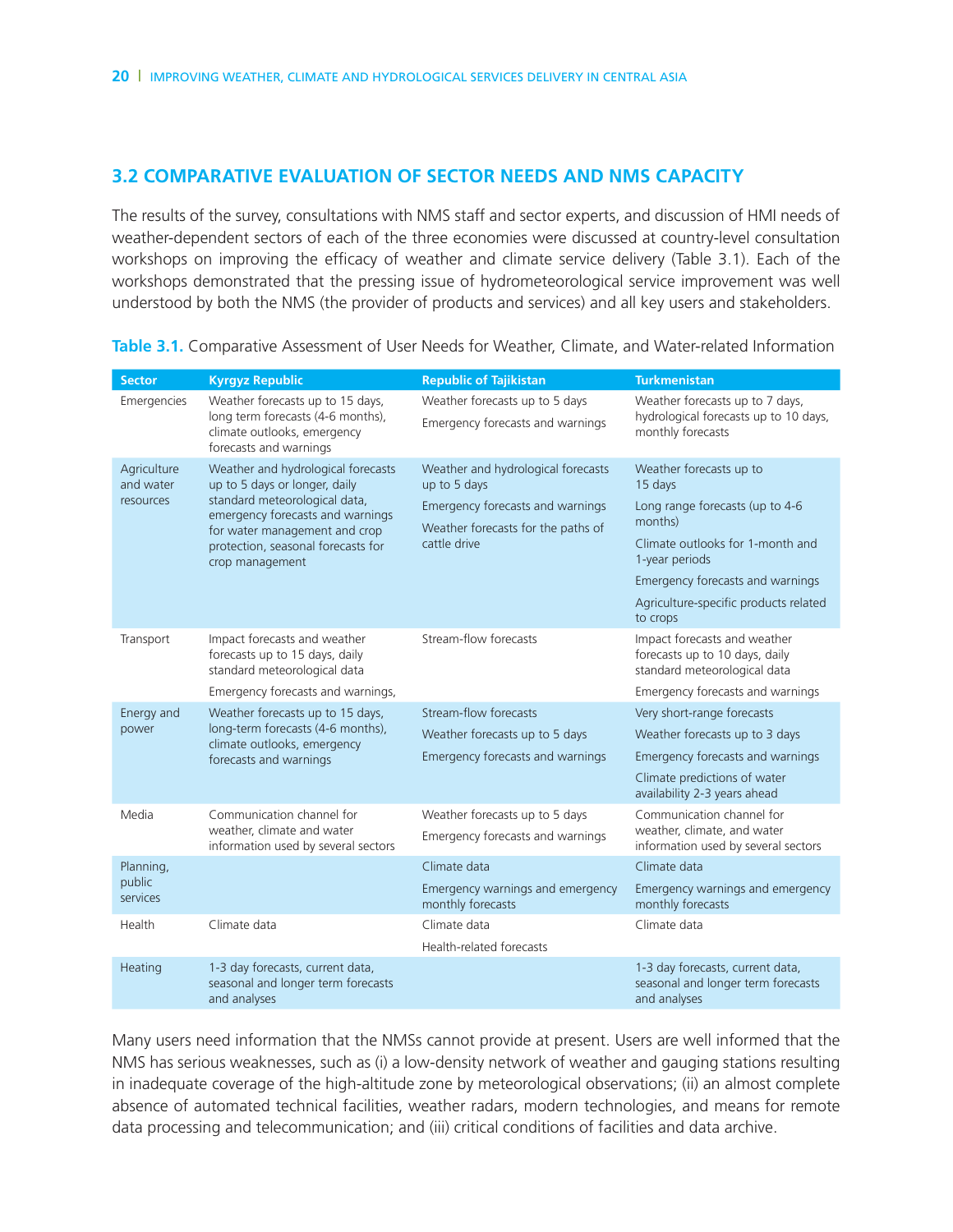The situation has a negative impact on the quality of observation data and forecasts (especially forecasts of hydrometeorological disasters), the efficiency with which public, sector-specific, and user needs can be met, and the fulfillment of each country's international and regional obligations, including those under the Global Observation System.

All sector experts indicated that prognostic and other information products provided by NMHS were highly relevant for the timely management of decision making on protective actions and for optimal performance both for the sectors as a whole and their core activities. The experts noted that the use of hydrometeorological forecast of an appropriate quality and with an appropriate lead time would be an important means of improving their day-to-day operations and long-term planning.

The experts also formulated and specified their requirements for hydrometeorological information (hydrometeorological elements and types of observations) necessary for optimal performance, as well as recommendations and proposals to the NMSs, so that they can improve and customize hydrometeorological services. Some noted the need to demonstrate the significance of an efficient use of hydrometeorological information and forecast to obtain additional economic benefits, to conduct targeted advisory activities, and to improve communication with users.

Joint advisory and training workshops on the use of new hydrometeorological information and forecasts are expected to be organized through the establishment of training centers. They would support workshops that could provide for exchange of experience and develop common requirements for new types of information products, forecast accuracy and lead time, information presentation formats, etc., which would allow for structuring relations between NMS staff and users on the basis of new principles.

The sector experts, therefore, confirmed the need for NMS radical refurbishment, for introduction of modern, automated, and distance observation methods and data collection/processing systems, and for provision of customized hydrometeorological forecast and services to users in the key weather-dependent sectors of the economy. The experts noted not only their interest in NMS development and modernization but also their preparedness for higher quality forecast and new types of information products developed on the basis of modern HMI presentation technologies and accessibility of data and information products. Some expressed sectoral readiness to provide compensation to their respective NMS for customized or tailor-made hydrometeorological data and information; other sectoral experts were categorically against compensation to the NMS.

Nonetheless, the sector experts emphasized that significant economic losses resulted from inadequate interaction between the NMSs and key HMI users, which related to the fact that the NMSs had no technical or technological capacity to provide requisite hydrometeorological information and forecast, especially on the regional level. NMS modernization, therefore, was a critical and topical issue.

They also noted the importance of involving experts from a number of ministries and agencies in determining user needs for hydrometeorological information and services and in assessing the benefits of the work for NMS and their users. The work should continue with a view to estimating the optimal level of budget funding required to minimize economic losses and should identify the most efficient investments.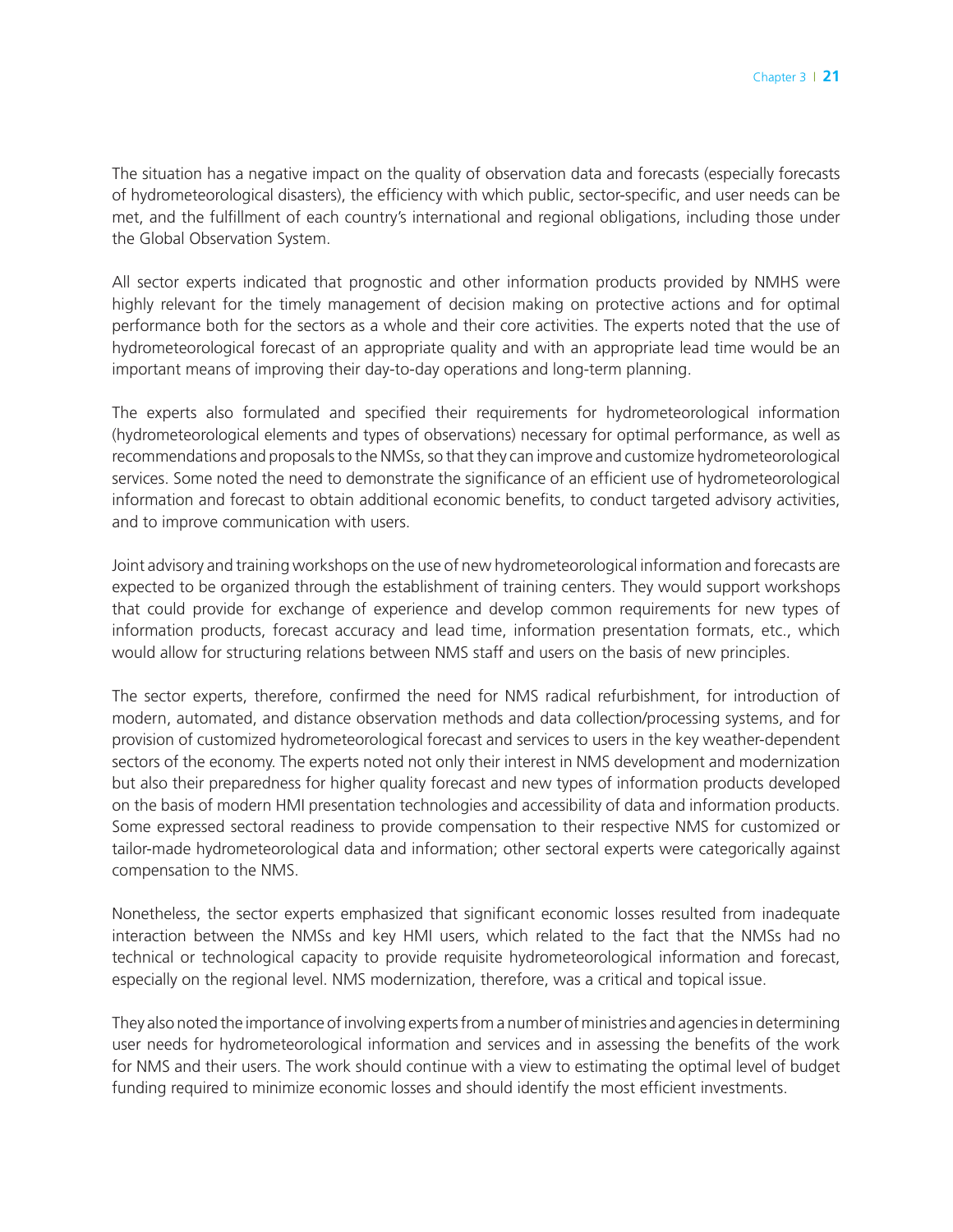# **Chapter 4** Economic benefits of improved hydrometeorological service delivery

### **4.1 Objectives, scope, and approaches of economic assessment**

The economic assessment carried out under this study sought to estimate the potential aggregate<br>benefits that accrue to national business activities from the improved quality (accuracy and<br>timeliness) of the hydrometeorolo he economic assessment carried out under this study sought to estimate the potential aggregate benefits that accrue to national business activities from the improved quality (accuracy and timeliness) of the hydrometeorological information and services delivered by the NMS following its the household sector and the improvement of human life and safety were not assessed.

The assessment approaches envisage generalization and calculation of country-wide losses from EHHs and HHs and estimation of possible variation of the share and absolute amount of incremental effects (benefits in terms of potentially avoided losses) due to more accurate and timely hydrometeorological information and forecasts as a result of modernization program. It was assumed that benefits of modernization would be realized within seven years (implementation of the program and minimum effective operation of the new technologies, hardware, and equipment, as well as the NMS fixed assets at the post-implementation stage). The potential returns on modernization investments, therefore, were calculated by comparing an aggregate amount of incremental benefits during the seven-year period and the program's costs.

There are a number of complexities in the assessment of economic benefits for the countries under review similar to that observed in the other ECA region countries where the team has undertaken economic review of weather-related damages. The main concern is the absence of systematic recording of damage/ losses (both in physical and value terms) incurred by the economy, its sectors, and population from the entire range of EHHs and HHs. Thus it was necessary to apply several complementary approaches to validate the data and ensure the integrity of the results.

### **4.2 Methods of economic assessment**

### *4.2.1 Benchmarking method*

When preparing information for the assessment of economic benefits, no statistical data on the value of damage caused by hydrometeorological hazards was available from the official sources of statistics (at the national level, in the ministries, agencies, and in NMSs). In order to obtain the corresponding information, special consultations with NMSs specialists and experts of the weather-dependent sectors were conducted.

The initial assessment of economic benefits was based on the benchmarking method developed in the course of the regional review of the ECA national hydrometeorological services. This review was carried out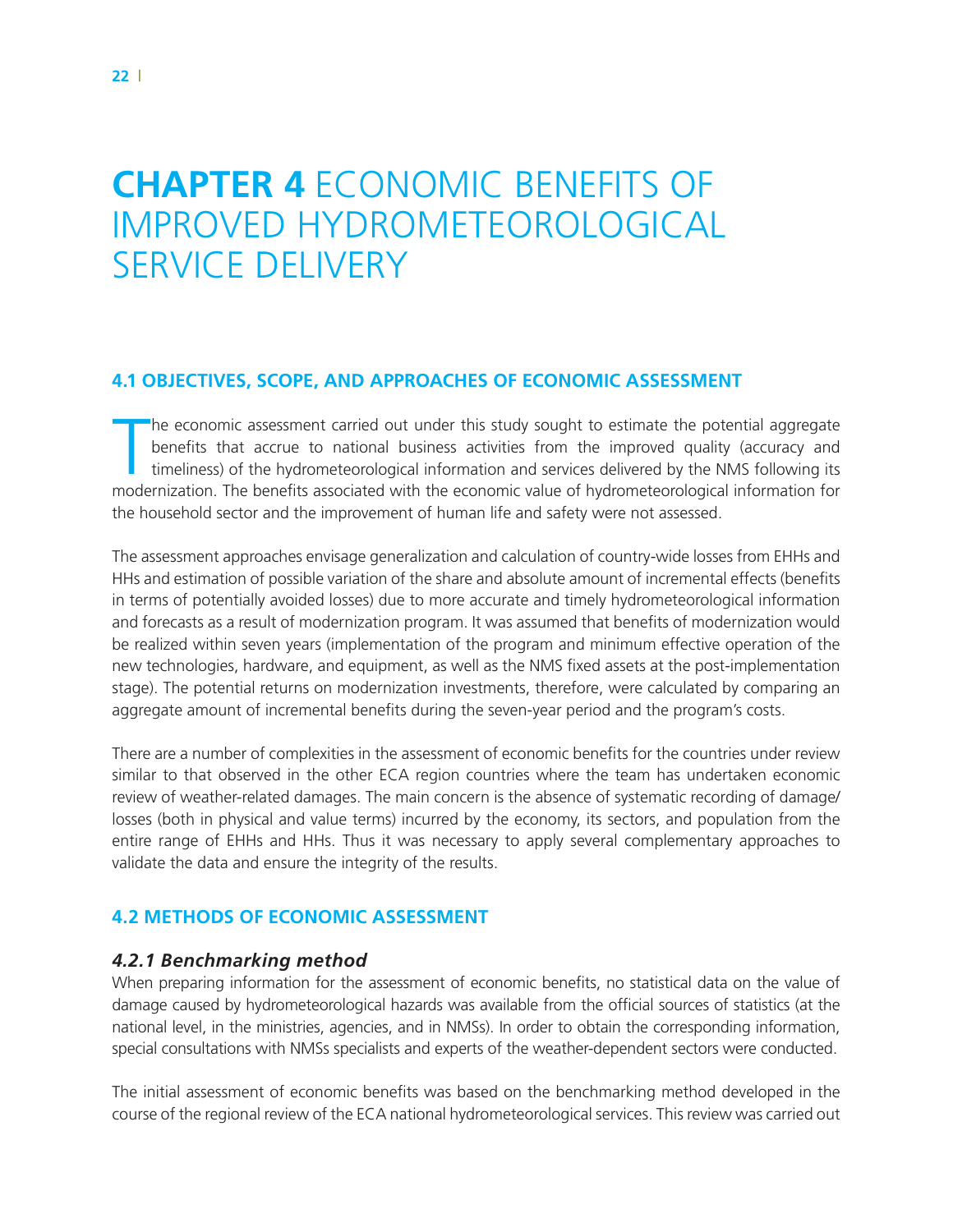in 2005-2007 by the World Bank for the countries of Southern Caucasus (Azerbaijan, Armenia, Georgia), some Balkan countries (Albania and Serbia), as well as for the Republic of Belarus, the Ukraine, and Kazakhstan. Most of these countries do not record data on the actual total and sector-specific economic losses caused by hydrometeorological hazards and unfavorable weather conditions.

Benchmarking was developed to estimate economic benefits from the use of hydrometeorological information and services for the national economy. The assessment was based on (i) available national official macroeconomic and sector-specific statistics; (ii) weather-dependence of the economy; (iii) vulnerability of the country's territory to weather hazards;<sup>3</sup> (iv) the NMS status and the quality of hydrometeorological service provision in a given surveyed country; and (v) the values of the key parameters obtained through the surveys of experts and studies carried out in other countries.

Benchmarking is a simplified method, and it does not require detailed analytical studies or time-consuming surveys. Despite the limitations in the application of this method, its findings provide a reasonable estimate to identify the levels of direct economic losses from weather hazards and disasters, as well as the economic benefits from the use of hydrometeorological information in a specific country. (A detailed description of the benchmarking approach, including its main assumptions and limitations, is given in V. Tsirkunov et al., 2006).

Benchmarking comprises a staged approach:

The first stage defines the average values of two key parameters, which are adjusted against the GDP of the country. These key parameters are

- The level of annual direct economic losses caused by hydrometeorological hazards as a share of GDP;
- **The level of annual prevented losses** (i.e., losses that are potentially avoided due to the use of improved weather forecasts and warnings, as a result of modernization) expressed as a percentage of the total losses.

In the second stage, the benchmarks are adjusted following assessment of the key country-specific parameters (weather and climate conditions, structure of economy, NMS status, and so on).

In the final stage, the estimates obtained for a country are used for calculating the marginal efficacy of the potential improvement of hydrometeorological services following the proposed modernization program.

### *4.2.2 Sector-specific assessment*

The assessment of the economic efficacy of the NMS modernization is based on comparing the amount of potentially preventable losses with the required expenditures on the prevention of these losses and planned expenditures on the modernization of an NMS. With this approach, the economic efficacy the

<sup>&</sup>lt;sup>3</sup> The vulnerability of each territory to weather hazards was assessed as a function of the observed extreme and threshold values of major meteorological parameters, among which temperature (minimum and maximum), precipitation, and wind were considered with characteristics of their statistical distributions.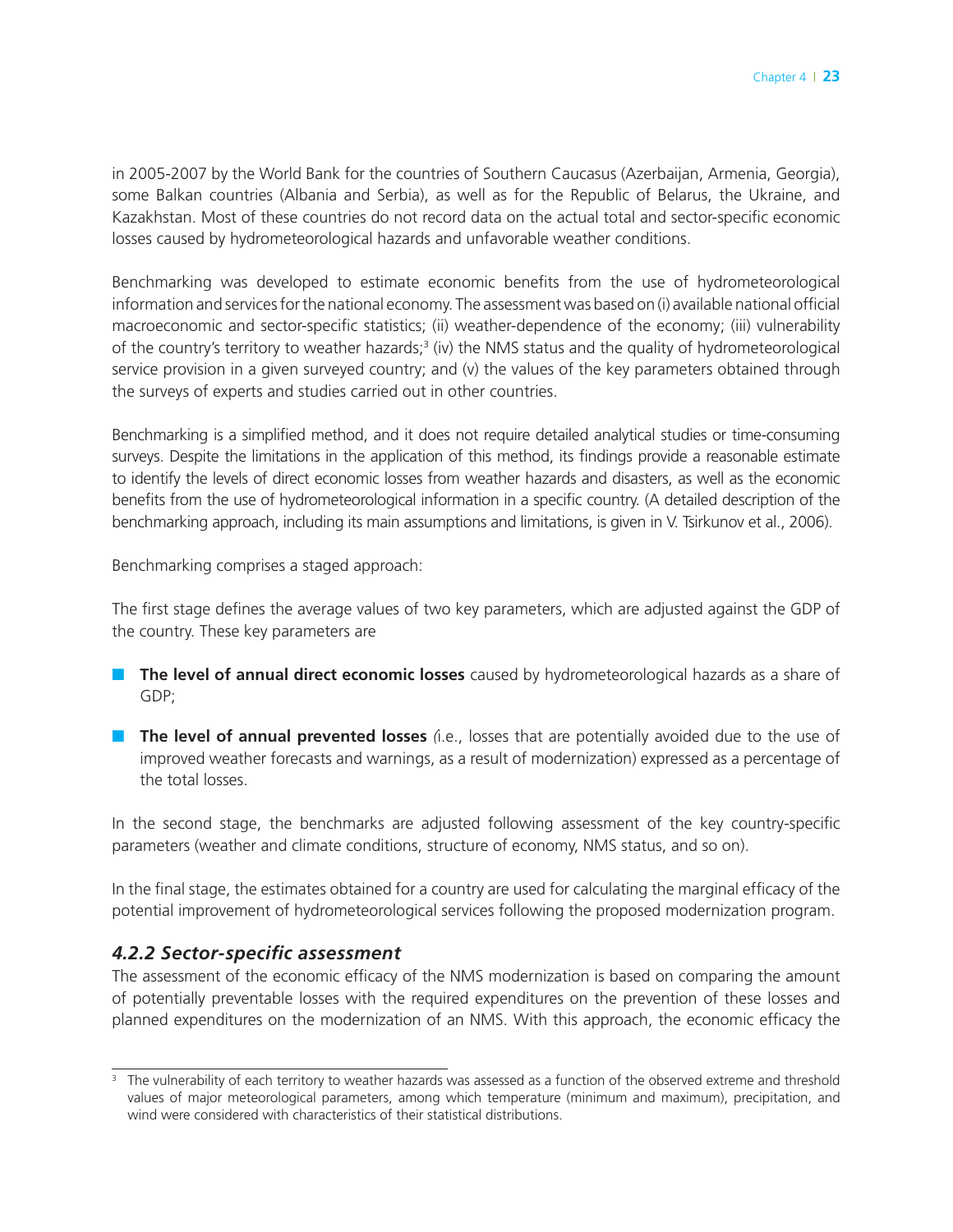NMS modernization is calculated as a ratio of the potential effect of the planned expenditures on the modernization. The potential effect is expressed as the additional prevented losses from weather hazards expected due to the improved timeliness and quality of forecasts and warnings with the deduction of expenditures needed to produce these forecasts and warnings.

This assessment method is based on sector studies for the most important (as a share of GDP) weatherdependant sectors of the national economy. The sector studies calculate the following two key parameters: (More details on the method assumptions and sample questionnaires can be found in Tsirkunov, et al., 2006.)

- The potential preventable losses as percentage of the total losses, which could be avoided through modernization (multiplication of two ratios: *Ri·Si*), where *Ri* is a percentage of the possible preventable losses with the current quality of hydrometeorological forecasts (i.e., prior to modernization), and *Si* is the percentage of the possible preventable losses that would accrue due to improved hydrometeorological services;
- Percentage of the changes in the level of expenditures on preventive (protective) measures as a result of more accurate and timely hydrometeorological information and services (*Δi*).

The findings of the sector experts' assessments can be divided into two main groups: (i) general information concerning the scope and quality of the hydrometeorological information used, as well as the level of the losses incurred due to weather hazards, and (ii) assessment of the key ratios (key parameters) required to assess the economic benefits from the NMS modernization.

The key parameters are assessed in two stages:

- The first stage includes an expert assessment of these parameters for specific sectors. As the basic parameters (*Ri* and *Si*) are determined using expert assessments, it would be expedient to perform a scenario analysis, that is, to use a few (rather than one) values of a coefficient within a certain range. The extreme values of the coefficients shall be used for the best and worst (most unlikely) cases and the mean value shall be used for the base (most likely) case.
- At the second stage, the base case mean estimate is used to calculate the mean values of basic coefficients required for a comprehensive assessment of the economic efficacy of the NMS modernization.

On the basis of statistical data or expert assessments of economic losses from weather, the mean values of basic coefficients, the potential effect, and economic efficacy of the NMS modernization are calculated respectively.

#### **4.3 Summary of the key economic findings**

Assessment of the economic benefits from improved weather service delivery to the economies and populations of the Kyrgyz Republic and the Republic of Tajikistan as a result of NMS modernization used three methods: "meteorological risk assessment," "method of sector-specific assessment," and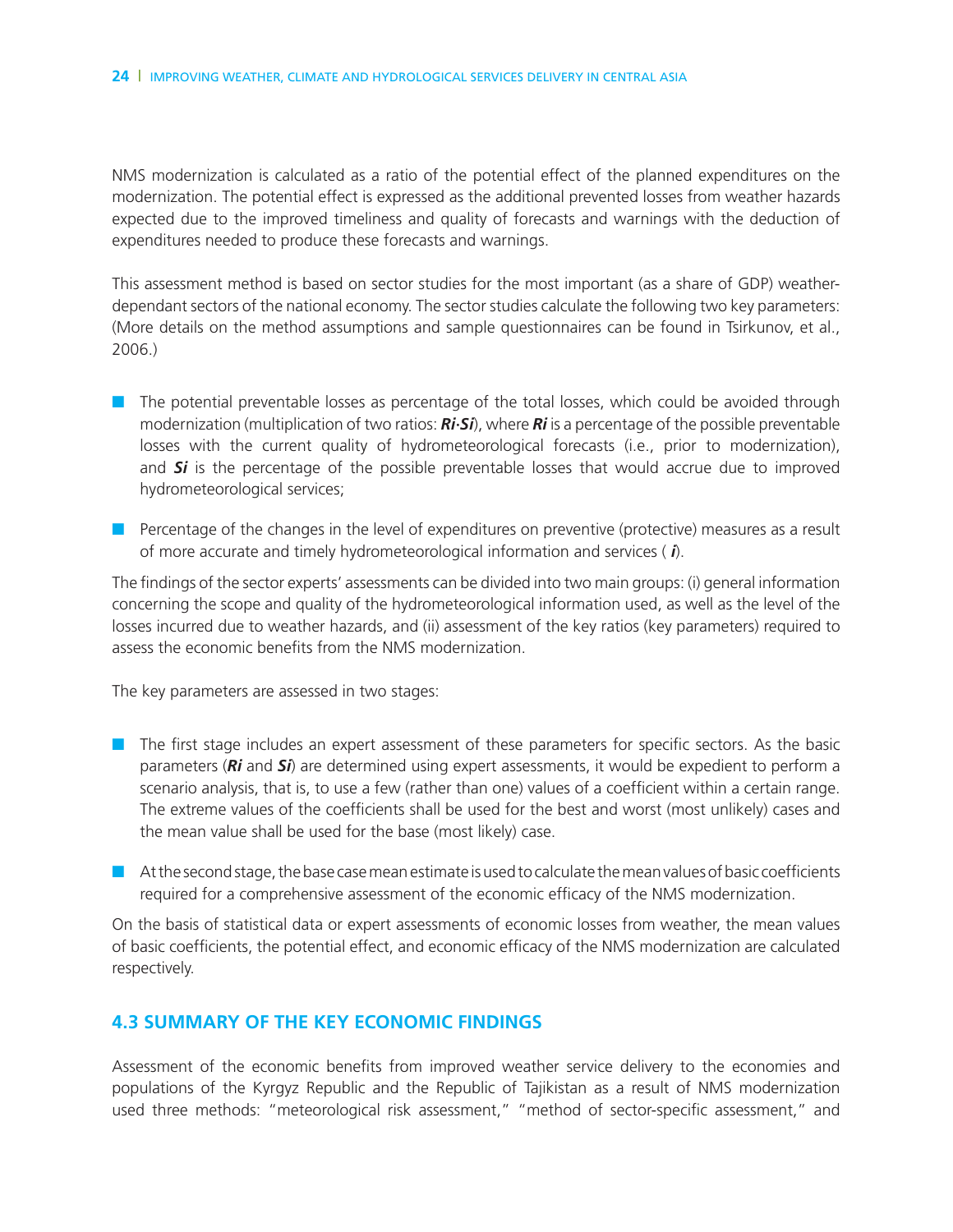"benchmarking approach." For Turkmenistan, initially the sector-specific assessment and benchmarking approach were tested. It became apparent later that baseline macroeconomic data for Turkmenistan are not sufficiently reliable to make quantitative economic assessment. The lack of regular records of economic losses and damage (both in physical and value terms) caused by the complete spectrum of hydrometeorological phenomena was the main challenge in the economic assessment in all countries.

All assessments indicated that significant economic benefits could be realized from the use of improved hydrometeorological information and services. The investments in the NMS modernization would yield significant benefits with relatively high potential returns on investments.

The results of the benchmarking studies, meteorological risk assessments (in parentheses), and sectorspecific assessments (marked with \*) where available are summarized in Table 4.1. The benchmarking studies provide a lower bound on losses and the sector-specific assessments or meteorological risk assessments provide an upper bound.

**Table 4.1.** Comparative Results of Economic Assessments Using the Methods of Benchmarking, Sectorspecific Assessments and Meteorological Risk

|                                                                                                                                      | <b>Kyrgyz Republic</b> | <b>Republic of Tajikistan</b> | Turkmenistan <sup>1</sup> |
|--------------------------------------------------------------------------------------------------------------------------------------|------------------------|-------------------------------|---------------------------|
| Average annual losses incurred caused by<br>weather hazards (US\$ million)                                                           | 24.9 (27.3) 39.6*      | 24.9 (29.8) 37.0*             | 42.0                      |
| Average annual losses incurred (% of GDP)                                                                                            | $1.0(1.1) 1.5*$        | $1.04(1.3)1.6*$               | 0.57                      |
| Average annual preventable losses<br>(US\$<br>million)                                                                               | 10.1                   | 5.8                           | 23.0                      |
| Average expected annual incremental benefits<br>due to improvement of hydrometeorological<br>information and services (US\$ million) | $2.9/(3.8*)$           | $1.7/(3.1*)$                  | 17.7                      |
| Investment efficacy (% across 7 years)                                                                                               | $244/(318*)$           | 199 /(357*)                   | 413                       |
| <sup>1</sup> Results for Turkmenistan are indicative due to lack of reliable macroeconomic indicators                                |                        |                               |                           |

### *4.3.1 Kyrgyz Republic*

Based on Table 4.1, the potential annual economic benefits from the implementation of the proposed Modernization Program for Kyrgyzhydromet (cost estimated at US\$8.3 million) range from US\$2.9 million ("benchmarking" assessment) to US\$3.8 million (upper bound of "sector-specific" assessment) per year. Assuming that this annual economic effect is sustainable, within seven years of implementation the total benefits of program implementation will range from US\$21 million to US\$27 million. Economic efficacy of investments in program implementation will vary from 244 percent to 318 percent or, in other words, each dollar spent on Kyrgyzhydromet modernization may yield at least US\$2.4-3.2 of revenues as a result of avoided damage.

Sector-specific assessments conducted for selected economic sectors (agriculture, water resource management, and electricity production, which together produce about 3/4 of the GDP generated by key weather-dependant economic activities of Kyrgyz economy), based on experts' data and assumptions, showed that aggregated annual benefits for those segments of the economy in total could be in the range of US\$0.6-1.2 million. Cost-benefit analysis, using data on average annual losses obtained by sector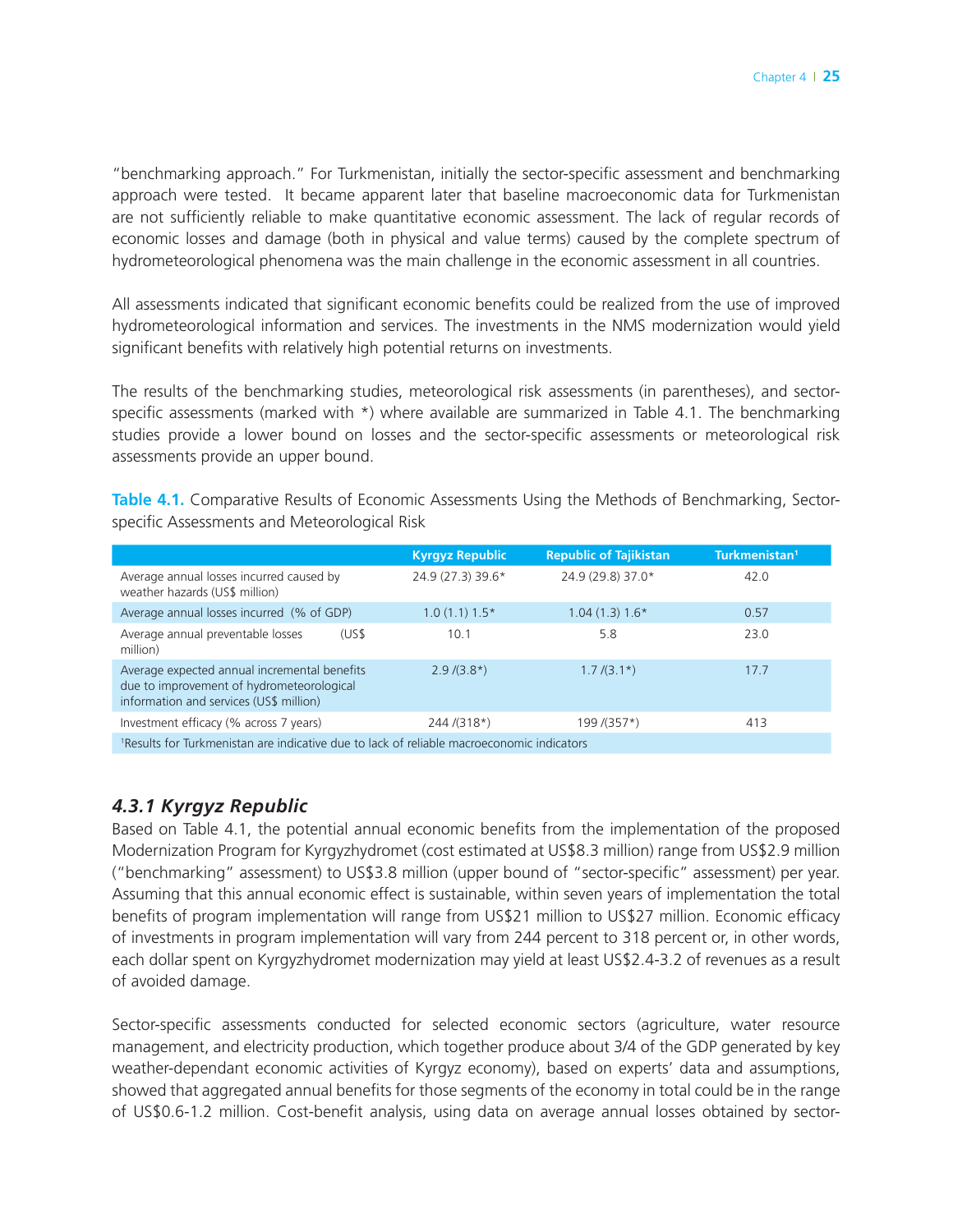specific assessments, also supported the economic feasibility of the program implementation. The costbenefit ratio was 2.1, and discounted payback period was estimated as 4.4 years.

#### *4.3.2 Republic of Tajikistan*

The results of the benchmarking assessment for the Republic of Tajikistan showed that the total average annual amount of direct damage associated with hydrometeorological hazards is not less than US\$24.9 million (1.04 percent of the average annual GDP in 2000-2007). Economic assessments of the impact of meteorological risks of major weather hazards on the national economy were performed on the basis of available information on the average annual recurrence and damage per event (for mudflows, floods, avalanches, rainstorms, hail, windstorms, snowfalls, droughts, and frosts). The resulting average annual weather-related economic damage was estimated to be TJS 98 million, or US\$30 million (1.3 percent of the average annual GDP in 2000-2007). According to the sector-specific assessment using official data from Committee of Emergency Situations and estimates of potential indirect losses, average annual economic losses from EHHs and HHs were evaluated in TJS 122 million, or US\$37 million (1.6 percent of GDP).

Potential annual economic benefits from the implementation of the proposed Modernization Program for Tajikhydromet (estimated cost of US\$6.1 million) range from US\$1.7 million ("benchmarking" assessment) to US\$3.1 million (upper bound of "sector-specific" assessment) per year. Assuming that this annual economic effect is sustainable, within seven years of implementation the total benefits of program implementation will range from US\$12 million to US\$22 million. Economic efficacy of investments in program implementation will vary from 200 percent to 357 percent or, in other words, each dollar spent on Tajikhydromet modernization may yield at least US\$2.0-3.6 of benefits as a result of avoided damage. Sector-specific assessments conducted for selected economic sectors (transport, agriculture, irrigation and water supply, and electricity production, which together produce about 2/3 of the GDP generated by key weather-dependant economic activities of the Republic's economy), based on experts' data and assumptions, showed that aggregated annual benefits for those segments of the economy in total could be in the range of US\$1.9-2.6 million. Cost-benefit analysis, using data on average annual losses obtained by sector-specific assessments, also supported the economic feasibility of program implementation. The cost-benefit ratio was 2.2, and discounted payback period was estimated as five years.

#### *4.3.3 Turkmenistan*

The results of the benchmarking assessments of hydrometeorological services provided by the Turkmenhydromet indicate that the Turkmenistan economy currently loses annually on average US\$42 million. Annual incremental benefits for the national economy that would result from a US\$30 million upgrade and development of the Turkmenhydromet may amount to US\$18 million. It was impossible to undertake a sector-specific assessment for Turkmenistan due to lack of reliable macroeconomic indicators and lack of data on sectoral losses.

The above estimates for all three countries do not take into account incremental socioeconomic benefits associated with better performance by the household sector, increases of production, or better business opportunities. The obtained values, therefore, may be considered a "lower bound:" actual economic benefits may be much larger.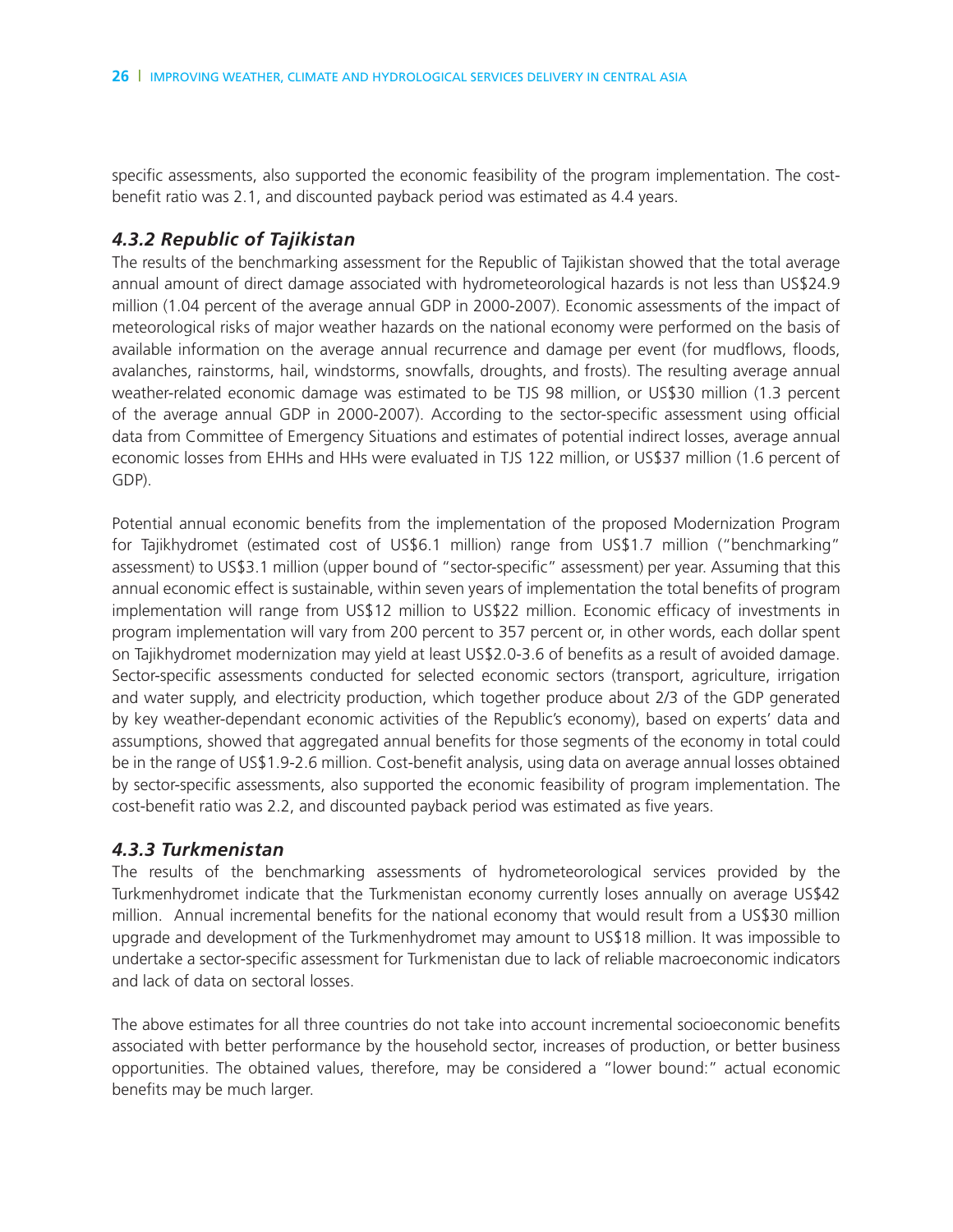In the absence of systematic registration of economic losses suffered by the economies and populations of the Kyrgyz Republic, Republic of Tajikistan, and Turkmenistan from the entire range of hazardous hydrometeorological phenomena, the following would be desirable:

- Intensify efforts to develop and improve sector-specific methodologies for calculating economic benefits from (economic efficiency of) the use of hydrometeorological information and systematization of collected data on economic losses both from specific weather hazards across the national economy ("natural" integration of losses) and on a sector-specific basis ("sectoral" integration of losses through the summation of sector-specific losses caused by all types of HH).
- Elaborate basic principles and mechanisms of interaction with entities in major weather-dependent sectors in order to develop and improve the range of standard and specialized hydrometeorological products and services promoting, and thereafter grounding on the estimates of weather hazards related damage (losses), potentially preventable due to the use of the improved hydrometeorological information in specific sectors.
- Conduct expert assessments of NMS modernization efficacy for specific regions and the most significant weather-dependent sectors in the regions, taking into account the country's diversity of regional climatic and economic conditions.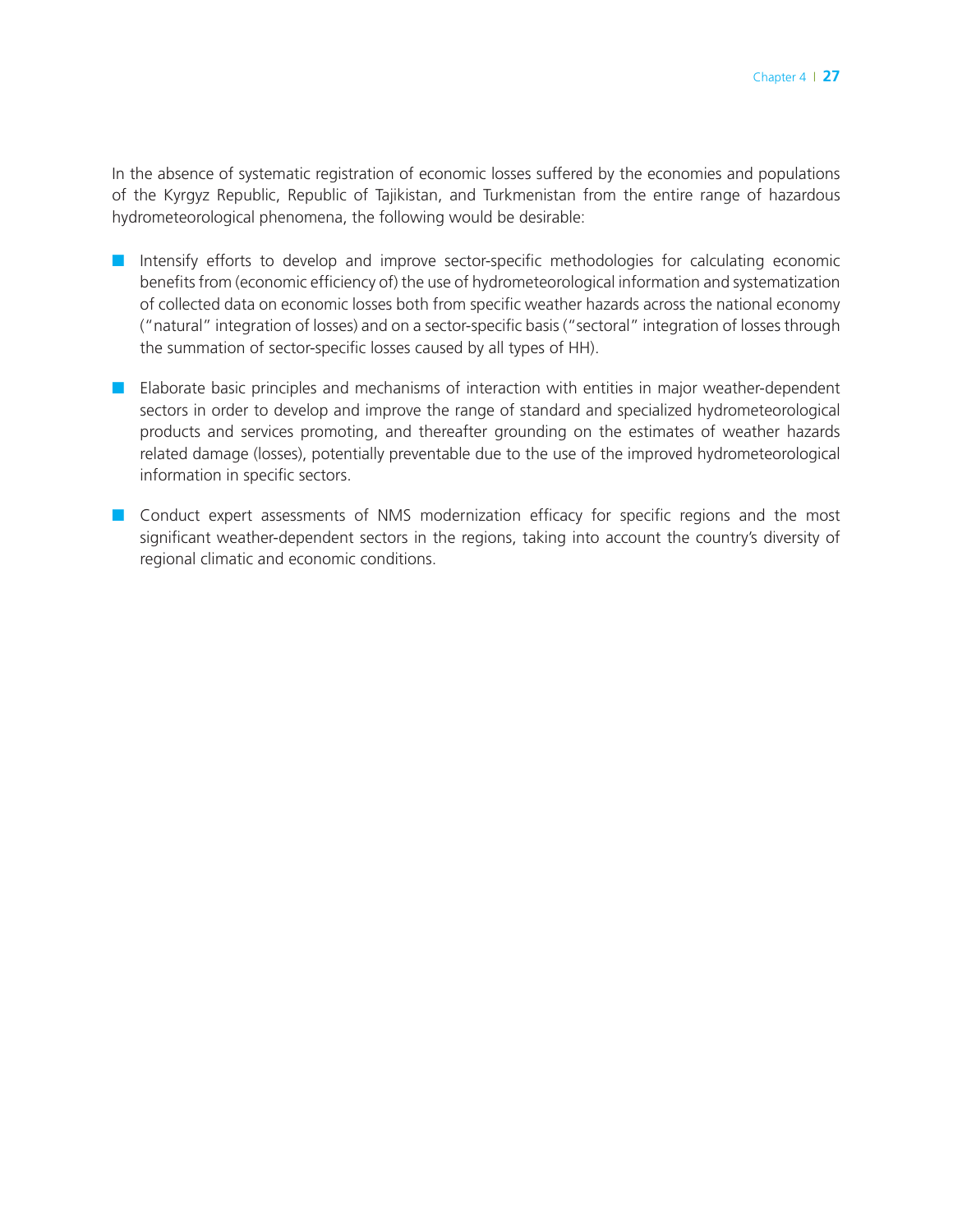## **Chapter 5** How to Improve Weather, Climate, and Hydrological Service DELIVERY IN CENTRAL ASIA

#### **5.1 Potential Directions for improvement**

The reviews of the observational networks and other hydrometeorological infrastructure (telecommunication systems, weather forecasting facilities, warning systems for hazardous weather events) have shown that the current c he reviews of the observational networks and other hydrometeorological infrastructure (telecommunication systems, weather forecasting facilities, warning systems for hazardous weather events) have shown that the current conditions of hydrometeorological services in the three countries decline in the efficacy of services provided to their governments and to their economic sectors and entities, as well as a deterioration in their ability to fulfill international and regional obligations, including those under the WMO Global Observing System.

A mechanism to properly identify user needs and find adequate ways to meet them has not been established. There are no regular user-focused activities encouraging stakeholders to utilize weather, agrometeorological, and hydrological forecasts, and only a very basic set of information products is available. The quality of services delivered to national and regional users is not satisfactory: the NMSs do not have the technologies and skills required to produce information and information products and to communicate them from the NMS to users.

In the context of broad-scale international efforts to study climate change and adaptation, the assessment of contemporary climate should be an integral part of NMSs' activities, since the NMSs are the government institutions that hold archives of long-term climate information.

The key objectives of the NMS modernization program are to reduce both the risk to life and the economic damage caused by weather and climate-related events and to fulfill regional and international obligations. The assessment of water resources within the region is critical. This requires improving the interaction and cooperation between NMSs and users of hydrometeorological information and information products. It also requires strengthening the technical and technological basis of each NMS and retaining their capabilities by sustaining their institutions, staff, and financial support. Recommendations for NMS modernization programs are based on the evaluation of their current status made by a team of international experts in close consultation with each NMS management team. These programs and recommendations were discussed and supported by stakeholders at national consultation workshops.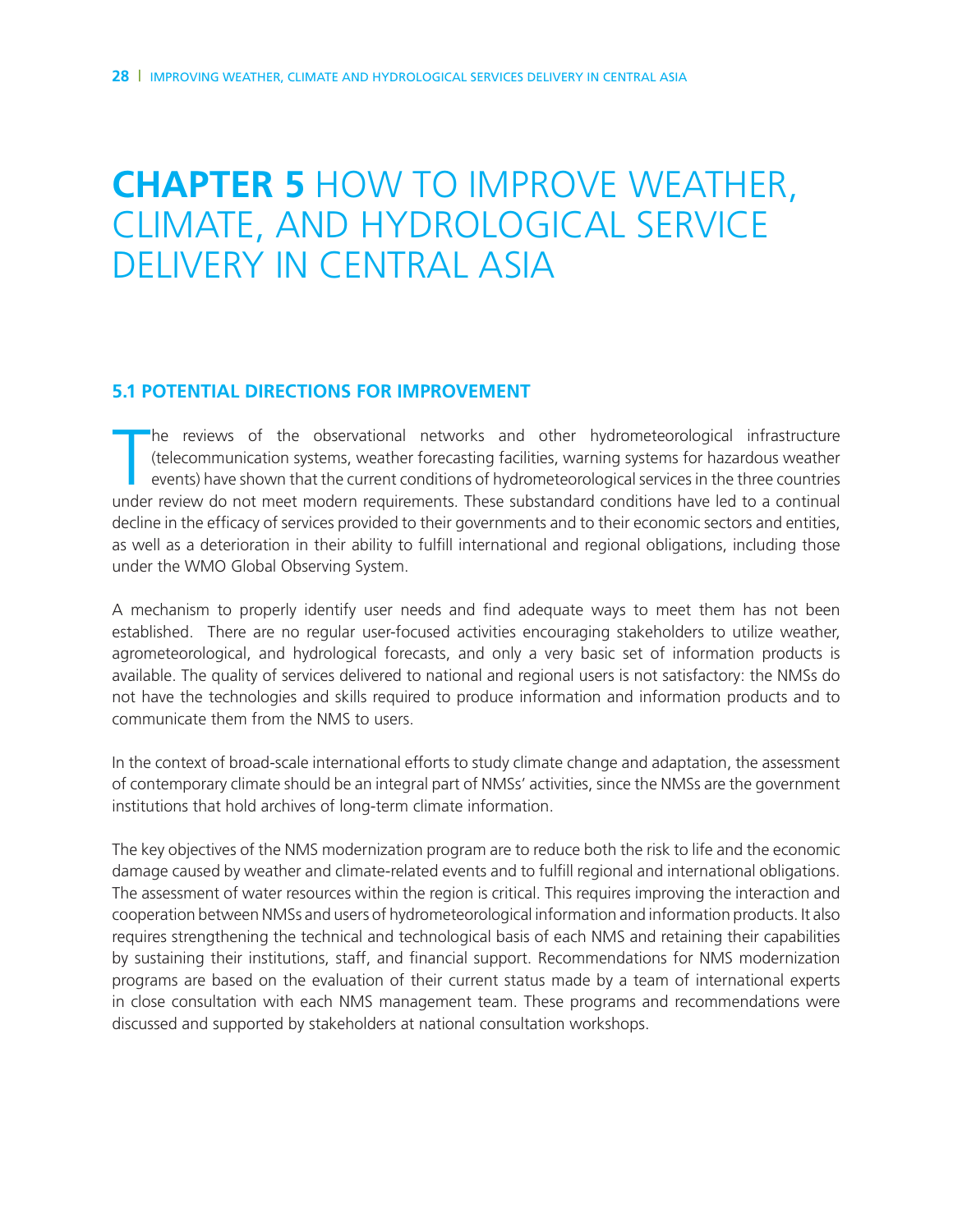#### **5.2 National NMS modernization programs**

Several modernization options were developed for each NMS based on various improvement outcomes and on potential availability of funds for modernization and sustainability of investments. Basic modernization options are estimated to cost approximately US\$6.1 million, US\$8.3 million and US\$30 million for Tajikhydromet, Kyrgyzhydromet, and Turkmenhydromet, respectively. The greater scope of the investment program proposed for Turkmenhydromet reflects the greater deterioration of existing NMS infrastructure, which needs urgent replacement, and the potential availability of national funds both for modernization and future maintenance.

All modernization programs were structured as investment projects with similar sets of activities or components. There are three main components in all modernization programs: (A) Technical Design of the Modernized System; (B) Improvement of the System of Hydrometeorological Monitoring to Provide Timely Warnings of Extreme and Hazardous Weather Events and to Manage Water Resources, and (C) Institutional Strengthening and Capacity Building of NMS. The main activities proposed in the modernization programs are presented in Annex II; a more detailed list and description of activities can be found in the three national reports.

**Component A.** The level of detail provided in the proposed modernization options is comparable with the prefeasibility study. More detailed work on the technical design of the hydrometeorological monitoring and telecommunication system is needed, which ideally should be based on the overall concept for NMS development approved by the government. Technical solutions should be based on a comprehensive review of NMS and the existing international experience gained in establishing such systems, which are adapted to the particular circumstances and capabilities of each country to ensure a sustainable solution. Technical specifications and main tender documents for procurement should be developed under this component to ensure compatibility of all technical devices and systems. In this component, it is crucial to develop the following:

- A detailed concept of NMS development;
- Technical design of the hydrometeorological monitoring and telecommunication system;
- Technical specifications and main tender documents; and
- Specific performance indicators and their monitoring system.

**Component B.** The main objective of this component is to restore performance of basic observation, communication, and IT networks, which are the backbone of modern NMS. Improving the system of hydrometeorological monitoring will enable the NMS to provide timely warnings to agencies responsible for reducing and preventing damage to the economy and population caused by natural weather events. Mitigation of weather consequences and better emergency preparedness is an important component of any modernization program. Improvement of the hydrological observing and forecasting systems is also essential for efficient national water resources management and for fulfillment of country's obligations under international agreements. The following are the main activities proposed for this component: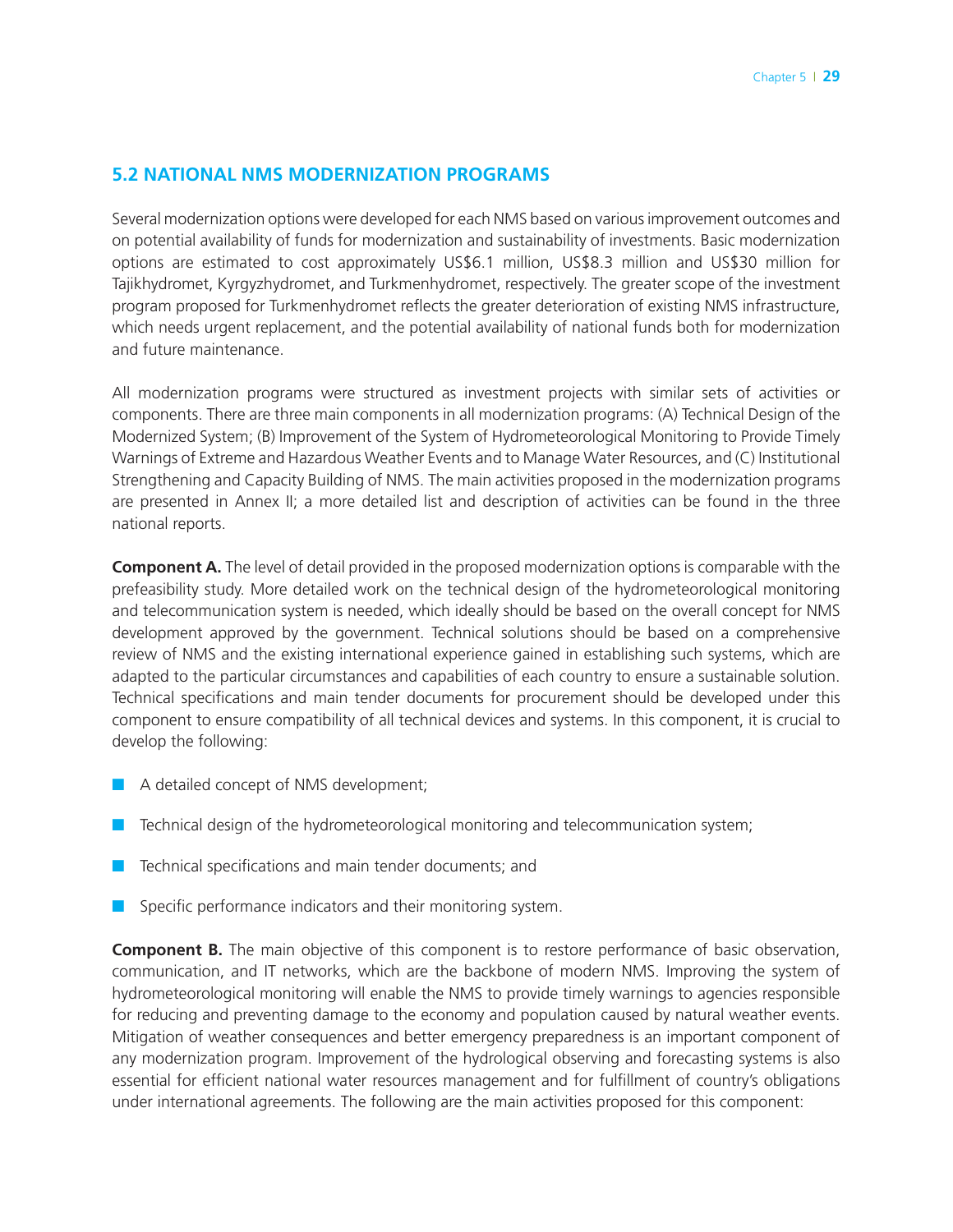- Restoration and technical upgrade of the meteorological and hydrological observing networks;
- Strengthen the information technology base of the NMSs;
- Upgrade meteorological data receiving systems; and
- Provide modern computer technologies for processing, forecasting, and presentation of information.

**Component C.** The main purpose of this component is to provide institutional strengthening and capacity building to enhance service delivery and to provide staff training and professional upgrading. The following are the main activities proposed for this component:

- Improve the capacity to understand and interact effectively with stakeholders using staff trained appropriately;
- Provide continuous engagement of stakeholders through frequent meetings and workshops to understand the changing needs of users;
- Establish a customer advisory body, which includes representatives of all stakeholders;
- Offer easily accessible products through the web and other media;
- Provide well-defined service agreements between the NMS and each customer;
- Pay special attention to key user groups; and
- Focus on introducing specific climate services.

**Operating and maintenance costs.** Preliminary assessment of operation and maintenance costs for the proposed modernization programs were estimated for three national programs. In all cases proposed modernizations will increase the operational costs, which are necessary to ensure efficiency of observational networks, data collection, and processing centers. Commitments of the national governments to meet the costs of adequate operation and maintenance will be one of criteria to mobilize and provide donor support for hydromet strengthening.

**Performance indicators.** Implementation of the proposed NMS modernization programs will lead to substantial improvement in performance and better service delivery. After completion of NMS modernization, the following minimum performance indicators should be achieved. More specific verifiable sets of performance indicators and their monitoring procedures will be developed for each national programs as part of Component A activities.

- Improve accuracy of main meteorological and hydrological measurements; increase forecast accuracy by 6-8 percent for 24 hours lead time and by 15 percent for 3-7 day lead time.
- At least ten-fold increase in volume of data received from various sources of meteorological information.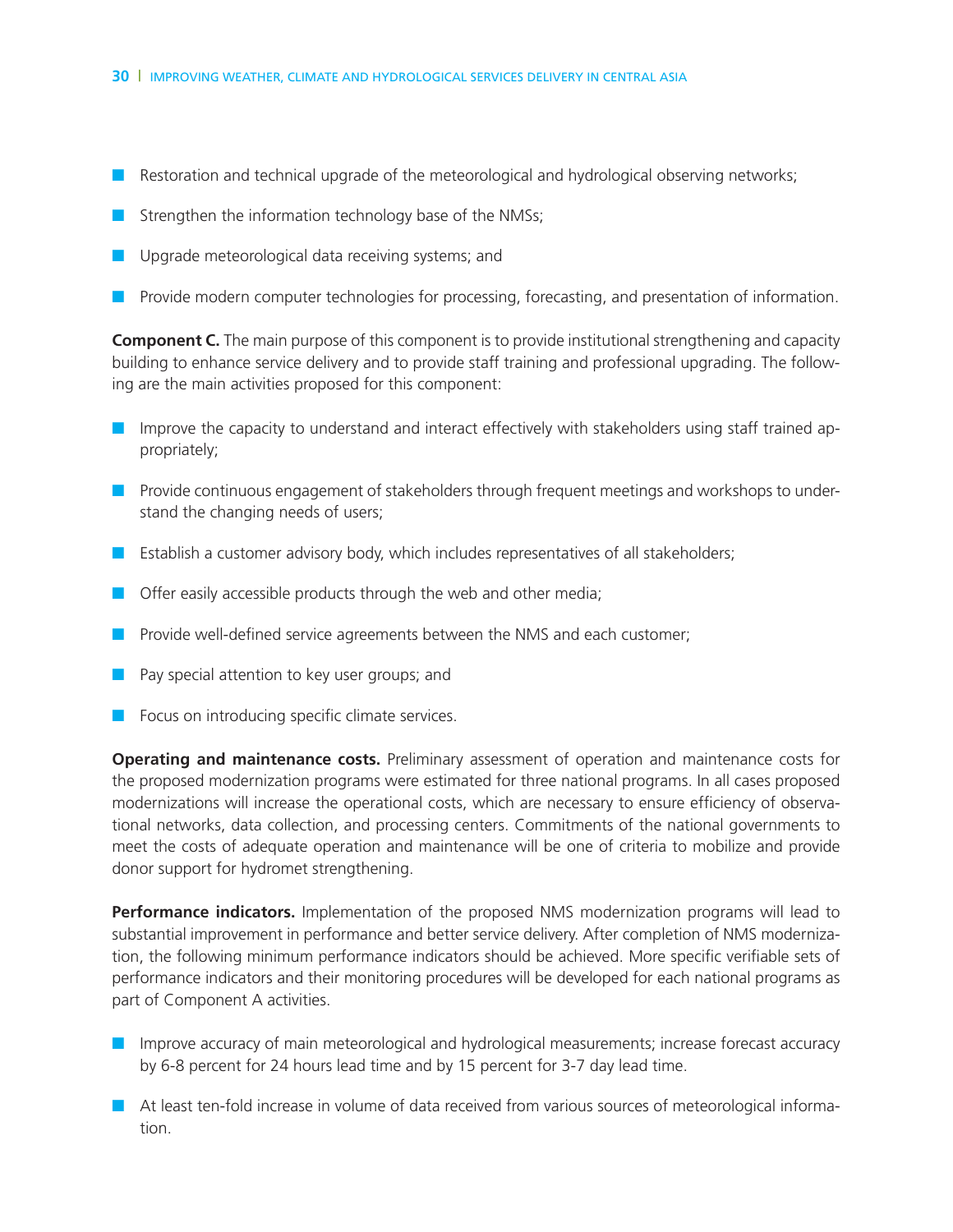- Achieve a 90 percent level of timely collection and transmission of data from observation stations and improved data communication within NMS.
- Increase accuracy of flow measurements in main national river basins.
- Transfer to improved model of NMS functioning, including strengthening its institutional and technical base, introduction of new techniques, and improvement of staff qualification.
- Strengthen financial status of NMS and increase sustainability of operations.

### **5.3 Services**

The blending of social, economic, and environmental information is central to sound planning and decision making. Timely and accurate weather, climate, and water information and forecasts have many applications, but the utility of these services is poorly understood, resulting in low demand and lack of investment. It is very important, therefore, that the NMSs demonstrate tangible benefits. The task for the NMHS is to understand the user needs for weather, climate, and water information and to create a demand for them. Most of the value of weather, climate, and water information added or lost in the so-called value chain between weather and its impact occurs (i) in communicating the information to users, (ii) in the behavior of users in response to that information, and (iii) ultimately in the effect of their decisions on the societal or economic outcome. If the user cannot make changes or if there is no effect on the outcome, the information has no direct value.

There are three areas where value could be increased: (i) improve the forecast or analysis, (ii) improve communication, or (iii) improve the decision process. The modernization of observing systems will go far to improve forecasts and analyses. Improving communication and decision processes, however, requires the development of a new way of thinking about services.

Improving decision outcomes depends on cooperation between the provider and user of weather, climate, and water information to combine this information with vulnerability assessments and with plans for specific responses. Value is added by increasing the speed with which this information is available and analyzed.

Increasingly weather, climate, and water services are viewed as a collaborative enterprise between producers and users. This collaboration ensures value is added where needed and that environmental information is properly considered and acted upon by users.

The China Meteorological Agency (CMA) has pioneered a practical approach to achieving collaboration by developing a Public Service Platform for fast, efficient, and unified meteorological service delivery. CMA has used this approach to strengthen collaboration with many other organizations, including Ministries of Agriculture, Health, Transportation, Environmental Protection, Land Resources, and Information Technology, as well as Administrations of Forestry and Tourism. The aim is to realize tangible and quantifiable benefits for the community by exploiting new operating partnerships between user and provider to share responsibility for effective delivery of services. This has included the development of new tools and meth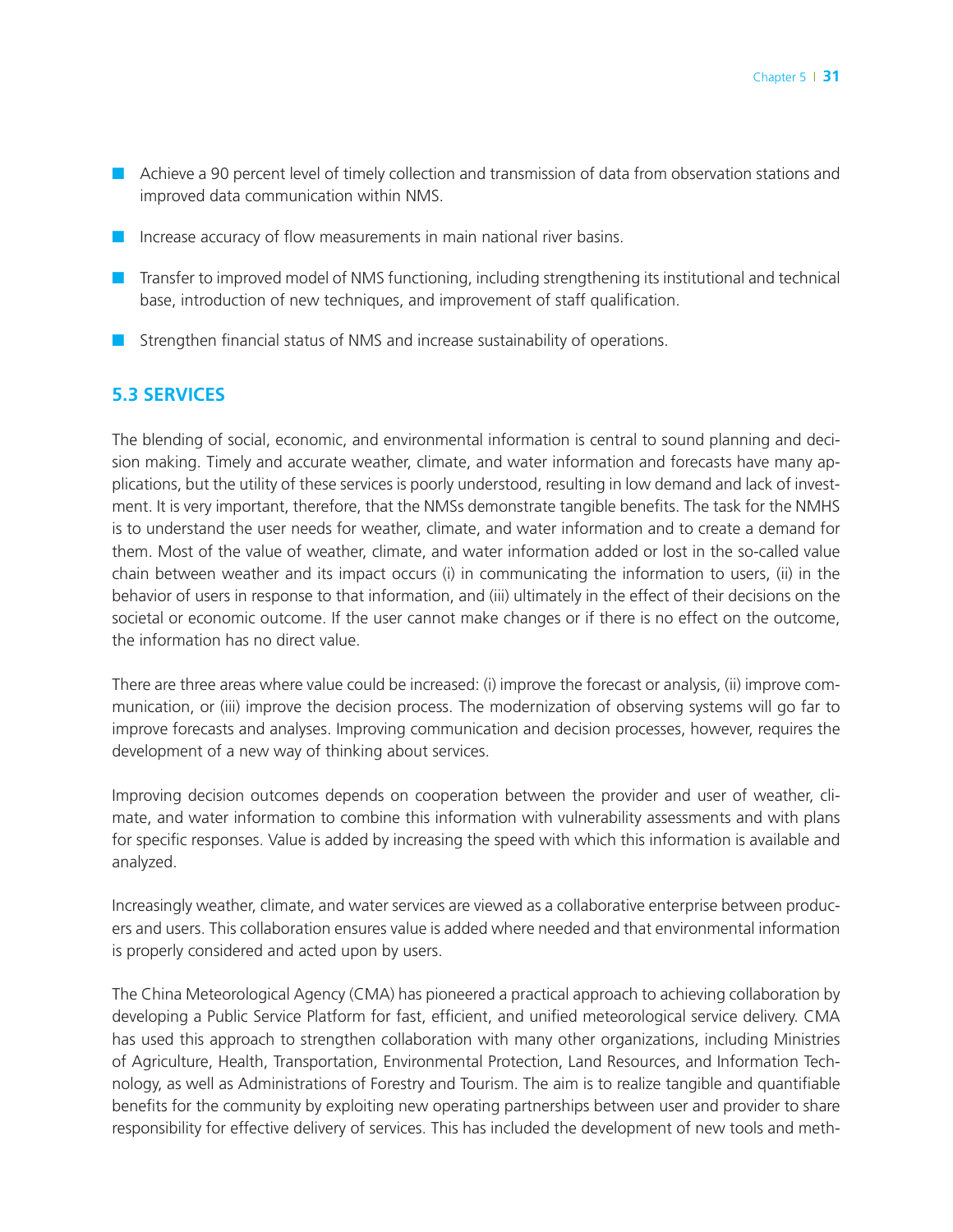ods to strengthen dialog and collaboration between provider and user, especially the implementation of more interactive early warning systems integrated into every level of governance from the community level to the national infrastructure.

By separating the service platform from product delivery, emphasis is placed on information sharing, joint information dissemination, joint research and training, and joint product development between the meteorological and hydrological service and the user. In addition to information generated by the NMS, the platform also integrates data from outside partners, both national and international, so that users have access to all relevant information through a single source through which they can work directly.

#### **5.4 Regional cooperation**

The work undertaken within this GFDRR project is now conceived as a part of a broader regional Hydromet Initiative aimed at NMS strengthening in Central Asia. WMO, ISDR, World Bank, and other development agencies will support this initiative. Geographical, climatic, transboundary, economic, and social considerations create a need for greater regional cooperation among the Central Asia countries. National programs proposed by this study should be viewed as the most urgent investment and capacity-building programs to improve hydromet service delivery. These programs will work better if complemented by and embedded in a broader regional framework program. It is hoped that additional regional activities will be designed with existing and planned national modernization programs in mind. Regional cooperation may significantly reduce the total costs of investments necessary to provide reliable services for the region, particularly for basic weather forecasts (collecting upper air data), nowcasting (radars), and climate information and services.

Opportunities for greater regional cooperation exist in Central Asia. This is in part because of the growing capacity of both the Russian Federation and China to provide advanced weather, climate, and water information and due to their adoption of modern methods in service delivery.

Establishing a regional approach to training for all Central Asia countries would be efficient and cost effective. Such a regional training program should also include cross-sectoral training between the providers and users of weather, climate, and water information, as suggested in the development of the service platform and in response to the requests from many different user representatives in each of the three countries.

Directions to be discussed with participating NMSs and donor agencies in Central Asia include (i) creation of regional numerical weather forecast capability, (ii) establishment of centers or facilities for specialized support, such as regional drought monitoring, regional calibration, and meteorological support, and (iii) technical and operational support (O&M).

#### **5.5 Summary of next steps**

Preliminary results of the study were presented to government stakeholders at the consultation workshops in all three countries. It is expected that governments will support the action plan for improvement of weather, climate, and hydrological services delivery elaborated further in national reports and in this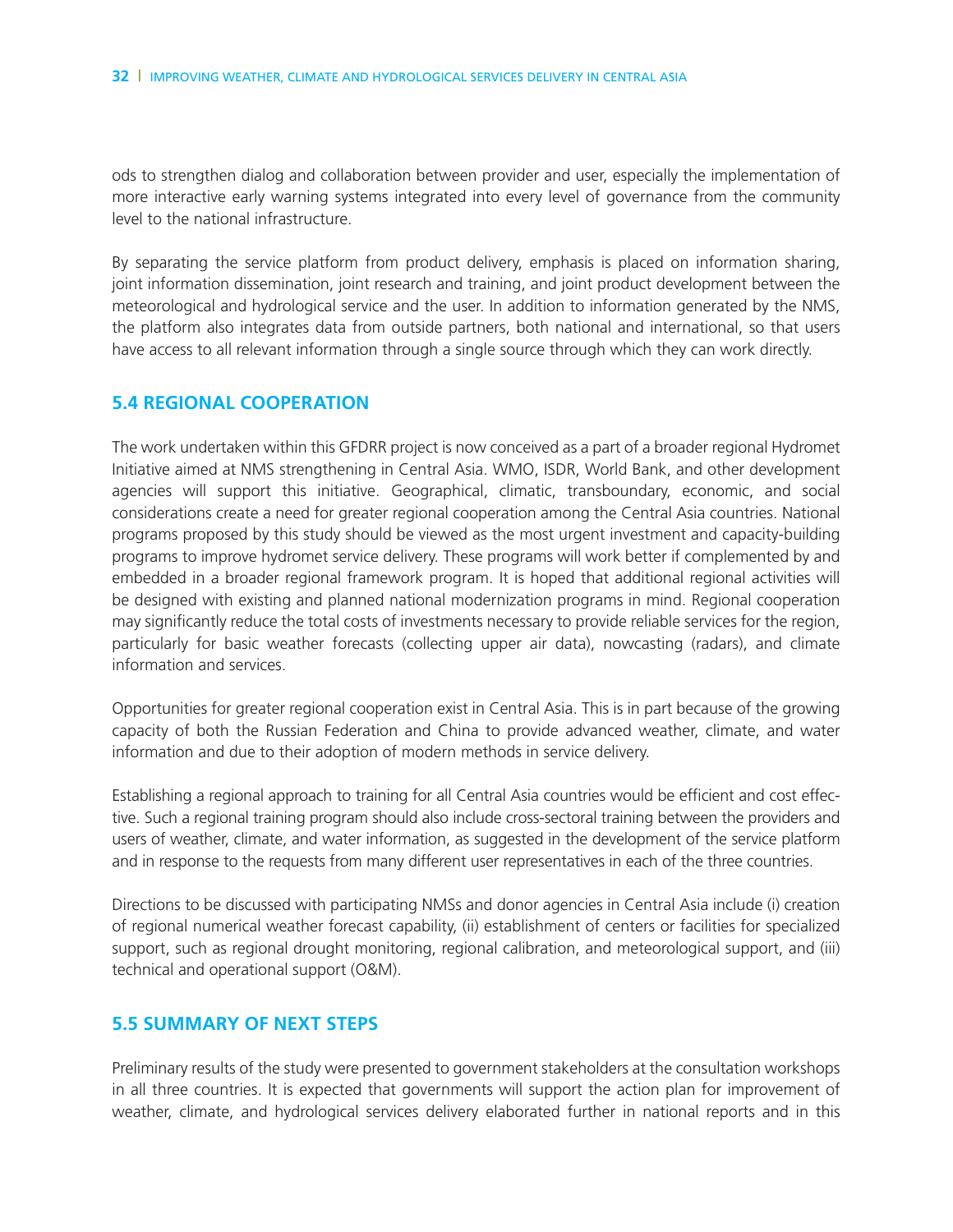summary report. Financing of the action plans will likely combine governmental funds, concessional financing from international financial institutions (IFIs), plus international and bilateral donors' support.

Plans call for results of this GFDRR work to become an integral part of a broader Central Asia (and Caucasus) Regional Economic Cooperation Initiative on Disaster Risk Management (CAREC DRMI), which aims to reduce the vulnerability of Central Asia and Caucasus countries to the risks of disasters. The CAC DRMI incorporates three focus areas: (i) coordination of disaster mitigation, preparedness, and response; (ii) financing of disaster losses, reconstruction and recovery, and disaster risk transfer instruments, such as catastrophe insurance and weather derivatives; and (iii) hydrometeorological forecasting, data sharing, and early warning.

The World Bank, the UN International Strategy for Disaster Reduction (UN/ISDR) Secretariat, and (for hydrometeorology) the World Meteorological Organization (WMO), under the CAREC umbrella, would coordinate the initiative. It will build on the cooperation that already exists in the region and will complement and consolidate activities of the IFIs, EU, Council of Europe, UN agencies, regional cooperation institutions, bilateral donors, such as the Swiss Agency for Development and Cooperation (SDC), Japan International Cooperation Agency (JICA), and others to promote more effective disaster mitigation, preparedness, and response.

In November 2009, the main results of this GFDRR work was reported at a regional Central Asia workshop (supported by ISDR, WMO, EC, and World Bank) aimed to improve hydrometeorological services and early warning systems. This workshop served as a forum for all CA NMS to confirm and specify their commitments towards regional cooperation and launched a regional hydromet support initiative to facilitate regional cooperation among donors.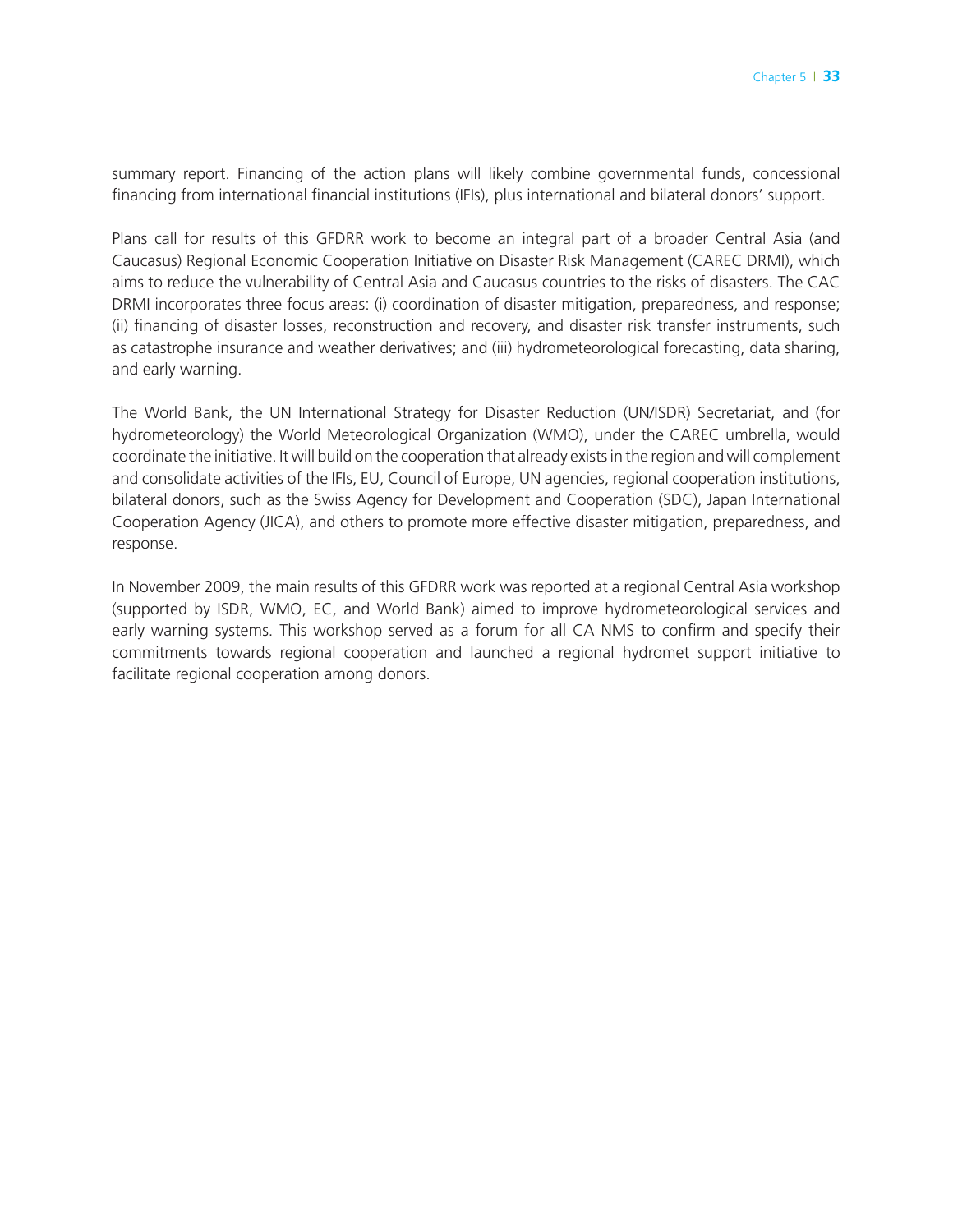# Selected Bibliography and Supplemental Information Sources

#### **BIBLIOGRAPHY**

- Asian Development Bank (ADB). 2007. "Kyrgyz Republic: Flood Emergency Rehabilitation Project. Performance Evaluation Report." Project Number: 32415. Loan Number: 1633. March 2007. Operations Evaluation Department, Asian Development Bank.
- Boltaev, D. 2008. Responses to Questionnaire on Assessment of the National Hydro-Meteorological Service Status and Performance (preliminary). Background material prepared for the World Bank as a part of TA on Improving Weather and Climate Service Delivery in Turkmenistan.
- Ergashov, M. 2005. "Turkmenistan Weather-Climate Services." Report prepared for the World Bank.
- Korshunov, A. 2008a. Findings of Technical Mission to Kyrgyzstan. Report prepared for the World Bank as a part of TA on Improving Weather and Climate Service Delivery in Central Asia. July 13-17, 2008.
- Korshunov, A. 2008b. Findings of Technical Mission to Tajikistan. Report prepared for the World Bank as a part of TA on Improving Weather and Climate Service Delivery in Central Asia. September 1-4, 2008.
- Korshunov, A. 2008c. Findings of Technical Mission to Tajikistan. Report prepared for the World Bank as a part of TA on Improving Weather and Climate Service Delivery in Central Asia. October 28-31, 2008.
- Kotov, V., and A. Zaitsev. 2008a. Findings of the Technical Mission: Bishkek, Kyrgyzstan. Report prepared for the World Bank as a part of TA on Improving Weather and Climate Service Delivery in Central Asia. July 20- 26, 2008.
- Kotov, V., and A. Zaitsev. 2008b. Findings of the Technical Mission: Dushanbe, Tajikistan. Report prepared for the World Bank as a part of TA on Improving Weather and Climate Service Delivery in Central Asia. June 18-28, 2008.
- Mayatskaya, Inna. 2005. "Kyrgyz Republic Weather-Climate Services." Report prepared for the World Bank.
- Mayatskaya, Inna. 2008. Responses to Questionnaire on Assessment of the National Hydro-Meteorological Service Status and Performance (preliminary). Bishkek, Kyrgyz Republic.
- Rogers, D, M. Smetanina and V. Tsirkunov. 2009a. "Improving Weather, Climate, and Hydrological Services Delivery in Kyrgyz Republic." A report prepared under GFDRR TA project, An Action Plan for Improving Weather and Climate Service Delivery in High-Risk, Low-Income Countries in Central Asia.
- Rogers, D, M. Smetanina and V. Tsirkunov. 2009b. "Improving Weather, Climate, and Hydrological Services Delivery in Republic of Tajikistan." A report prepared under GFDRR TA project, An Action Plan for Improving Weather and Climate Service Delivery in High-Risk, Low-Income Countries in Central Asia.
- Rogers, D, M. Smetanina and V. Tsirkunov. 2009c. "Improving Weather, Climate, and Hydrological Services Delivery in Turkmenistan." A Report prepared under GFDRR TA project, An Action Plan for Improving Weather and Climate Service Delivery in High-Risk, Low-Income Countries in Central Asia.
- Rogers, D.P., Y. Adebayo, C. Clarke, S.J. Connor, R. DeGuzman, P. Dexter, L. Dubus, J. Guddal, L. Jalkanen, A. Korshunov, J.K. Lazo, H. Puempel, V. Smetanina, B. Stewart, Tang X., V. Tsirkunov, S. Ulatov, P-Y. Whung, and D.A. Wilhite. 2007. "Deriving Societal and Economic Benefits from Meteorological and Hydrological Services." WMO Bulletin.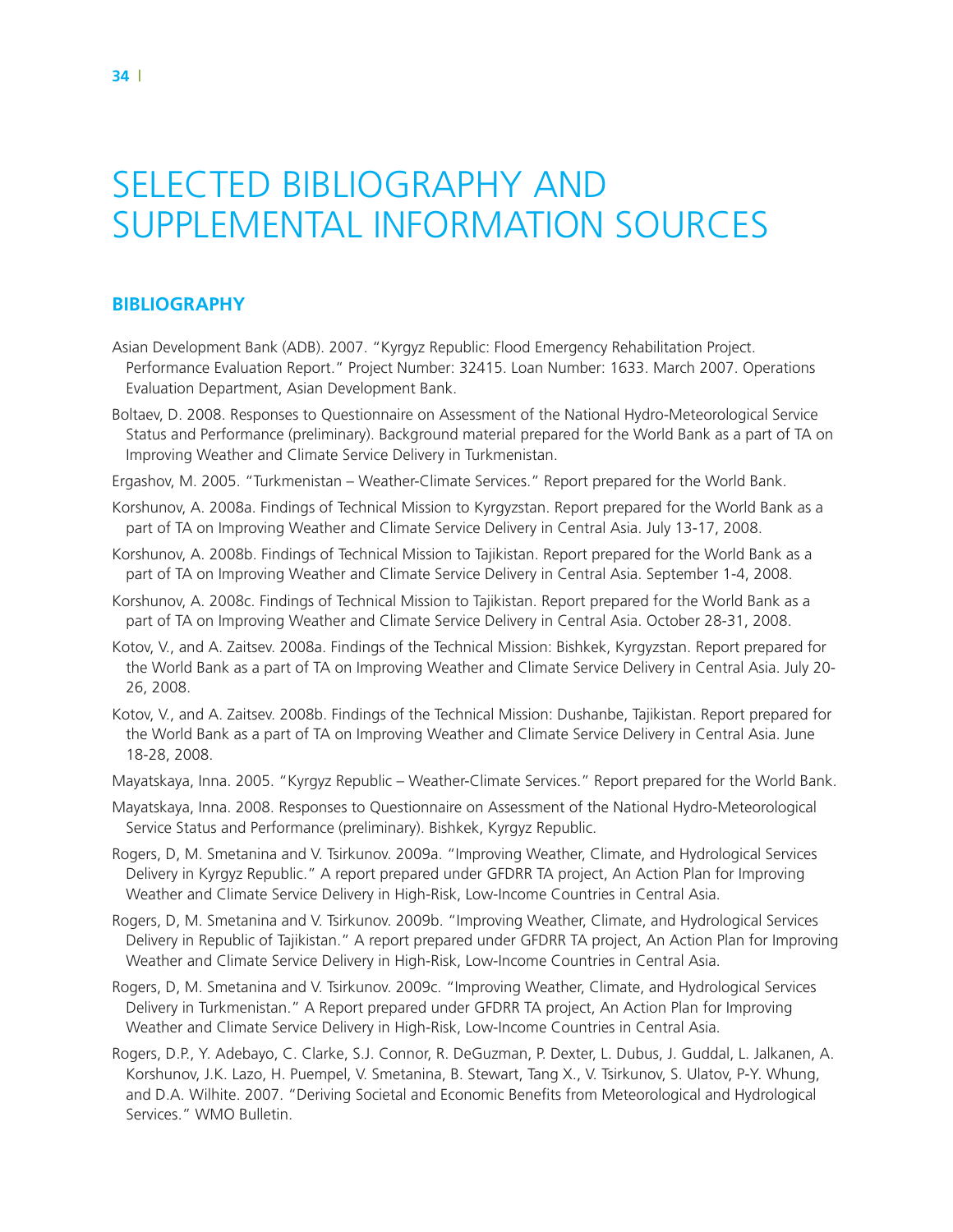Safarov, Mahmad. 2005. "Tajikistan – Weather-Climate Services." Report prepared for the World Bank.

- Safarov, Mahmad. 2008a. Responses to Questionnaire on Assessment of the National Hydro-Meteorological Service Status and performance (preliminary). Dushanbe, Tajikistan. Background material prepared for the World Bank as a part of TA on Improving Weather and Climate Service Delivery in Republic of Tajikistan.
- Swiss Agency for Development and Cooperation (SDC). 2006. "Swiss Support to the Hydro-meteorological Services in the Aral Sea Basin." Final Phase. Project Document. Swiss Agency for Development and Cooperation, Swiss Ministry of Foreign Affairs. August 2006 to July 2009.
- Tajikhydromet. 2008. "Survey of Hydrometeorological Provisions for Users in the Republic of Tajikistan and Their Needs in Hydrometeorological Information." Dushanbe, Tajikistan.
- Tsirkunov, V., A. Korshunov, M. Smetanina, and S. Ulatov. 2006. "Assessment of Economic Efficiency of Hydrometeorological Services in the Countries of the Caucasus Region." Report prepared as part of Weather/Climate Services pilot study in the countries of Europe and Central Asia.
- Tsirkunov, V., M. Smetanina, A. Korshunov, and S. Ulatov, 2007. "Assessment of Economic Benefits of Hydrometeorological Services in East Europe and Central Asia (ECA) Countries." In *Some Perspectives on Social and Economic Benefits of Weather, Climate, and Water-related Information*. WMO/TD – No. 1365.
- Tsirkunov, V., M. Smetanina, A. Korshunov, and S. Ulatov. 2004. "The Russian Federation Assessment of Economic Efficiency of the National Hydrometeorological System Modernization Project." Report on the Results of the Pilot Study for Economic Benefits of Hydrometeorological Information for Russian Economy. World Bank, Moscow.
- Tsirkunov,V, S. Ulatov, M. Smetanina, and A. Korshunov. 2007. "Customizing Methods of Assessing Economic Benefits of Hydrometeorological Services and Modernization Programs: Benchmarking and Sector-Specific Assessment." In *Elements for Life*. Tudor Rose on behalf of the WMO. Geneva.
- UNDP. 2009. "Central Asia Regional Risk Assessment: Responding to Water, Energy, and Food Insecurity. Regional Bureau for Europe and CIS." January 2009. New York.
- WMO. 2007. "Socio-Economic Benefits of Meteorological and Hydrological Services." WMO Bulletin. Vol. 56 (1). January 2007. Geneva.
- World Bank. 2004. "Project Appraisal Document on a Proposed Loan in the Amount of USD 80 Million to the Government of the Russian Federation for a National Hydromet Modernization Project." October 12.
- World Bank. 2005. "Drought: Management and Mitigation Assessment for Central Asia and the Caucasus." Report No: 31998-ECA. March 11.
- World Bank. 2008. Materials of the Consultation Workshop, "Improvement of Efficiency of Weather and Climate Service Delivery In Turkmenistan." September 30. Ashgabat, Turkmenistan.
- World Bank. 2008. Materials of the Consultation Workshop, "Improvement of Efficiency of Weather and Climate Service Delivery In Republic of Tajikistan." November 27. Dushanbe, Republic of Tajikistan.
- World Bank. 2008a. Materials of the Consultation Workshop, "Improvement of Efficiency of Weather and Climate Service Delivery In Kyrgyz Republic." December 16. Bishkek, Kyrgyz Republic.
- World Bank. 2008b. Sample Questionnaire on Assessment of User Needs on Hydro-Meteorological Information And Forecasts.
- World Bank. 2008c. "Weather and Climate Services in Europe and Central Asia: A Regional Review." World Bank Working Paper No. 151. Washington, DC.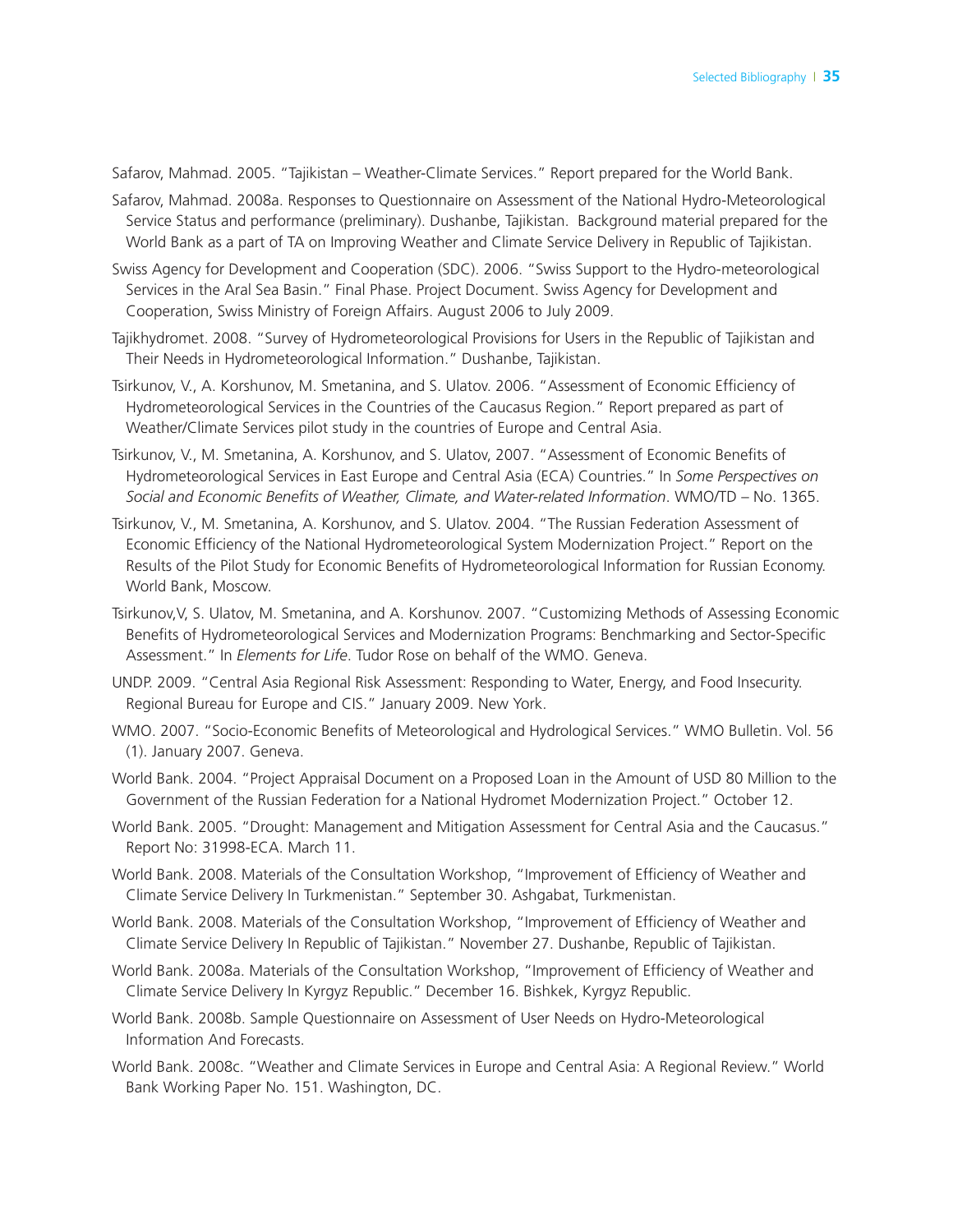### **SUPPLEMENTAL INFORMATION SOURCES**

Asian Development Bank (ADB). Key Indicators for Asia and the Pacific 2008. www.adb.org/statistics Asian Disaster Preparedness Center. http://www.adpc.net/ Central Asia Regional Economic Cooperation (CAREC). http://www.adb.org/carec/ Emergency Events Data Base (EM-DAT). http://www.emdat.be/ Global Facility for Disaster reduction and Recovery (GFDRR). http://gfdrr.org/ Information Resource on Donors Activities in the Kyrgyz Republic. http://www.donors.kg/en Interstate Statistical Committee of the Commonwealth of Independent States. http://www.cisstat.org/ ReliefWeb. http://www.reliefweb.int/ SDC in Central Asia. http://www.swisscoop.tj/ The Global Disaster Alert and Coordination System. http://www.gdacs.org/ United Nations Economic and Social Commission for Asia and the Pacific (UNESCAP) http://www.unescap.org/icstd/SPACE/documents/DISASTER/Study\_Report/AnnexI.asp United Nations. International Strategy for Disaster Reduction.http://www.unisdr.org/ United Nations Development Programme. Europe and CIS. http://europeandcis.undp.org/ United Nations Development Programme. The Kyrgyz Republic. http://www.undp.kg/ United Nations World Food Programme. http://www.wfp.org/ WMO Public Weather Services Programme. http://www.wmo.int/pages/prog/amp/pwsp/ publicationsguidelines\_en.htm World Meteorological Organization (WMO). http://www.wmo.int/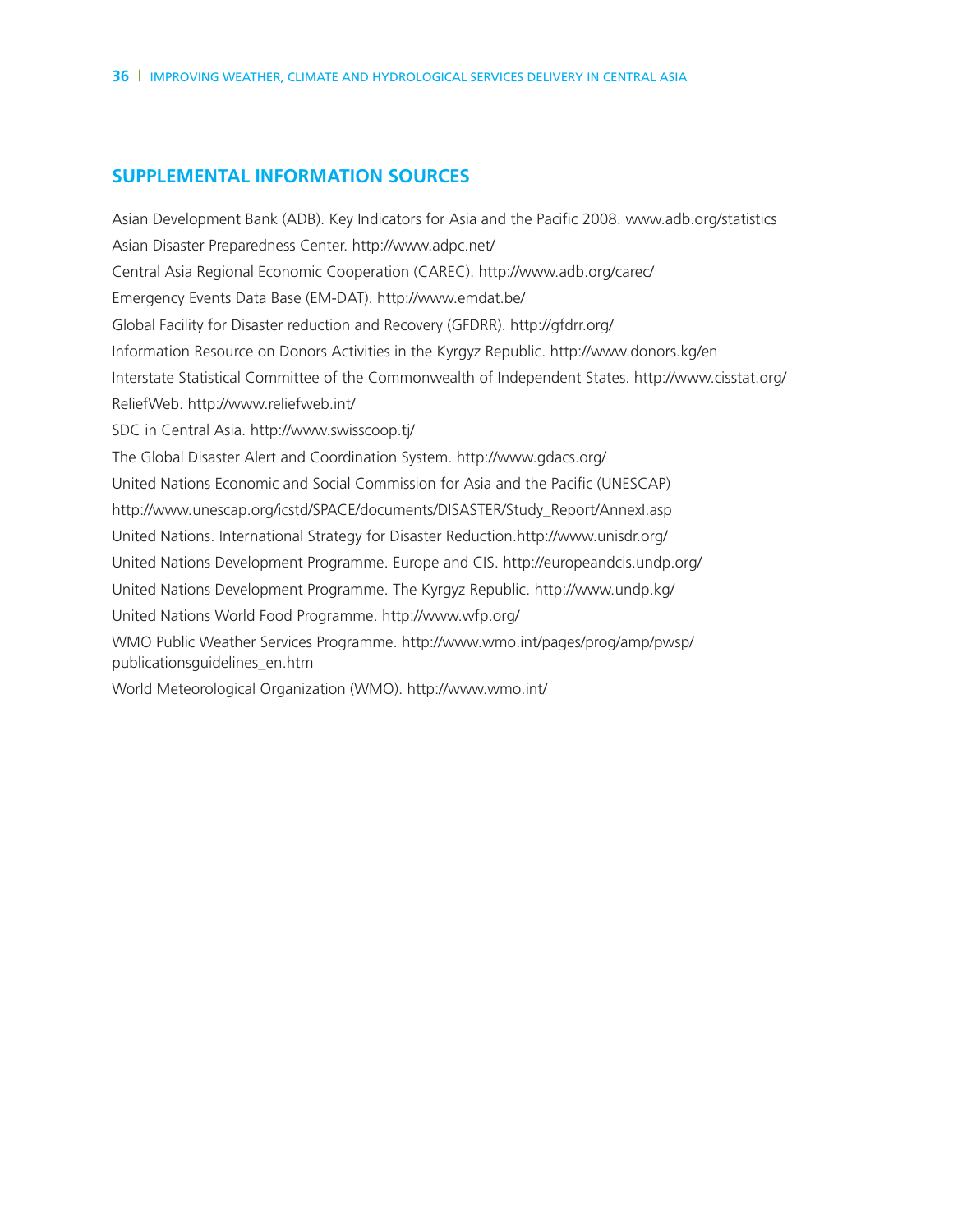## **Appendix I.** Main Geophysical and Hydrometeorological **CHARACTERISTICS**

#### **1. Kyrgyzstan**

**Northern and northwestern Kyrgyzstan**, which includes Chuisk and Talas Valleys with surrounding mountain ridges, is noted for a moderately warm and sufficiently moist climate with maximum precipitation in spring and early summer and moderate amount of winter precipitation. The second half of summer in the valleys is dry.

**Northeastern Kyrgyzstan** includes Issyk Kul hollow. Maximum amount of precipitation in summer and insignificant amount in winter are typical for this region. Due to the presence of the ice-free, sub-saline Lake Issyk Kul located in the lower part of the hollow, the climate in this region is close to a marine one. The water body of Lake Issyk Kul tends to decrease air temperature in winter, though in summer this influence is almost negligible.

**Southwestern Kyrgyzstan** includes Fergana, Alai, and Chatkal Valleys with surrounding mountain ridges. This is the warmest and most moist area with considerable amount of winter precipitation. Otherwise the annual precipitation pattern is similar to the northwest region: maximum precipitation occurs in spring in the lower part of the region and shifts toward early summer in the highlands. The second half of summer has small amounts of precipitation with droughts occurring in the lower areas in August and September. This climatic region has the highest air temperatures in the warm season.

**Inner Tyan Shan** is the coldest and has a semi-arid climate noted for little evaporation at low temperatures. In the highlands, where the amount of atmospheric deposition exceeds evaporation, glaciers and snow patches occupy large areas. The annual precipitation pattern is similar to the southwest climatic region with maximum deposition occurring in May, June, and July.

There are more than 40,000 rivers and streams in the Kyrgyz Republic with a combined length of roughly 150,000 km and draining some 47 cubic km of water a year. The main source of water for the rivers is melt water from numerous glaciers and snowfields in the mountains. The contribution of rainfall amounts to less than one fifth of the water flow. The River Naryn is the longest river in the Republic (535 km in length). Formed by the confluence of the Big and Little Naryn Rivers, just above the town of Naryn, it collects the waters of several large tributaries, such as the At Bashi and Kekemeren, until it flows into the Toktogul Reservoir and then flows south breaking through the Ferghana Range into the Ferghana valley, amassing yet more tributaries until it eventually flows as the Syr Darya into the Aral Sea. The water is used extensively for hydroelectric power generation, flowing into the giant Toktogul reservoir, and for cotton farming in neighboring Uzbekistan.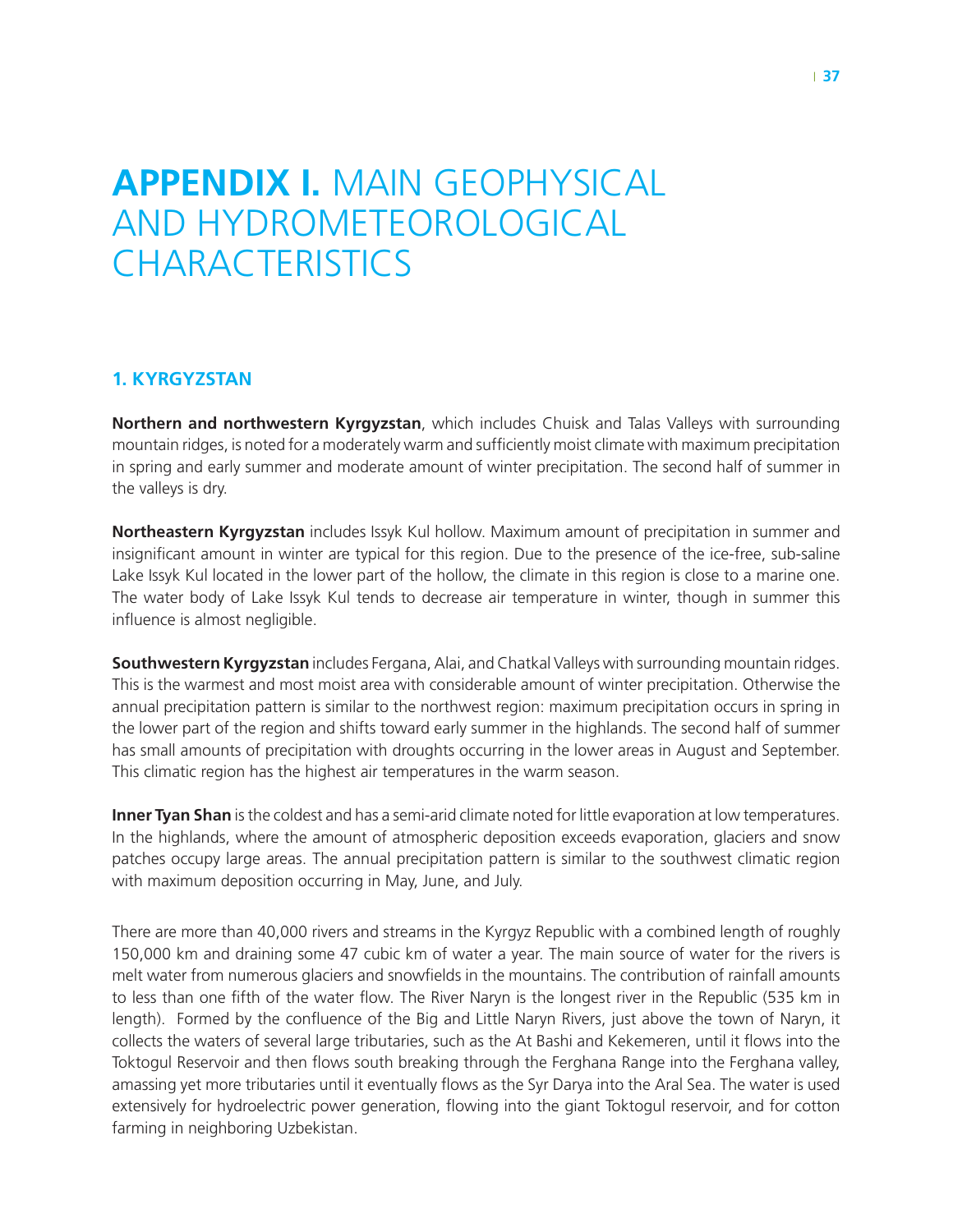### **2. Tajikistan**

**Wide valleys and plains** rising up to 1,000 m contain the main arable farming and cotton growing areas, including the southwestern part of the country, Gissar, Vaksh, Lower Kafirnigan, and Kulyab valleys, as well as the Fergana valley with adjoining flatlands of the Sogd region. In the summer, these valleys and plains are noted for high temperatures associated with a thermal depression. Fair and hot weather predominate in throughout the summer months with the highest temperatures between 43-47°C. The mean monthly temperature in July (the hottest month) is between 28-30°C.

The cold season is characterized by Arctic air intrusions where air temperatures, even in southern areas, can fall to between -24° and -30° on some days. Mean monthly temperatures in January are, however, mostly positive, though in some northern areas (Khujand) the average temperature may be below freezing.

Large temperature variations, frequently passing through 0°C, are typical for this zone. Spring frosts in most areas end in late March, and the first autumn frosts occur in the second half of October. The valleys of southwestern Tajikistan have the longest frost-free periods (up to 260 days).

**The transitory zone between valleys and highlands** (up to 2,500 m) includes the Zeravshan Valley, the mountain areas of Central Tajikistan, and a part of Western Pamir. In summer, fair and dry though cooler weather dominates. Temperatures gradually decreasing with altitude characterize this zone. Orography in particular impacts temperature. In winter months, air temperatures on open slopes and in passes are higher than in the closed depressions where strong cooling occurs. Correlations between concave and convex terrain forms are opposite in summer.

**High-altitude areas** (above 2500 m) include Central and Eastern Pamir, and mountain ridges. At these altitudes, the diurnal and seasonal temperature variations are high. Eastern Pamir has especially severe climate conditions. Winters are long and cold with mean January temperatures ranging from -14°C to -26°C. The absolute low is -63°C (Bulunkul). Summers are short and cool with the mean air temperature not exceeding 15°C. The absolute maximum temperatures are between 20-34°C. This region has up to 111 frost-free days, but frosts occur daily in the coldest areas.

The distribution of precipitation depends mainly on the location and orientation of mountain ranges and consequently on the air mass circulation. Tajikistan has two distinct humid zones. An arid climate zone encompasses the valley in Western and Northern Tajikistan, piedmonts of the Turkestan Ridge, as well as the vast high-mountain area in the Eastern Pamir with 50-300 mm of precipitation per year. The remainder of the country, referred to as the semi-arid zone, has up to 900 mm of rainfall everywhere except on the upwind southern slopes of the Gissar Ridge where precipitation can exceed 1800 mm per year.

The rivers of Tajikistan are important sources feeding the Aral Sea. They are essential for cotton growing and for the hydropower industry of Central Asia and Tajikistan. There are four main watersheds: Syrdarya River (northern Tajikistan), Zeravshan River (central Tajikistan), Pyanj River (southwestern Tajikistan and the Pamirs), and the basin of saltwater lakes in the Eastern Pamirs. The major rivers of Tajikistan include the Pyanj, Vakhsh, Syrdarya, Zeravshan, Kafirnigan, and Bartang. There are 947 rivers of more than ten km in length, and the total length of rivers is 28,500 km with an average flow of about 56 km<sup>3</sup> y<sup>-1</sup>. Mean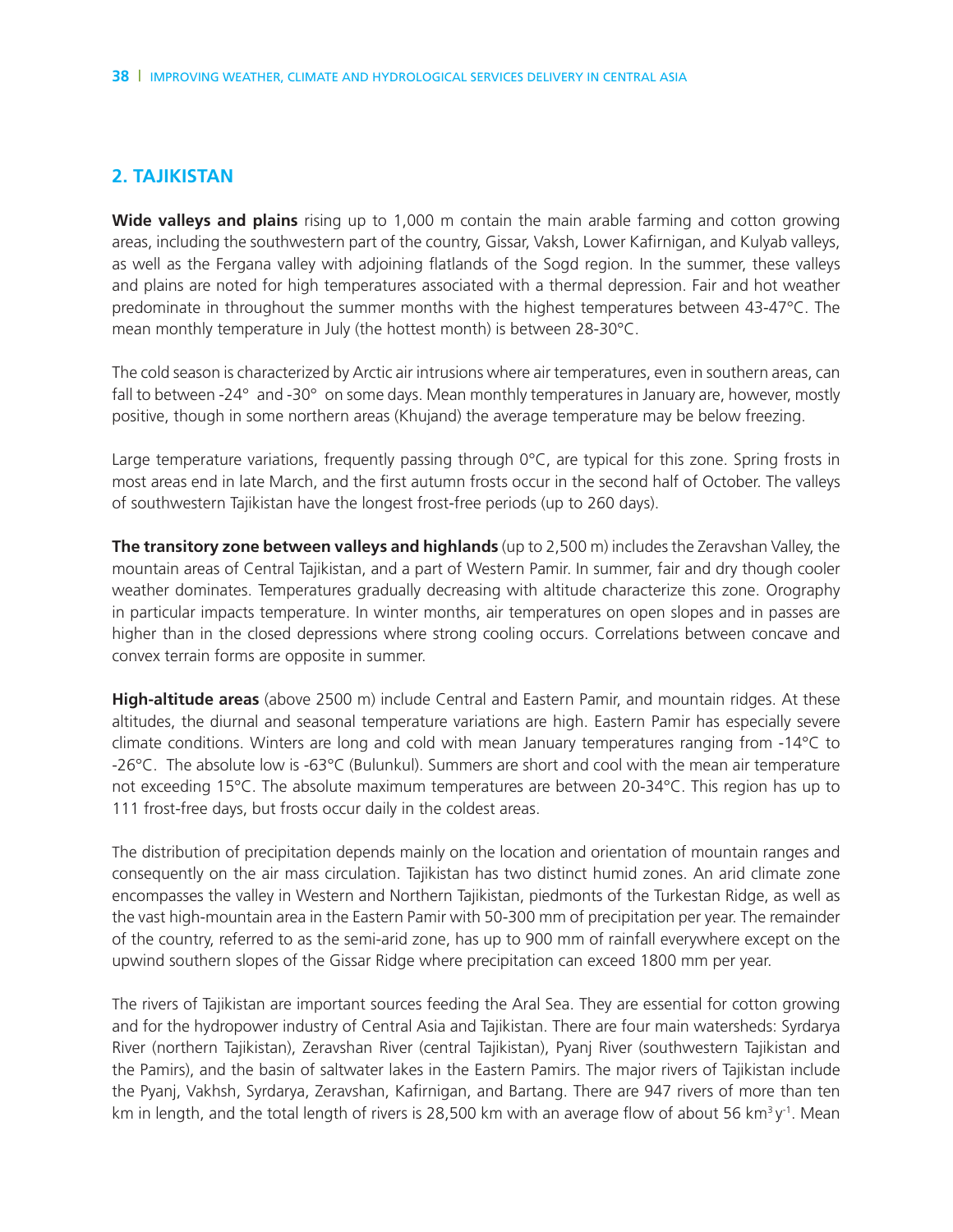annual runoff varies from 1 l  $s^{-1}km^{-2}$  in the plains up to 45 l  $s^{-1}km^{-2}$  in the mountains. In high-water periods, characterized by intensive snow melting and heavy rains (April-August), many rivers bear a lot of suspended particles (over 5 kg m<sup>-3</sup>) (State of the Environment Report, Tajikistan, 2002).

#### **3. Turkmenistan**

**Semi-desert climatic zone** has a mean annual temperature of 15.6°C. Annual precipitation varies from 180 to 250 mm. Cold season precipitation (85-95 percent of the annual amount) prevails in this zone. The western part of the zone is affected by Atlantic, Black Sea, and Caspian cyclones while the eastern part is usually influenced by southern cyclones (South Caspian, Murghab, and Upper Amu Darya). The central part is subject to the influence of northwestern and northern cold invasions and dry masses of Arctic air.

A high-pressure belt is located over the semi-desert zone during the cold season, which is associated with fair weather and low winds. At the same time, frequent cold air outbreaks cause increased winds and clouds. Average air temperatures in January range from –1.6°C in the west to 1.1°C in the east, shortterm temperature drops are possible to  $-28^{\circ}$ C in the east and to  $-35^{\circ}$ C in the north, as well as temperature increases to 12-16°C. In summer where the average July temperature is 31.4°C, temperatures frequently reach 40-45°C. Droughts, hot winds, and dry weather conditions occur frequently in the semi-desert zone.

**Desert climatic zone** is a desert, which occupies about 80 percent of Turkmenistan's territory. There are three major types of deserts: clay, sandy, and rocky. A highly continental climate and low moisture content characterize the zone. Yearly evaporation rate exceeds precipitation amount by a factor of ten or more and by 20 to 70 times during the three summer months. Mean annual temperature rises up to 16.5°C while the amount of precipitation decreases to 90-130 mm per year.

The zone has a long hot summer and rather cold winter for these latitudes with large annual and daily temperature variations, dry air, and few clouds. January is the coldest winter month with average temperatures ranging from –3.2 to –4.8°C. At the same time, even during the coldest winter months, temperatures can occasionally reach 12-22°C. Cold season precipitation makes up 60-84 percent of the total annual amount. Dust storms usually accompany the passage of cold fronts. Anomalously high summer air temperatures are related to the development of thermal depressions. The warm season is noted for frequent droughts, occurring during hot winds, moderately dry, and dry weather conditions.

High weather instability and variability characterize winter, especially in the northern part of the zone where frequent changes of positive and negative temperatures are observed. Summer in the desert zone is long, hot, and dry with stable weather noted for dryness, dustiness, lack of clouds, and large daily variations of air and soil temperatures. In the daytime, the soil surface may warm up to 78°C while at nights during inversions it can occasionally drop down to 0°C.

**Mountain and piedmont areas** in Turkmenistan demonstrate a marked vertical variation in climate. The change in vertical climatic zones is similar to that of horizontal zones.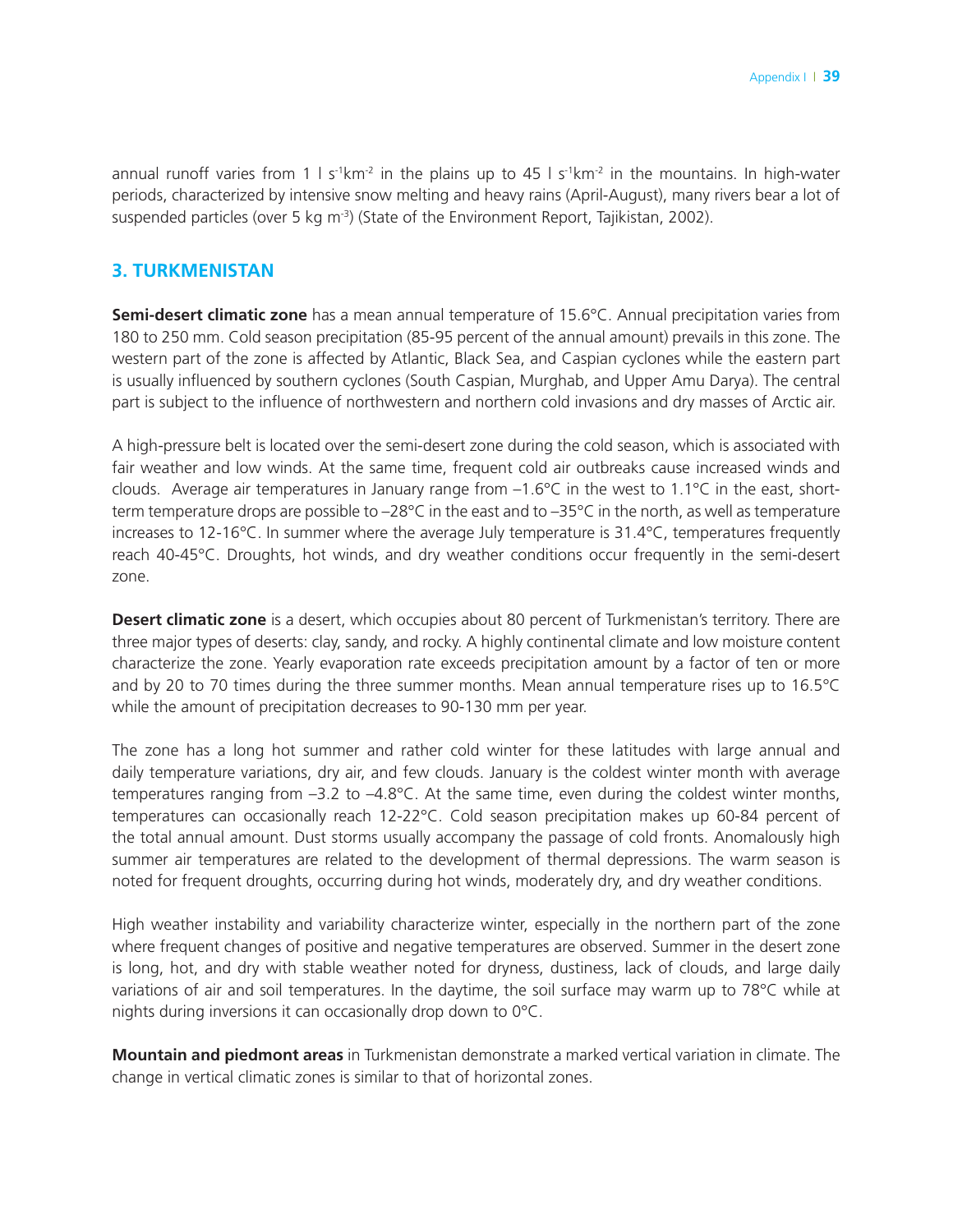

*In the cold season, highland areas are exposed to snow avalanches. According to avalanche survey reports produced by Kyrgyzhydromet, about a half (105 thousand km2) of the overall territory of the Kyrgyz Republic is exposed to the risk of avalanches annually.* 

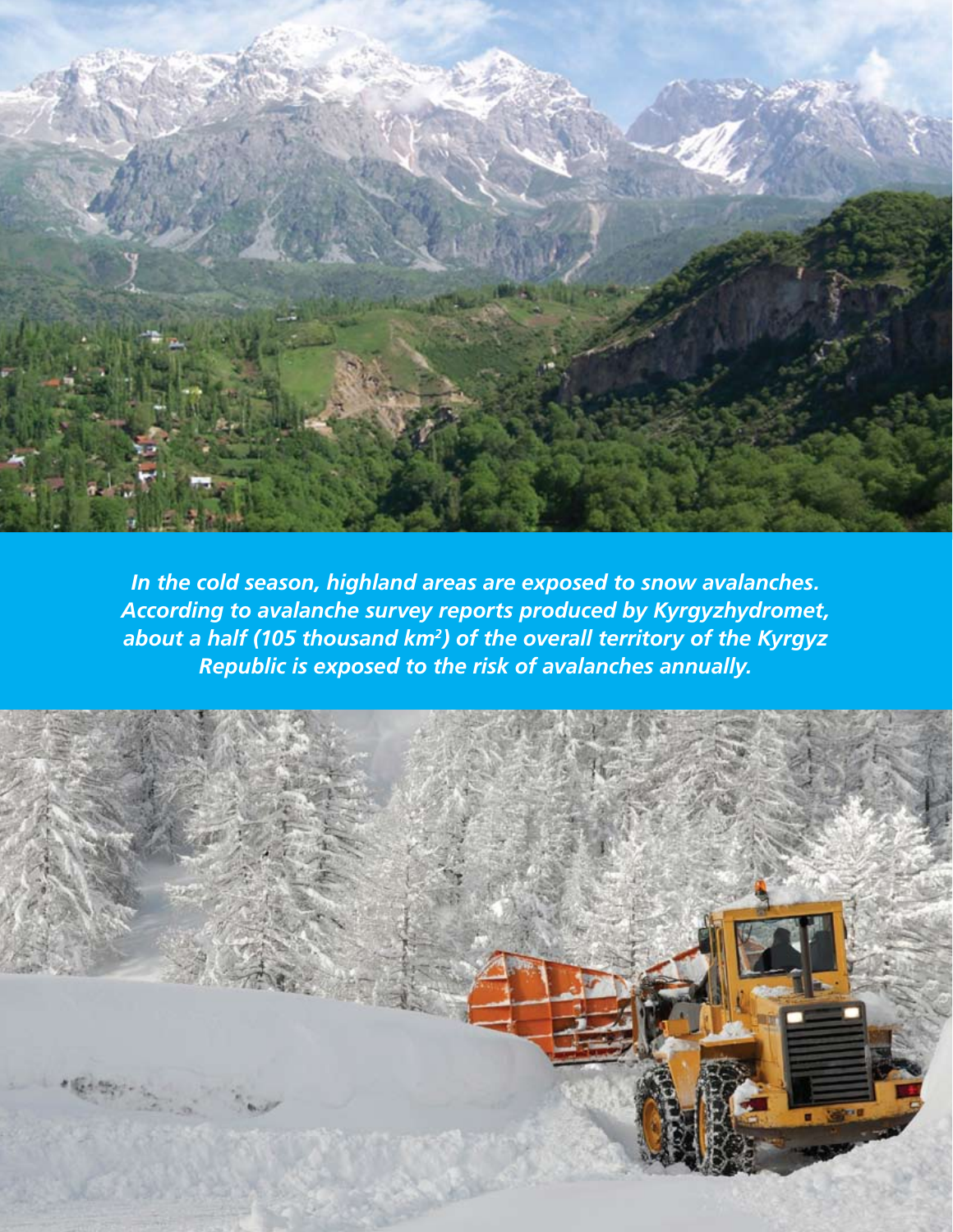## **Appendix II.** Key Hydrometeorological and Climate Hazards

#### **1. Kyrgyz Republic**

Among EHHs in the Kyrgyz Republic, **mudflows and floods** generated by snow thaw and rainstorms are the most hazardous. They cause significant economic damage by destroying roads, railways, bridges, dams, irrigation facilities, agricultural crops, and livestock, and sometimes cause human losses. In spring and summer the whole territory of Kyrgyzstan is exposed to mudflows and floods. In addition there are 2,000 highland outburst-risk lakes in the Kyrgyz Republic. For 200 of these, the probability of an outburst is high. Outbursts damage not only industry and population but also neighboring countries. For example in 1998, an outburst of the Kurban-Kul highland lake triggered a mud flood on the Shakhimardan River, which flowed through neighboring Uzbekistan, causing human losses. In the Kyrgyz Republic more than 300 settlements are located in areas of probable lake outbursts.

In the cold season, highland areas are exposed to **snow avalanches**. According to avalanche survey reports produced by Kyrgyzhydromet, about a half (105 thousand km<sup>2</sup>) of the overall territory of the Kyrgyz Republic is exposed to the risk of avalanches annually. The avalanche season is between five and seven months long. Depending on terrain elevation, however, avalanches can occur at any time. Annually, from 800 to 1500 avalanches of various volumes are recorded. Most of them cannot be surveyed since vast highland areas are inaccessible and unknown. Gigantic avalanches and with a total volume exceeding a million cubic meters are not infrequent events in highland areas.

In terms of harm, **late spring and early fall frosts** have a significant impact on agriculture. While events, such as hail, squall, etc., are local in character, frosts can cover vast territories at a time. Frosts are classed as EHH if air or soil surface temperature drops below 0°C in the growing season over an area covering more than 30 percent of farmland territory. If air or soil surface temperature drops in the growing season over an area covering less than 30 percent of the farmland territory, frosts are classed as HH. The risk of frosts in the warmest regions of Kyrgyzstan, the cotton growing areas, while infrequent can be particularly harmful. Early fall frosts in October are also a problem.

**Meteorological and hydrological droughts** are becoming more frequent in the Kyrgyz Republic similar to other countries of Central Asia. Meteorological drought refers to a precipitation deficit compared to long-term averages and is specific to location and season. Hydrological drought is a deficit of surface water or surface water supply resulting from precipitation shortfalls. Since farming is mainly irrigated, the next significant risk factor is **low precipitation** and **lack of water** in rivers in the growing season (April-September). Drought is very dangerous, particularly in spring or early summer.

**Strong winds** affect a limited region but damage houses, power and communication lines, and crops, and they hamper shipping operations.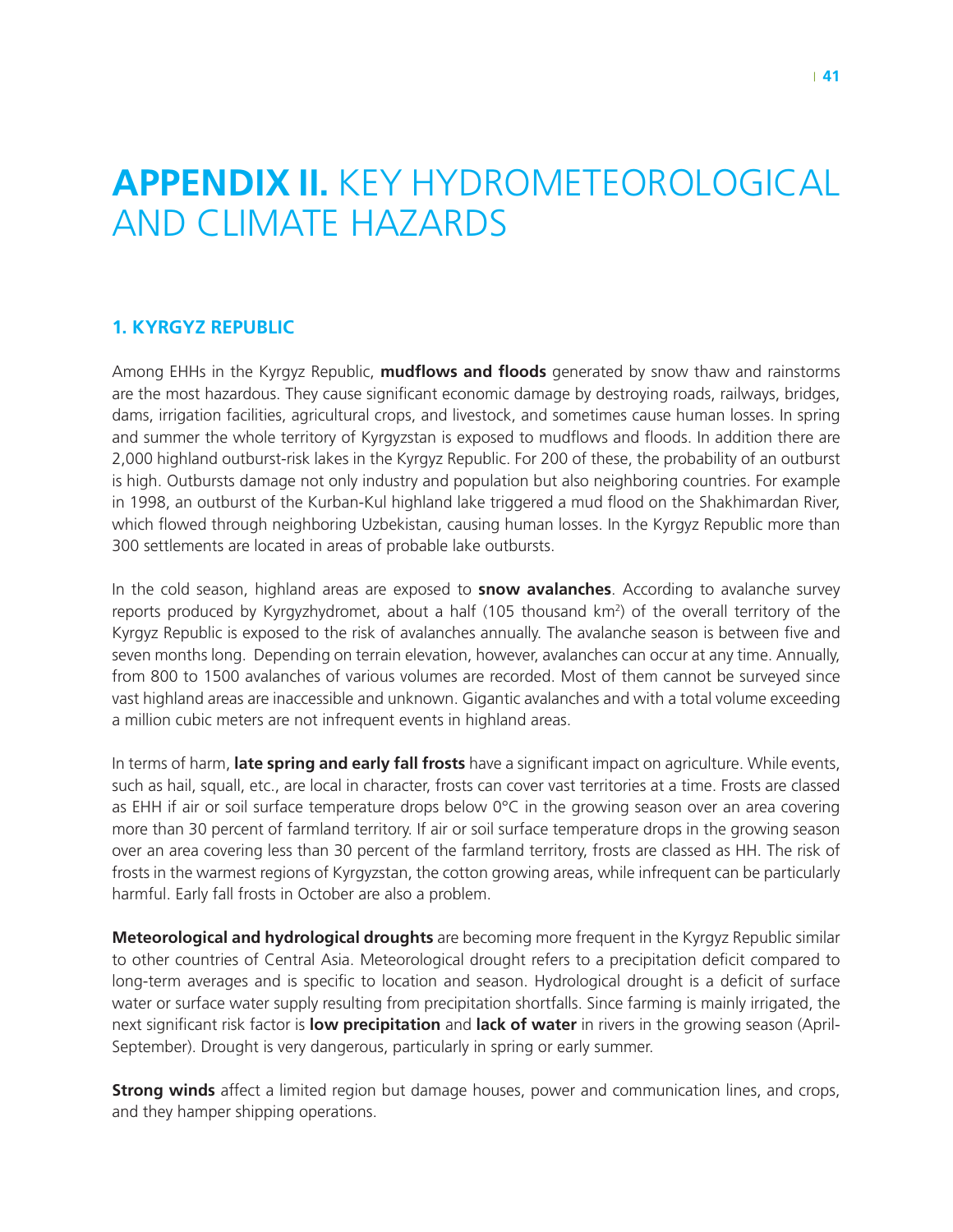**Precipitation** as **hail** damages agricultural crops annually. Infrequent **heavy precipitation** (40-75 mm per day) can occur in winter, damaging houses and buildings (ruining roofs), hampering traffic, and forming avalanche centers. In summer, rainstorms form mudflow centers and causes crust on farmlands and crop lodging.

#### **2. Republic of Tajikistan**

In the Republic of Tajikistan, hazardous events are associated typically with precipitation in the form of **heavy rains, snowfall, and hail** with most of the emergency situations caused by heavy rains. Heavy precipitation presents the highest hazard by triggering EHHs and other impacts from mudflows, floods, and snow avalanches.

Heavy rains, exceeding 20 mm per half day, cause mudflows. Mudflows make rivers spill over the banks, causing floods for dozens of kilometers. Heavy rainfall, over 30 mm a day, contributes to erosion, causes serious damage to agriculture, and provokes mudflow, landslide events, and floods.

Snowfalls trigger descent of avalanches. Heavy snowfall and avalanches create snowdrifts on the roads resulting in traffic disruption. They also increase loads on roofs of buildings, break fruit and ornamental trees, worsen conditions for feeding animals, and create poor visibility at airports.

Hail frequently damages agriculture. Large hailstones not only damage farmlands and orchards but also kill animals and birds. Starting in 1970s, the number of days with hail in lowland and foothill areas has decreased. In mountainous areas, the occurrence of hail has not changed, and in some areas it has increased. In valleys and piedmont areas, late winter and spring have the highest number of days with heavy precipitation; in highland areas, these occur in summer. Heavy precipitation in areas below 2,000 m contributes to the formation of high **floodwaters and mudflows**, which are observed frequently in the foothills and mountainous areas of Tajikistan. In high-altitude areas, floods can result from breakthroughs in temporary (glacial) lakes. According to data in the Republic of Tajikistan 2002 State of the Environment Report (see Republic of Tajikistan, 2002), mudflows threaten some 85 percent of the Republic's area, and 32 percent of the area is situated in the high mudflow risk zone.

High floodwaters are usually short term but cause huge damage to settlements and to the national economy. Observations during the last 30-40 years show an increase in the number of days with disastrous floods.

**Heavy snowfalls** occur most frequently in active orographic areas higher than 1,400-1,500 m (above sea level), i.e., in piedmont and mountain regions. **Snow avalanches** occur in areas higher than 1,500-2,000 m. Basic conditions for the formation of avalanches are slopes with a gradient of 30-50°, snow cover of more than 30 cm and relevant meteorological conditions. In the Republic of Tajikistan, the major reason for avalanches is fresh snow formation (60-70 percent). Avalanches normally occur between November and April, and occasionally in May. Avalanches in March are the most hazardous.

**Strong winds** are often observed in the bottlenecks of valleys (Khudjand). Winds at speeds of 20 ms<sup>-1</sup> are annually recorded in the Northern Tajikistan and Eastern Pamir. **Dust storms** are distributed unevenly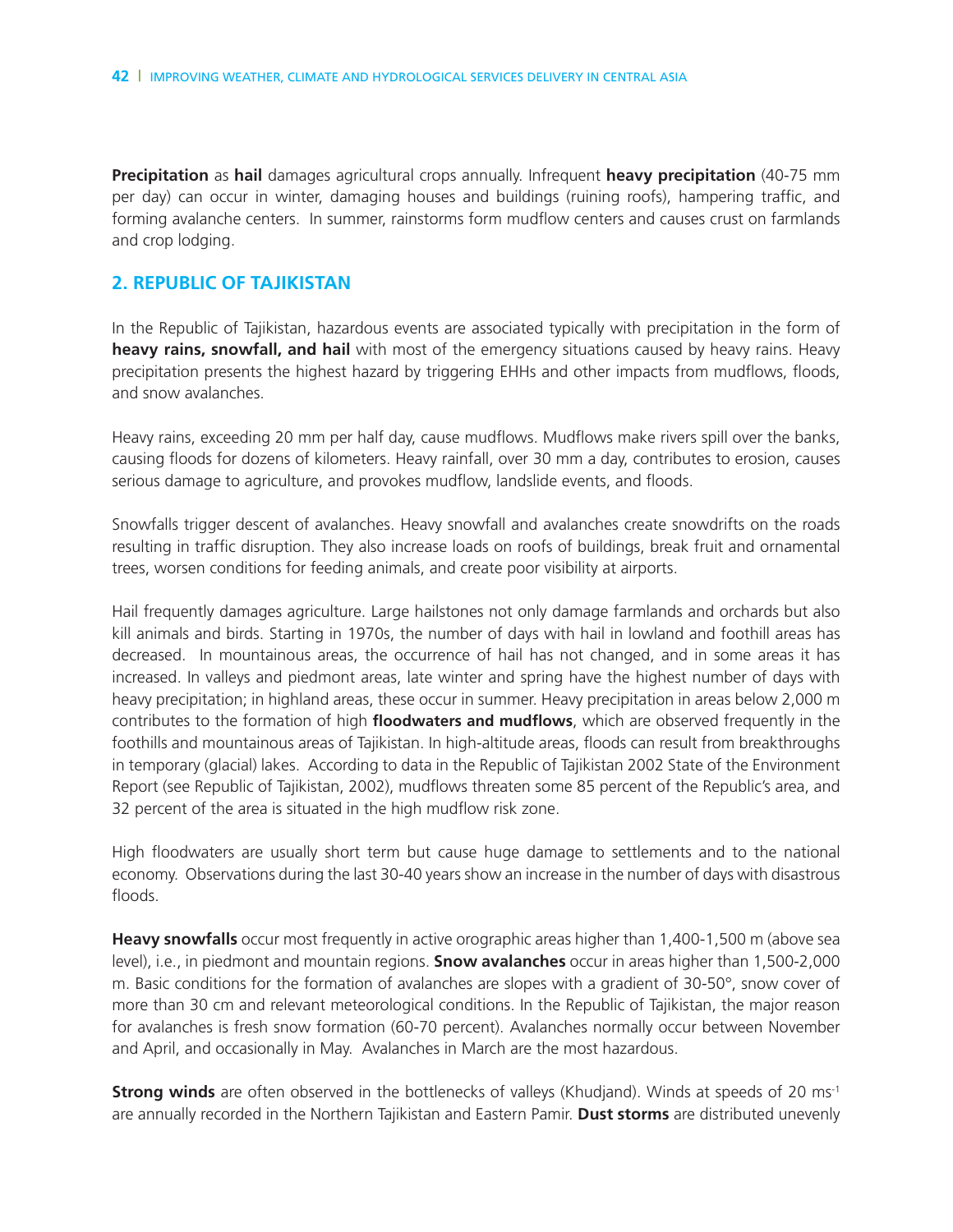over the country, mainly occurring in the southern deserts and arid regions for one to four months in the spring-summer period. They raise thousands of tons of soil and sand into the air, considerably increasing the concentration of suspended particles in the atmosphere. A lot of farms suffer from these events, which decrease crop productivity.

**Extremely high temperatures**, greater than or equal to 40°C, occur over the entire plain areas of the country. With increasing maximum temperatures, the number of days with temperature above 40°C increases. Observational data indicate an upward trend of 30 percent in the number of days with temperatures above 40°C in almost all the plains territory.

**Drought** is one of the severe meteorological phenomena often closely associated with an extended period of high temperatures. Agriculture is most often exposed to hazardous events of which drought is the most important. Local droughts occur in Tajikistan every year. Severe droughts have occurred eight times in the last 60 years. In these years, rain-fed farmlands and winter pastures suffered the most. In contrast in the area of irrigated agriculture, high temperatures facilitated early ripening of fruits and berries. Drought, combined with increasing poverty and decline in productivity of agriculture, aggravates the problem of food security in Tajikistan.

**Low temperatures**, where the daily mean temperatures are less than or equal to -10°C, are also considered dangerous weather events. These drops cause damage not only to fruit farming and cattle breeding but also to water resources, energy, and transport sectors.

#### **3. Turkmenistan**

In Turkmenistan, **floods and mudflows** often occur in mountain basins of small rivers, flowing down from southwestern, northwestern, and northeastern slopes. In Turkmenistan rainstorms generate mudflows with intensive snow melting only occasionally the cause. Short destructive floods and mudflows frequently occur in mountain and piedmont areas in spring. Mudflows cause enormous damage to populated areas and economy: they wash out crops, destroy dams and irrigation facilities, take out bridges, and erode unpaved roads, highways, and railways.

**Strong winds** represent one of the most widespread hazardous weather events in Turkmenistan. The wind is considered strong if wind speed exceeds 15 m/s. Speed equal to 20 m/s is a criterion of a hazardous event, and 30 m/s is a particularly hazardous one. Strong wind damages buildings and industrial facilities, complicates all kinds of traffic, and destroys crops and trees. Strong winds are classified as local and frontal ones. Local winds occur in specific geographical areas; frontal winds occur at the interface of two air masses.

**Dust storms** usually start at wind speeds of 8-12 m/s, and cause significant deterioration of visibility. Vast masses of sand in the Kara Kum Desert facilitate dust storms all year round.

**Drought** is a major natural disaster, however, there are no reliable drought forecasts in Turkmenistan. Agricultural meteorology uses various techniques and approaches to identify drought onset. Indices for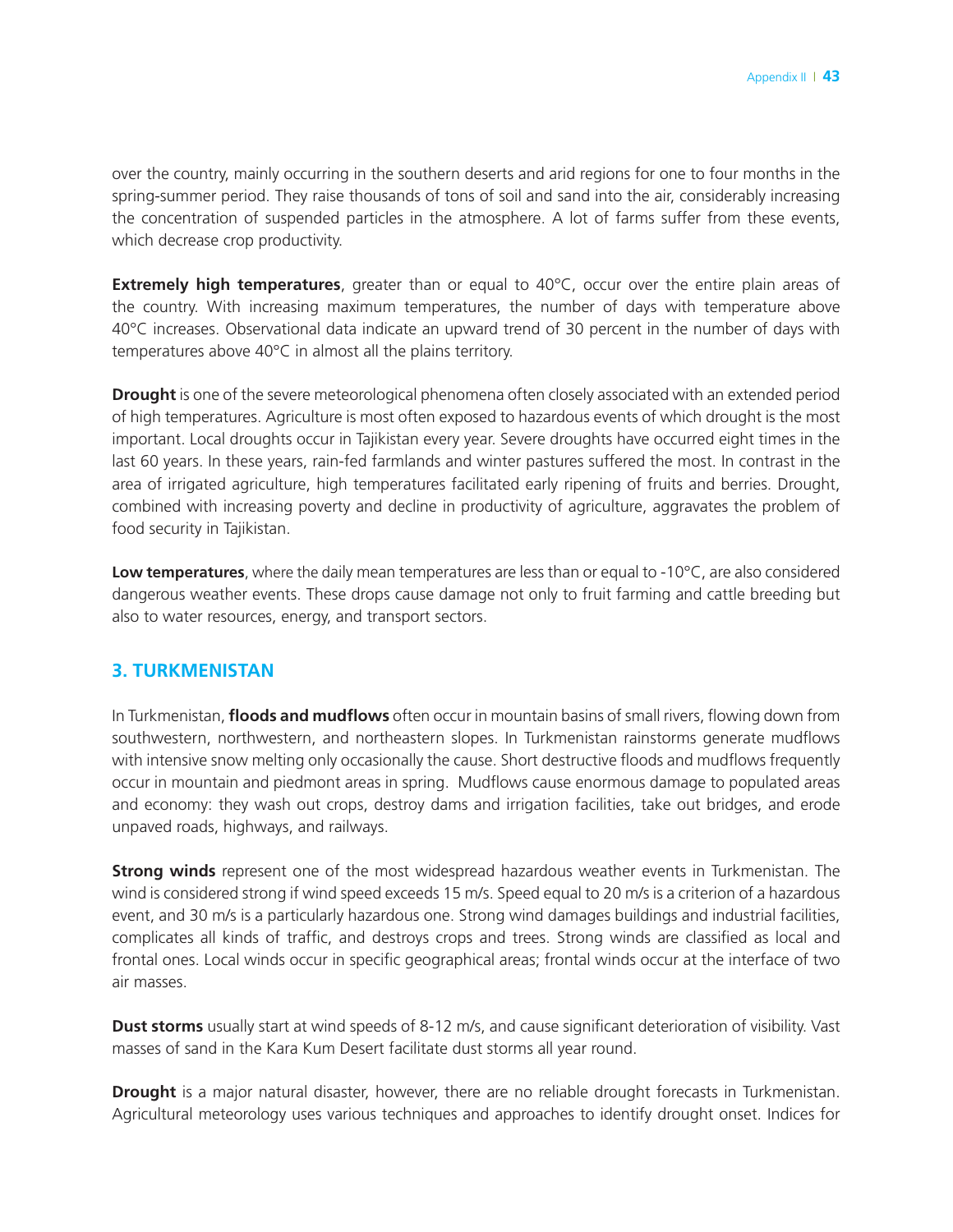drought evaluation include the amount of precipitation, air temperature, evaporation rate, and heat balance. Reduced productivity of agricultural crops is an agronomical drought indicator. Since the Kara Kum Desert occupies 80 percent of the country, droughts represent a critical problem for Turkmenistan. Successful operation of cattle-breeding farms directly depends on pasture productivity defined by climate conditions of the territory. In dry years grasslands burn out in the sun, and productivity of pasture vegetation may be reduced by 50-70 percent.

**Dry winds** complicate atmospheric drought and frequently cause very significant damage to the national economy. For example, a cotton plant exposed to a strong dry wind just once may lose up to 60-80 percent of their blossoms. Weak dry winds annually occur throughout the whole country. Strong dry winds are observed in southeastern, southern, and southwestern areas.

**Frosts** occur when air or ground temperature falls below 0°C during the growing season against the background of positive daily average air temperatures. Frost information is, above all, required to evaluate an area's frost susceptibility, to calculate the timing for sowing, to decide on the appropriate location for heat-loving crops, and to perform agricultural and climate assessment of agricultural crop growing in spring and autumn seasons. Spring and autumn frosts occur annually in Turkmenistan, creating unfavorable conditions for the growth and development of agricultural crops and often restricting the use of climatic resources in growing season. In some years, frosts cause considerable damage to agriculture, reducing yields in certain areas.

**Heavy rainfall** of 12 mm and more within less than 12 hours, although infrequent, is considered a hazardous weather event. More than 30 mm of rainfall within the same period is especially hazardous. These events result in mudflow, congested traffic, erosion of roads, flooding of foundation ditches and basements. Long periods of rain may be especially hazardous, causing catastrophic damage to many economic sectors.

**Extreme heat**, an air temperature exceeding 40°C regardless of duration of occurrence, is hazardous. These conditions can encompass the whole of Turkmenistan's territory except the mountain, far northern and Caspian coast areas. High temperatures cause extensive damage to agriculture, especially cotton and fruit trees. Recurrent heat represents a special risk to the economy. The impact of high temperatures (above 45°C) over several days may reduce cotton productivity by 10-30 percent. The annual number of days with high air temperature (above 45°C) ranges from 14 to 50.

**Severe frost**, air temperature below -10° C, is hazardous, and persistent cold temperatures below this are especially hazardous. At these temperatures many subtropical crops, such as orange, mandarin, fig, pomegranate, walnut, and grapes die or freeze down to roots. Severe cold (below -25°C) kills animals in pastures. Low temperatures also significantly impede the operation of main gas and oil pipelines, motor and railway transport, and communal facilities.

**Heavy snowfalls** occur mostly in northern, northeastern, and piedmont areas. Large accumulations followed by abrupt increases in temperature in the spring create the risk of floods and mudflows, causing significant damage to dams, populated areas, agricultural crops, and power lines.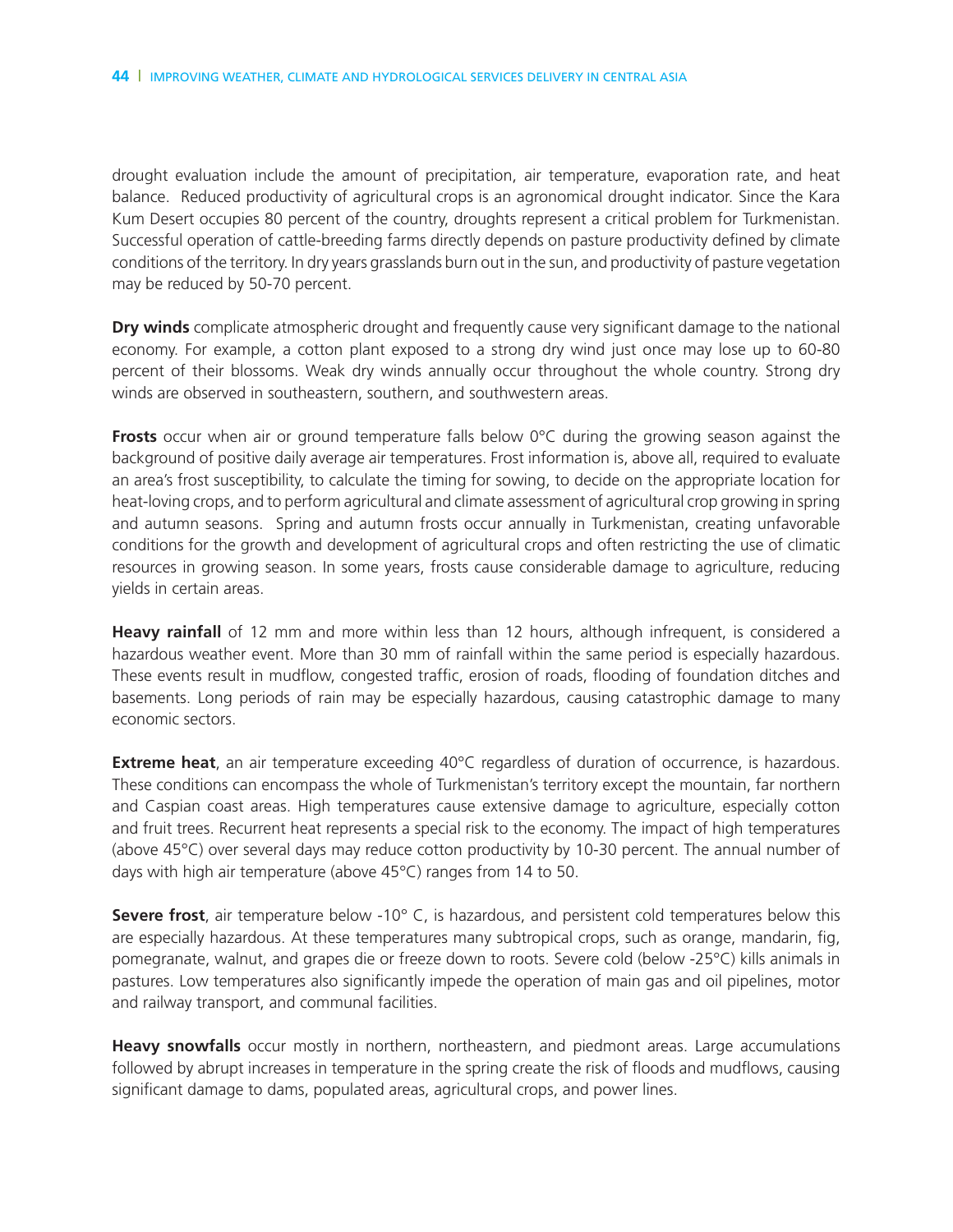**Heavy hail** causes considerable damage to agriculture. The amount of damage depends on the size of hailstones, their density, deposition intensity, as well as on the type agricultural crops. Although hail is a rare and short-term event, it may cause enormous damage to the affected area. Hailstones, ranging from 5 to 30 mm, are observed in Turkmenistan. Hailstones of 6-8 mm may damage cotton and vegetable shoots, and those over 10 mm hurt sunflower, corn, and orchards. Hailstones of 30 mm and more cause significant damage to everything outside.

Apart from local dust storms, catastrophic **dust cyclones** occur every 8-15 years, transporting vast amounts of loamy dust from Arabian and Iranian deserts. The amount of dust deposited on the ground after a dust cyclone can be up to 6-30 tons per hectare. Squally winds, hail, and heavy rainstorms usually accompany dust cyclones, causing catastrophic destruction.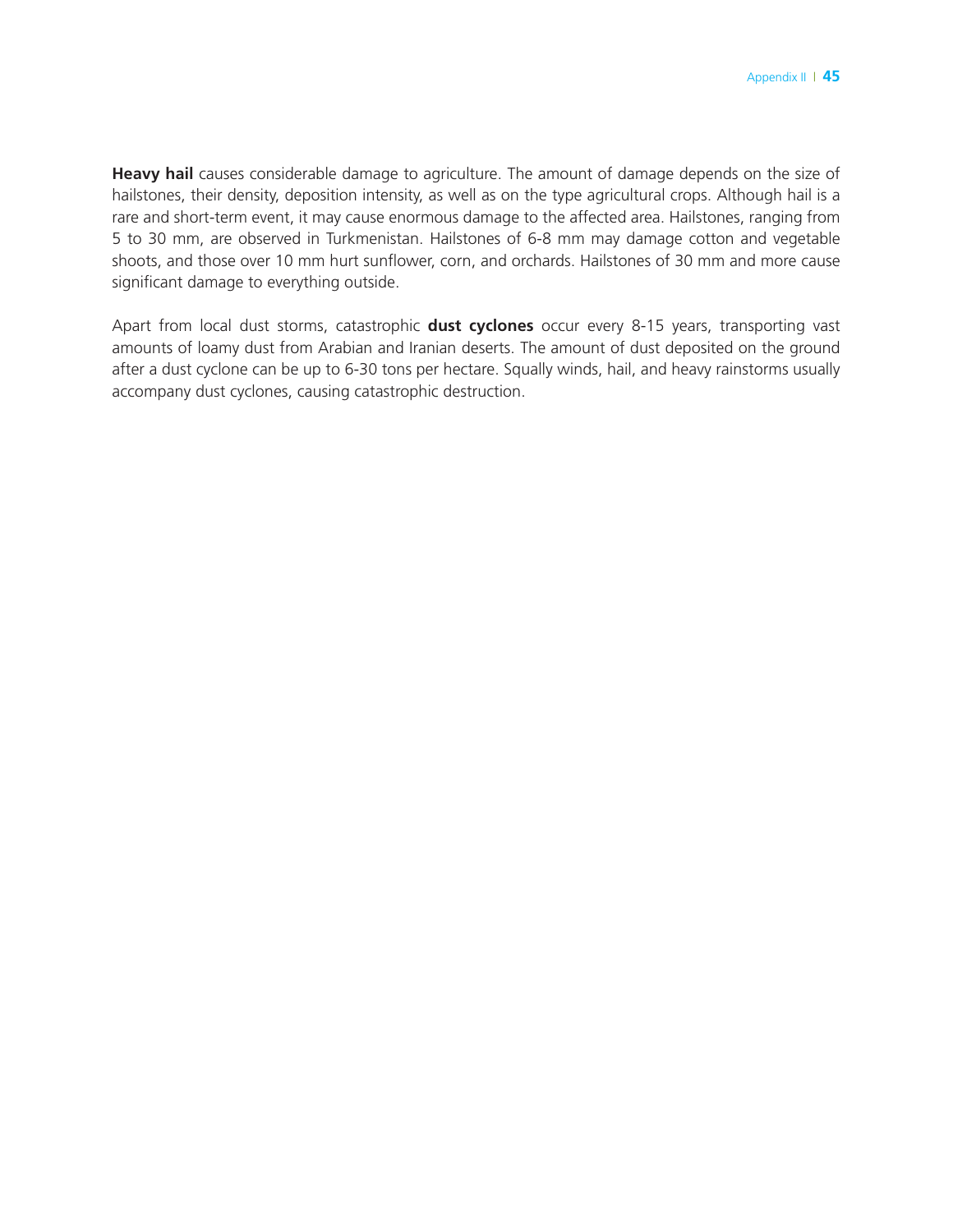# **Appendix III.** Basic NMS Modernization Options for Kyrgyzhydromet, Tajikhydromet, and Turkmenhydromet

### **1. Kyrgyz Republic**

| <b>Main components</b>                 | <b>Subcomponents and activities</b>                                                                                               | <b>Estimated cost</b><br>(US\$1000) |
|----------------------------------------|-----------------------------------------------------------------------------------------------------------------------------------|-------------------------------------|
| A. Technical design                    | Technical design of hydrometeorological monitoring and telecommunication<br>system                                                | 500                                 |
| B. Improve system of                   | B1. Technical upgrading of observational network                                                                                  | 4385                                |
| hydrometeorological                    | Restoration and technical upgrade of meteorological observational network                                                         | 1175                                |
| monitoring to<br>provide timely        | Resume temperature-wind atmosphere sounding                                                                                       | 360                                 |
| warnings of extreme<br>and hazardous   | Renew key observation sites of hydrological network and equip operating posts<br>with required additional instruments             | 1655                                |
| weather events and                     | Restore snow avalanche observation network                                                                                        | 755                                 |
| to manage water<br>resources           | Establish quality control of hydrometeorological data and products                                                                | 440                                 |
|                                        | B2. Strengthen IT base of Kyrgyzhydromet                                                                                          | 2380                                |
|                                        | Upgrade data collection and communication system                                                                                  | 300                                 |
|                                        | Improve data processing; adjust numerical weather forecast and runoff modeling<br>for Kyrgyzstan                                  | 830                                 |
|                                        | Create data base management system and archives; data digitizing, storage,<br>printing, and dissemination of information products | 750                                 |
|                                        | Provide software and hardware for recognition of information on paper and<br>storage of digitalized paper records                 | 500                                 |
| C. Institutional                       | C1. Enhance service delivery                                                                                                      | 625                                 |
| strengthening and<br>capacity building | C2. Staff training and professional upgrading                                                                                     | 400                                 |
|                                        | Total cost                                                                                                                        | 8,290                               |

#### Kyrgyzhydromet: Main Modernization Components and Activities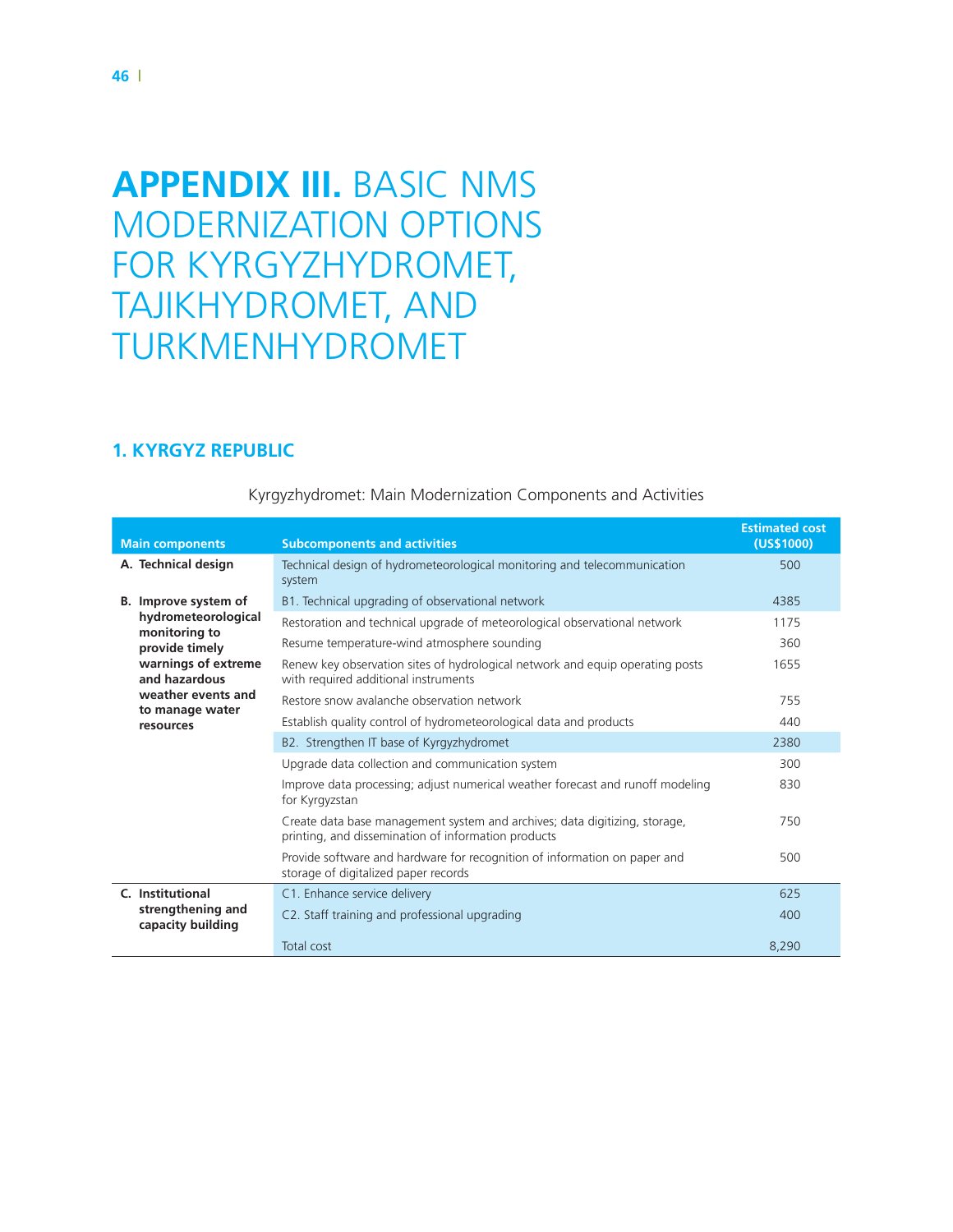### **2. Republic of Tajikistan**

### Tajikhydromet: Main Modernization Components and Activities

| <b>Main components</b>                      | <b>Subcomponents and activities</b>                                                                                               | <b>Estimated cost</b><br>(US\$1000) |
|---------------------------------------------|-----------------------------------------------------------------------------------------------------------------------------------|-------------------------------------|
| A. Technical design                         | A. Technical design of hydrometeorological monitoring and<br>telecommunication system                                             | 400                                 |
|                                             | <b>B1. Technical upgrade of observational network</b>                                                                             | 3450                                |
|                                             | Technical upgrade of hydrological gauges                                                                                          | 950                                 |
|                                             | Restoration and technical upgrade of meteorological observational network                                                         | 975                                 |
| B. Improve system of<br>hydrometeorological | Introduce automatic snow survey systems                                                                                           | 375                                 |
| monitoring to provide                       | Modernize meteorological radars                                                                                                   | 800                                 |
| timely warnings of<br>extreme and hazardous | Improve quality and reliability of measurements                                                                                   | 350                                 |
| weather events and to                       | <b>B2. Strengthen IT base of Tajikhydromet</b>                                                                                    | 1125                                |
| manage water resources                      | Introduce modern communication facilities and technologies for data<br>reception and processing                                   | 585                                 |
|                                             | Create data base management system and archives; data digitizing, storage,<br>printing, and dissemination of information products | 540                                 |
| C. Institutional                            | <b>C1. Enhance service delivery</b>                                                                                               | 660                                 |
| strengthening and<br>capacity building      | C2. Staff training and professional upgrading                                                                                     | 455                                 |
|                                             | <b>Total cost</b>                                                                                                                 | 6,090                               |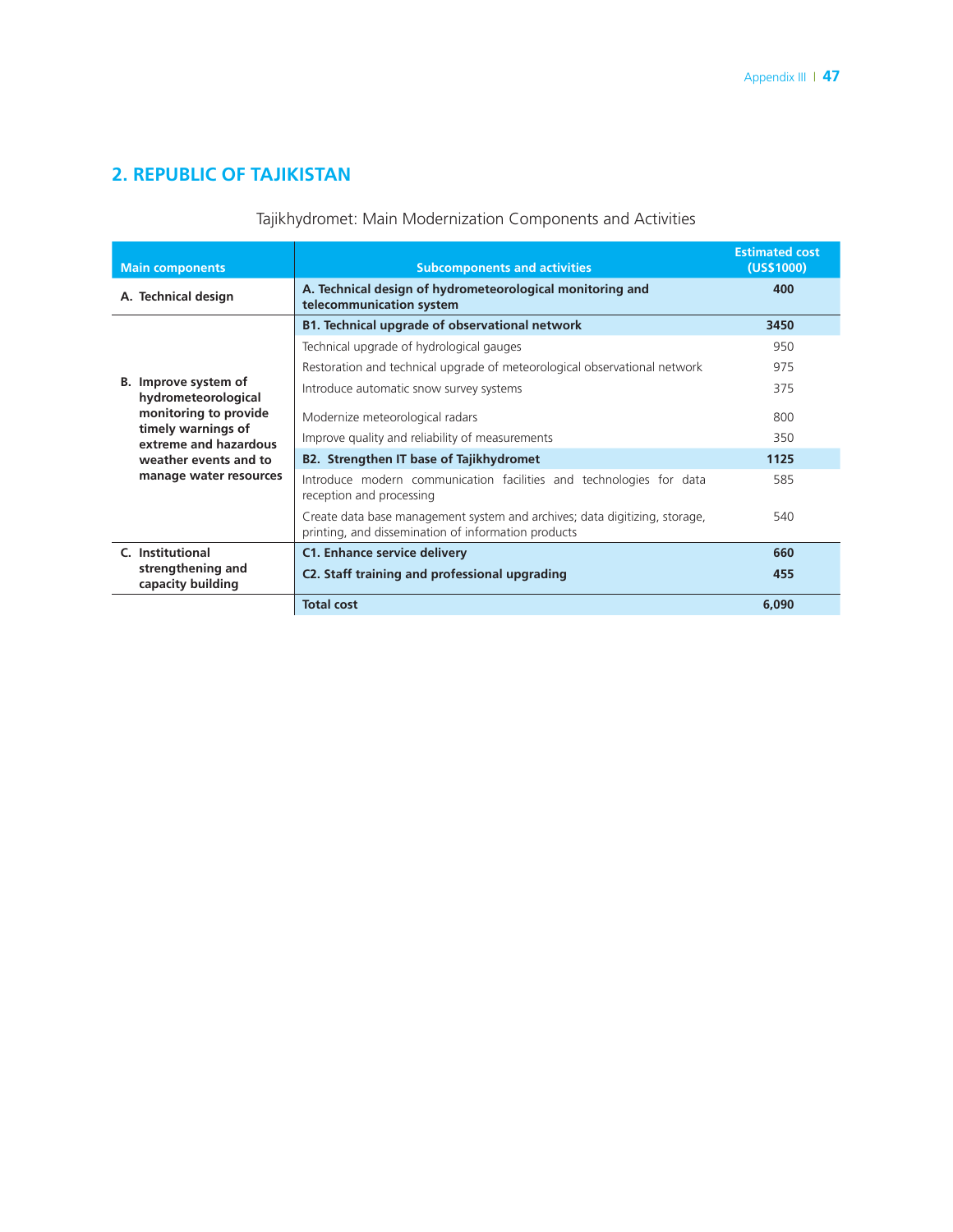### **3. Turkmenistan**

### Turkmenhydromet: Main Modernization Components and Activities

| <b>Main components</b>                          | <b>Subcomponents and activities</b>                                                                                                                                            | <b>Estimated cost</b><br>(US\$1000) |
|-------------------------------------------------|--------------------------------------------------------------------------------------------------------------------------------------------------------------------------------|-------------------------------------|
| A. Technical design                             | Technical design of hydrometeorological monitoring and<br>telecommunication system                                                                                             | 940                                 |
| B. Improve system of                            | <b>B1. Technical upgrade of observational network</b>                                                                                                                          | 20,020                              |
| hydrometeorological<br>monitoring to provide    | Surface observing network                                                                                                                                                      | 5,100                               |
| timely warnings of                              | Upper air sounding systems and meteorological radars                                                                                                                           | 9,590                               |
| extreme and hazardous                           | Modernize the hydrological network                                                                                                                                             | 4,270                               |
| weather events and to<br>manage water resources | Creation of quality control system for data and hydromet products                                                                                                              | 860                                 |
|                                                 | <b>B2. Strengthen IT base of Turkmenhydromet</b>                                                                                                                               | 5,150                               |
|                                                 | Refurbish data collection and telecommunication centers; introduce new<br>technologies                                                                                         | 2,250                               |
|                                                 | Archive equipment                                                                                                                                                              | 2,900                               |
|                                                 | C1. Strengthen institutional, legal, and regulatory framework and<br>staff training                                                                                            | 1,480                               |
|                                                 | Bring scientific and methodological framework into compliance with WMO<br>quidelines and recommendations                                                                       | 300                                 |
|                                                 | Draft and enforce quidelines on how to conduct observations (including<br>remote sensing), and how to process, store, and submit information                                   | 580                                 |
|                                                 | Prepare training, professional development, and staff motivation program;<br>launch its implementation, including procurement of equipment for<br>training center              | 600                                 |
| C. Institutional                                | <b>C2. Enhance Service Delivery</b>                                                                                                                                            | 1.230                               |
| D. strengthening and                            | Study user needs; evaluate efficacy of hydromet service delivery and user<br>training                                                                                          | 550                                 |
| capacity building                               | Develop technologies and procedures for disseminating urgent information<br>on natural disasters, technologies to present weather forecasts on TV, and<br>develop NMS web site | 380                                 |
|                                                 | Improve National Climate Service                                                                                                                                               | 300                                 |
|                                                 | C3. Improve natural disaster and hazardous hydrometeorological<br>event warning system                                                                                         | 1,180                               |
|                                                 | Procure an autonomous emergency hydrometeorological support system<br>and introduce meteorological drop kits                                                                   | 790                                 |
|                                                 | Develop warning procedures and data bases; introduce detailed<br>visualization equipment                                                                                       | 390                                 |
|                                                 | <b>Total cost</b>                                                                                                                                                              | 30,000                              |